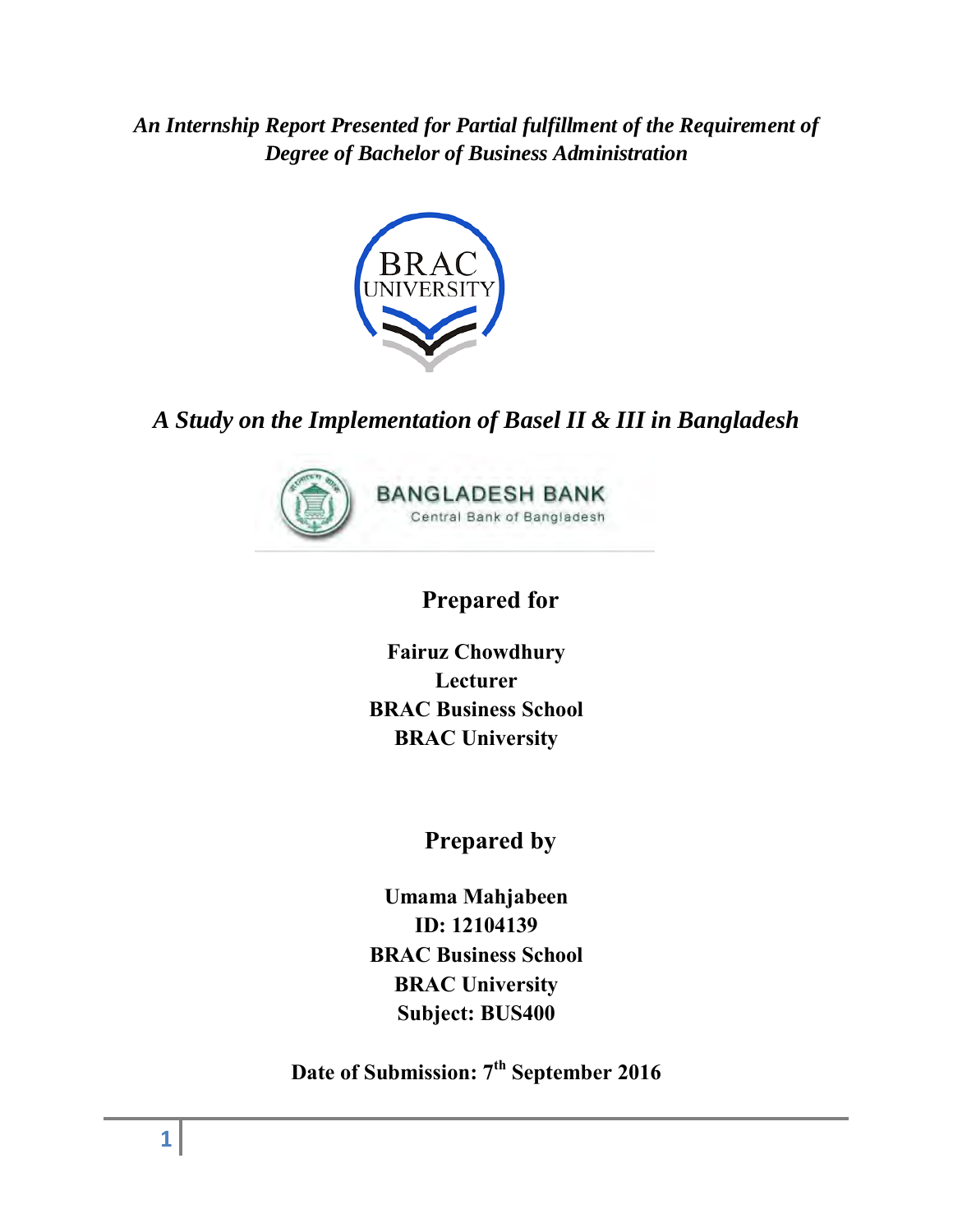# *INTERNSHIP REPORT*

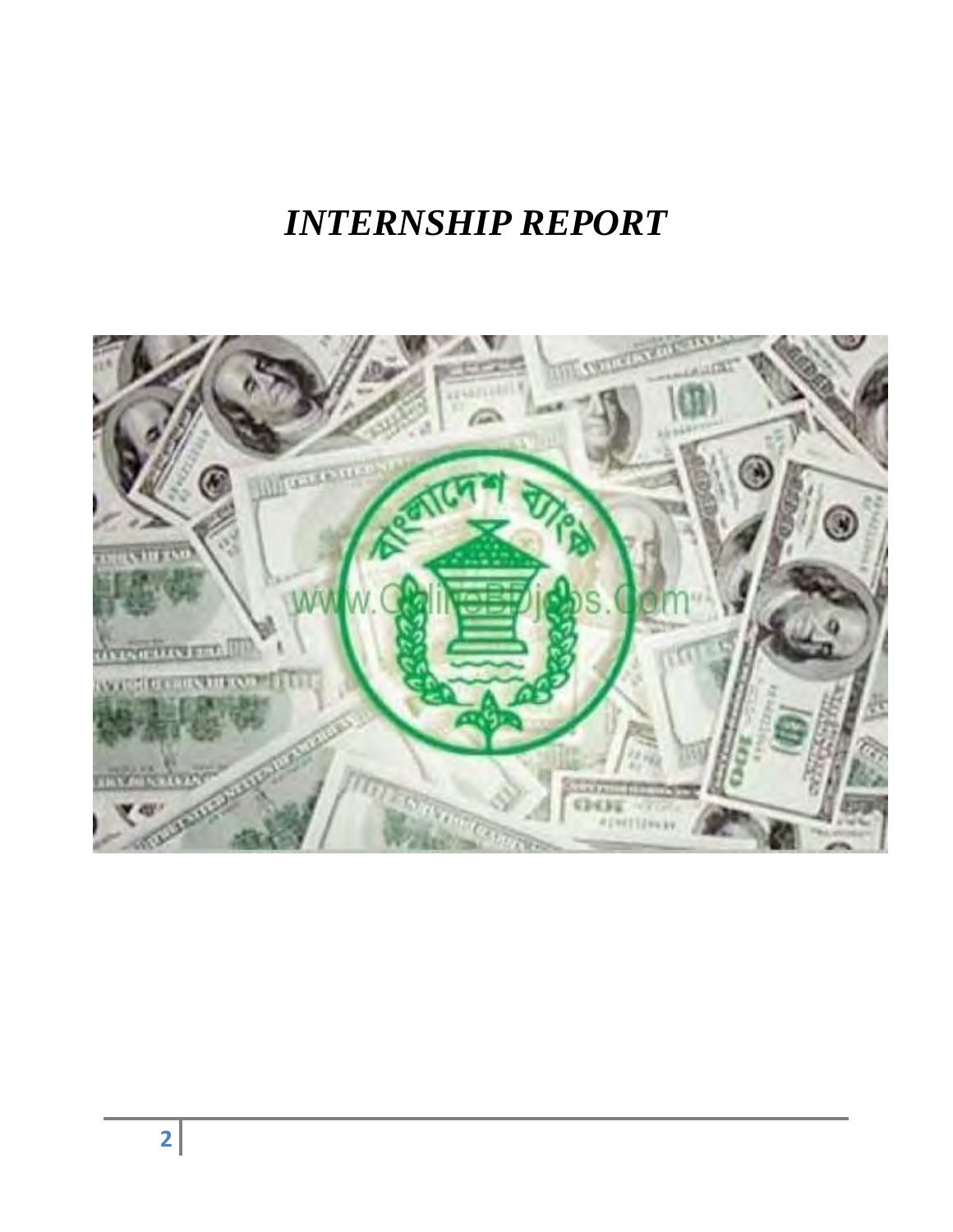# **ACKNOWLEDGEMENT**

First, I would like to express my gratitude to the Almighty Allah for giving me the strength to successfully attend the internship program in Bangladesh Bank and complete the report within the extended time period. I want to express my thankfulness to my internship supervisor, **Fairuz Chowdhury**, lecturer of BRAC Business School for his direction, constant and spontaneous support, efficient supervision and constructive suggestions.

Finally, I would like to thank all the people of Bangladesh Bank including my academic supervisor, who have helped me from time to time in preparing this report. I thank them for his valuable time and co-operation. I believe that the knowledge and experience I have gathered during my internship program will immensely help me in my professional life. I will be obliged and grateful to receive the suggestions and comments regarding this.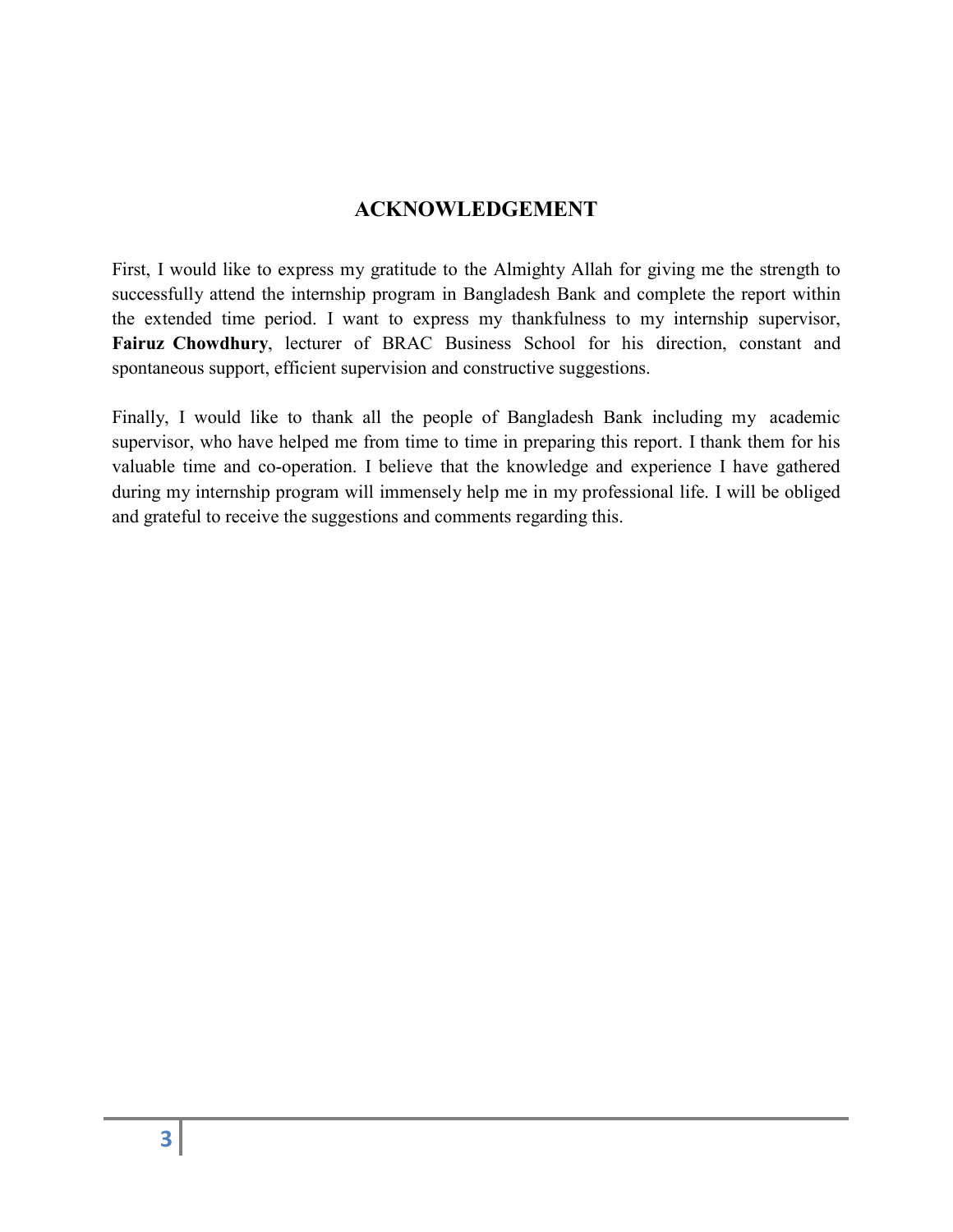#### *EXECUTIVE SUMMARY*

*This internship report is based on the three months long internship program that I have successfully completed at Bangladesh Bank (BB). It is a requirement for the BBA program of BRAC Business School, BRAC University. My faculty advisor and the on-site supervisor helped me to choose the topic. It is a complex yet very important requirement for banks. The value of the knowledge attracted me the most. Bangladesh Bank (BB) is the governing body of all the commercial banks in this country. To be in line with the international standard for regulation of banking industry (Basel Accord), BB has introduced Risk Based Capital Adequacy guideline relating to Basel II. All banks have to follow this guideline and report to BB effective from 1st*  January, 2010. Recently, BB has introduced Basel III. Consequently, Basel III capital *regulations would be fully implemented as on January 1, 2019. The guidelines are structured in three aspects or pillars: (1) banks should have minimum capital to guard against different kinds of risks (credit, market and operation risk); (2) assessing capital adequacy with risk profile of the bank and capital growth plan and (3) public disclosure of bank's position on risk, capital and management. This study examines the impacts of Basel II and III in Bangladesh. Banks have to follow the regulatory rules, have to follow the minimum capital requirements. This study examines the implementation of Basel II and III in Bangladesh.*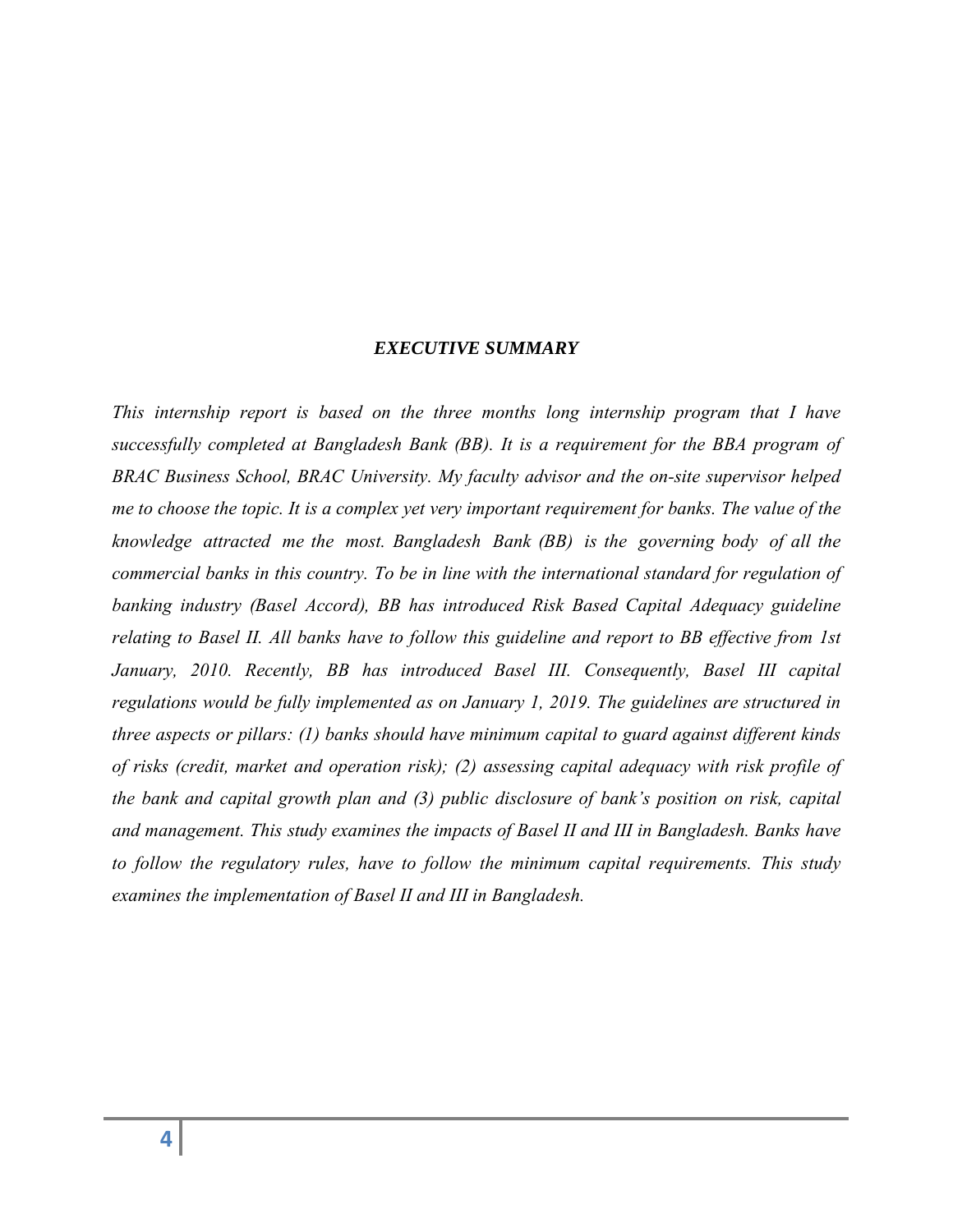# **Table of contents**

| Serial No.     | Content                                            | Page No.       |
|----------------|----------------------------------------------------|----------------|
| 1              | <b>Title Page</b>                                  | 1              |
| $\overline{2}$ | Acknowledgement                                    | 3              |
| 3              | <b>Executive Summary</b>                           | $\overline{4}$ |
|                | Chapter 1                                          |                |
| $\overline{4}$ | Introduction                                       | 6              |
| 4.1            | History of the organization                        | 6              |
| 4.2            | Functions of Bangladesh Bank                       | 6              |
|                | Chapter 2                                          |                |
| 5.             | Internship outcome                                 | $\overline{7}$ |
| 5.1            | My department                                      | $\overline{7}$ |
| 5.2            | My job responsibilities & learning from internship | $\overline{7}$ |
|                | Chapter 3                                          |                |
| 5              | Overview                                           | 8              |
| 5.1            | Basel Accord (origin)                              | 8              |
| 5.2            | Objectives                                         | 9              |
| 5.3            | Basel II & III in Bangladesh                       | 10             |
|                | Chapter 4                                          |                |
| 6              | Structure of Basel II & III                        | 10             |
| 6.1            | Guard against Three Risks                          | 10             |
| 6.2            | Pillar 1: Minimum Capital Requirements             | $11 - 12$      |
| 6.3            | Pillar 2: Supervisory Review Process (SRP)         | $12 - 15$      |
| 6.4            | Pillar 3: Market Discipline                        | $15 - 16$      |
|                | Chapter 5                                          |                |
| $\overline{7}$ | Research Analysis                                  | 16             |
| 7.1            | Introduction                                       | 16             |
| 7.2            | Objective of the study                             | 16             |
| 7.3            | Scope of the report                                | 17             |
| 7.4            | Literature review                                  | $17 - 18$      |
| 7.5            | Methodology                                        | 18-19          |
| 7.6            | Findings                                           | 20-40          |
| 7.7            | Limitations                                        | 40             |
| 7.8            | Recommendation                                     | 41             |
| 7.9            | Conclusion                                         | 41             |
| 9              | References                                         | 42             |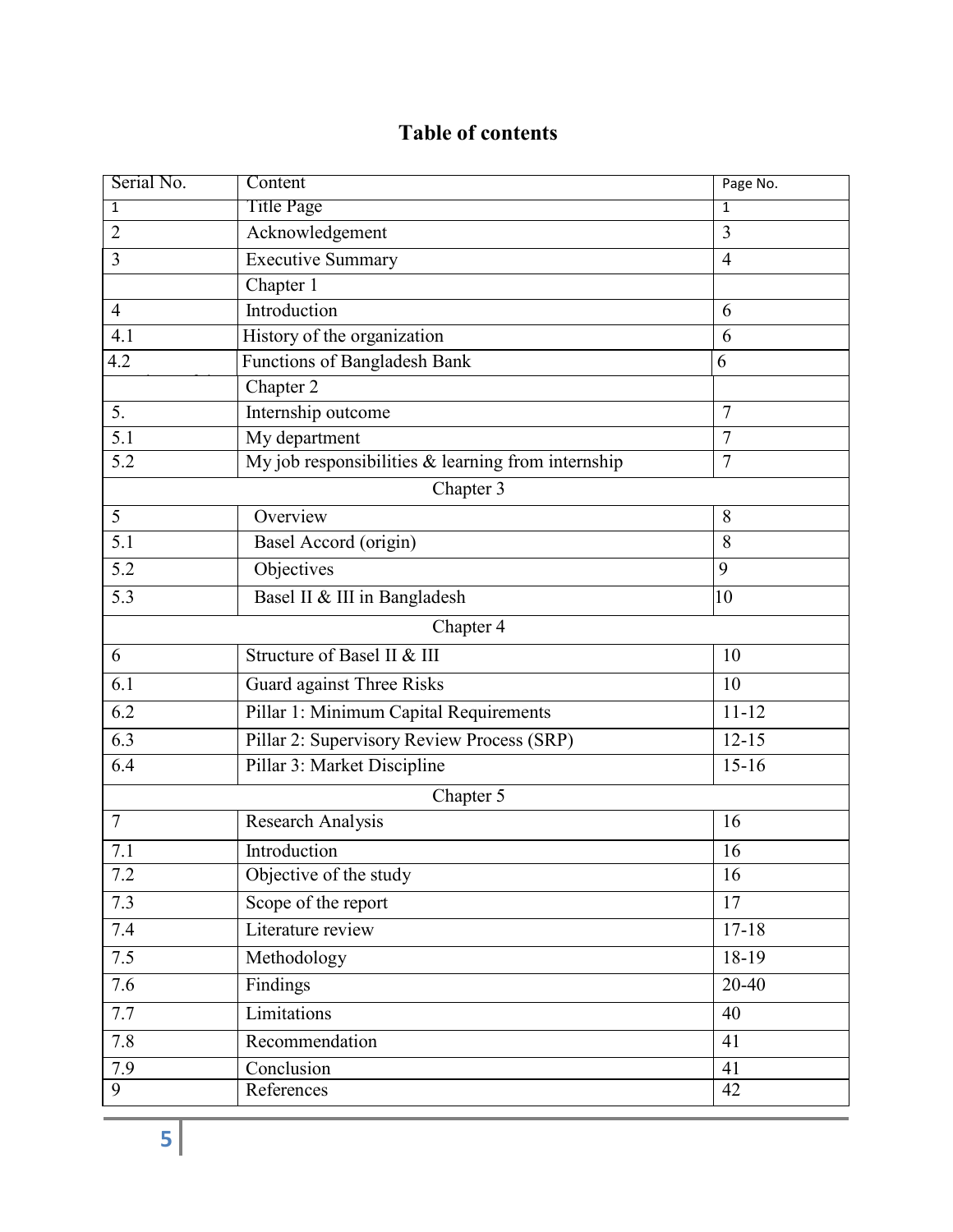# *Chapter 1*

# **INTRODUCTION**

#### **History:**

After the [Liberation War a](https://en.wikipedia.org/wiki/Bangladesh_Liberation_War)nd the eventual independence of Bangladesh, the Government of Bangladesh reorganized the [Dhaka b](https://en.wikipedia.org/wiki/Dhaka)ranch of the [State Bank of Pakistan](https://en.wikipedia.org/wiki/State_Bank_of_Pakistan) as the [central bank](https://en.wikipedia.org/wiki/Central_bank) of the country, naming it Bangladesh Bank. This reorganization was done pursuant to Bangladesh Bank Order, 1972, and the Bangladesh Bank came into existence retroactively from 16 December 1971. At present it has ten offices located at Motijheel, Sadarghat, Chittagong, Khulna, Bogra, Rajshahi, Sylhet, Barisal, Rangpur and Mymensingh in Bangladesh; total manpower stood at 5807 (officials 3981, subordinate staff 1826) as on March 31, 2015.

#### **Functions of Bangladesh Bank:**

The major functional areas include:

- Formulation and implementation of monetary and credit policies.
- Regulation and supervision of banks and non-bank financial institutions, promotion and development of domestic financial markets.
- Management of the country's international reserves.
- Issuance of currency notes.
- Regulation and supervision of the payment system.
- Acting as banker to the government.
- Money Laundering Prevention.
- Collection and furnishing of credit information.
- Implementation of the Foreign exchange regulation Act.
- Managing a Deposit Insurance Scheme.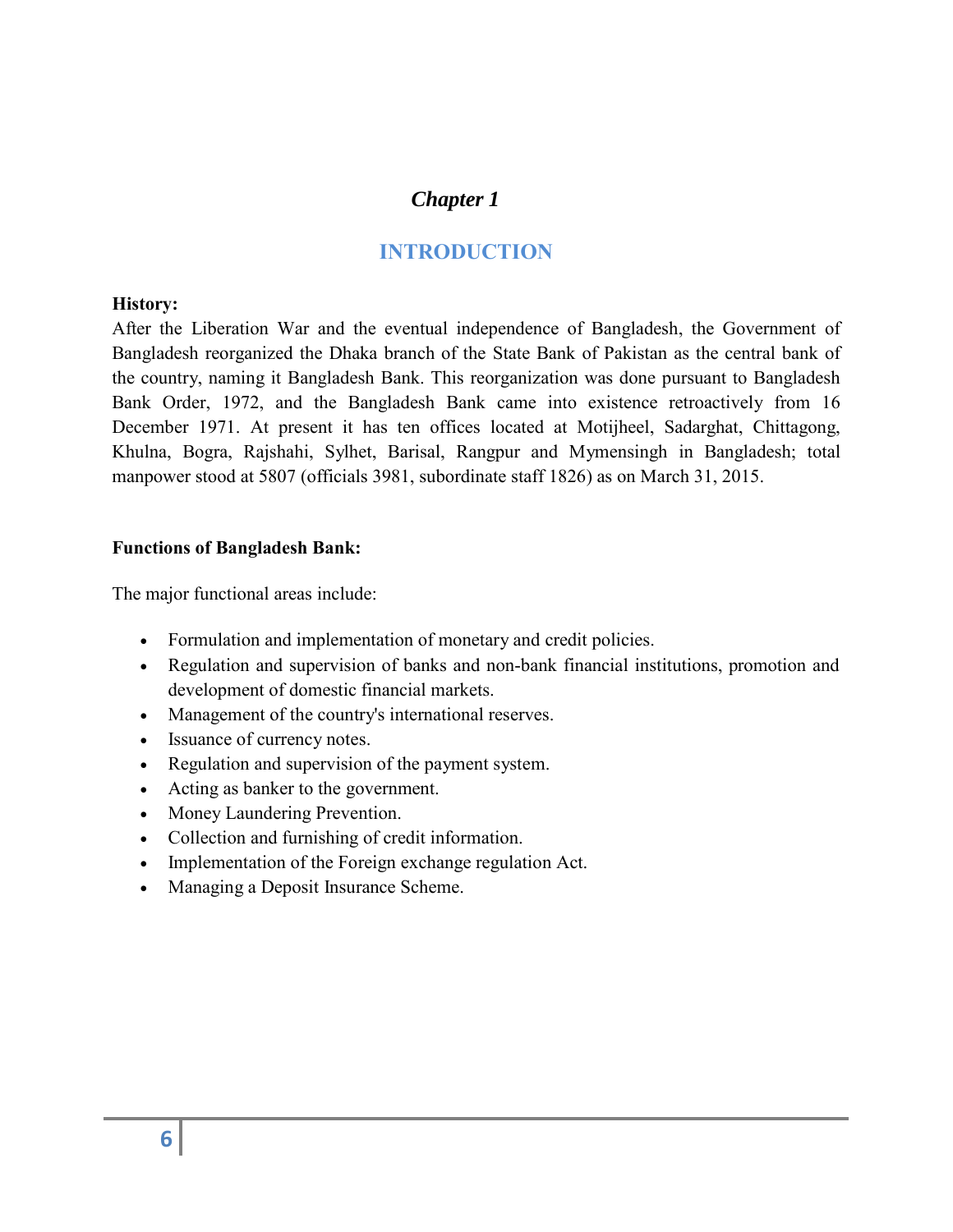# *Chapter 2*  **INTERNSHIP OUTCOME**

#### **My department:**

I have worked mainly at the "Department of Financial Institutions and Markets" (DFIM) of Bangladesh Bank. Other than the department I have got two other departments to work with. These departments are Banking Regulation and Policy Department (BRPD) and Financial Institution Inspection Department (FIID). There are six sections of DFIM department named Policy section, License section, statement section, general section, insurance section, bond and securities section.

#### **My job responsibilities:**

At the very first day when I came to the department I was given a paper containing a schedule with different employees of different desks. As an intern, my main task has been to discuss the individuals' desk jobs of the department.

- *Non-practical tasks***:** Everyone has his/her own responsibilities. My task was to visit a particular employee per day and to get to know what tasks are done by him/ her and how he/ she works. Employees including my supervisor used to give me phoenix, banks' and nonbanking financial institutions' law books, applications and many more files on different policies, rules and regulations, complications to study. They used to explain me the things as easily as possible. There are different files containing risk management tools, stress testing, CAMELS rating, loan classifications, capital adequacy assessment process, techniques for managing concentration risks which I used to study on.
- *Practical tasks:* Since maximum of their data is confidential and they do not want us to know about the health of particular financial institutions, we, the interns used to be given mainly some data entry and file maintaining tasks. Our supervisor used to ask me to enter the data of insurance, quarterly loan amounts from different organizations, director's loan from the particular companies and so on. With simple data entries there was only some plus minus calculations which I was supposed to do.

#### **Learning from internship:**

Doing internship at the central bank was an amazing experience for me. I had that opportunity to talk with different individuals as I was supposed to meet different persons on different days. Some of them also gave me some important career tips. Some were used to suggest books for reading, some showed me their actual work, and very few gave me some practical tasks except my on-site supervisor. One thing I have observed that the employees were so helpful to each other and so to me. I have also experienced some tough times at the workplace. These situations will always give me inspirations as I have faced the problems rather than fleeing out of there. This was truly a remarkable journey of mine. I have gained practical knowledge about job environment along with my works.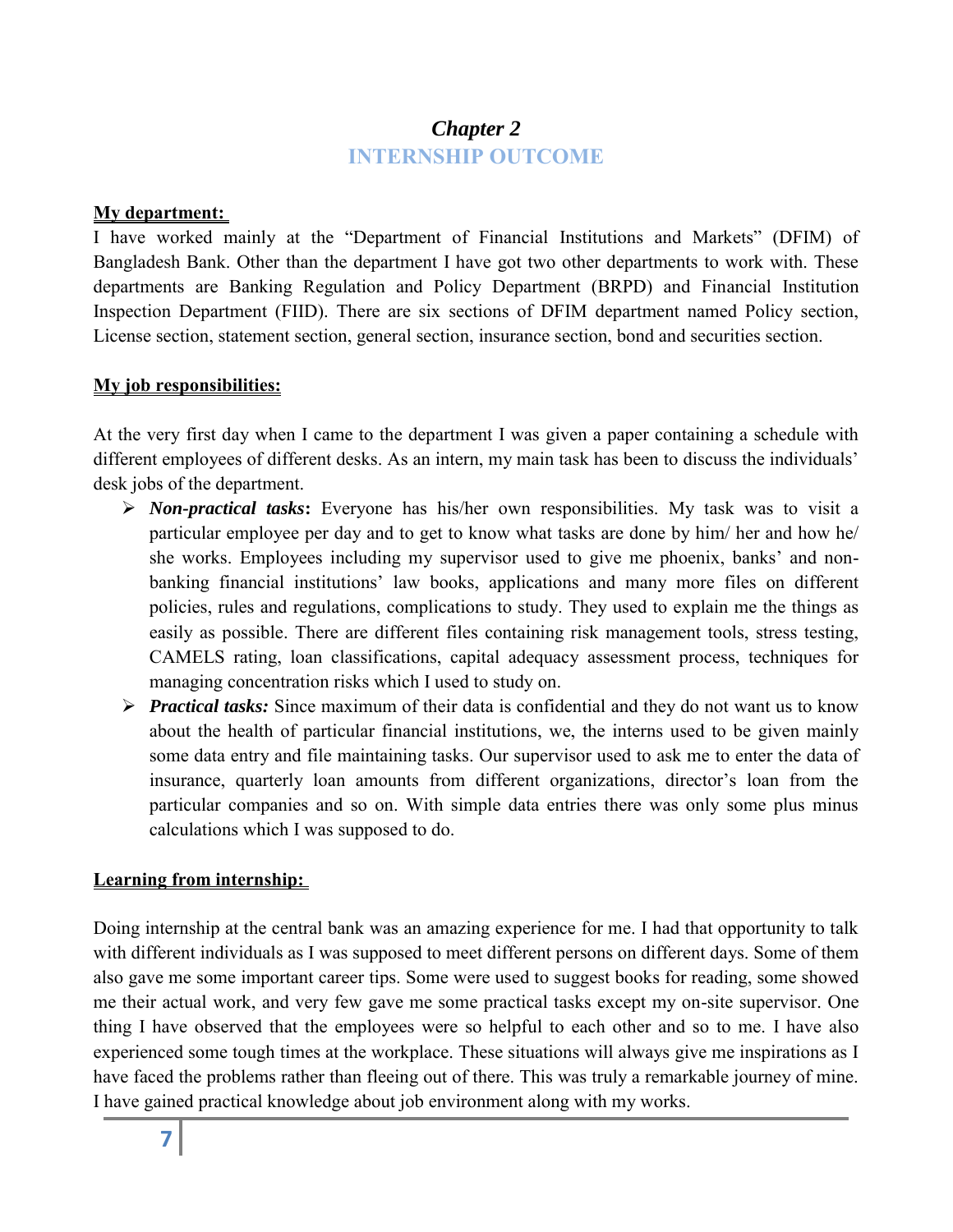# *Chapter 3*

# **OVERVIEW OF BASEL**

#### **Basel Accord (origin):**

There are thousands of commercial banks in the world. These banks face a lot of risks every day in many forms. Strong and well-functioning banking industry is undoubtedly one of the main ingredients of a country's growth. With this perspective, in 1975, Basel Committee on Banking Supervision (BCBS) was formed. Its secretariat office is at the Bank for International Settlements in Basel, Switzerland. Its main objectives were to understand the supervisory issues related to banks and improve the supervisory quality globally. BCBS committee members come from 27 countries and help come up with standard guidelines for banks to follow. It is not a body which can issue binding regulations; it is rather a forum where global best practice standards regarding risk management in banks are developed. Most countries are implementing the committee's policies and they are enforced through national laws and regulations in line with the recommended guidelines by BCBS. The committee issued recommendations on banking laws and regulations known as Basel Accord (Basel I of 1988) which addressed minimum capital requirement for commercial. The second installment of the accord came out in 2004 and is best known as Basel II (revised in 2006) which better addresses the issue of how banks and other depository institutions should handle their capital to guard against risks they face.

#### **Objectives:**

The main objectives of Basel II are:

*"Ensuring that capital allocation is more risk sensitive;*

*Enhance disclosure requirements which will allow market participants to assess the Capital adequacy of an institution;*

*Ensuring that credit risk, operational risk and market risk are quantified based on data and formal techniques;*

*Attempting to align economic and regulatory capital more closely to reduce the scope for regulatory arbitrage.*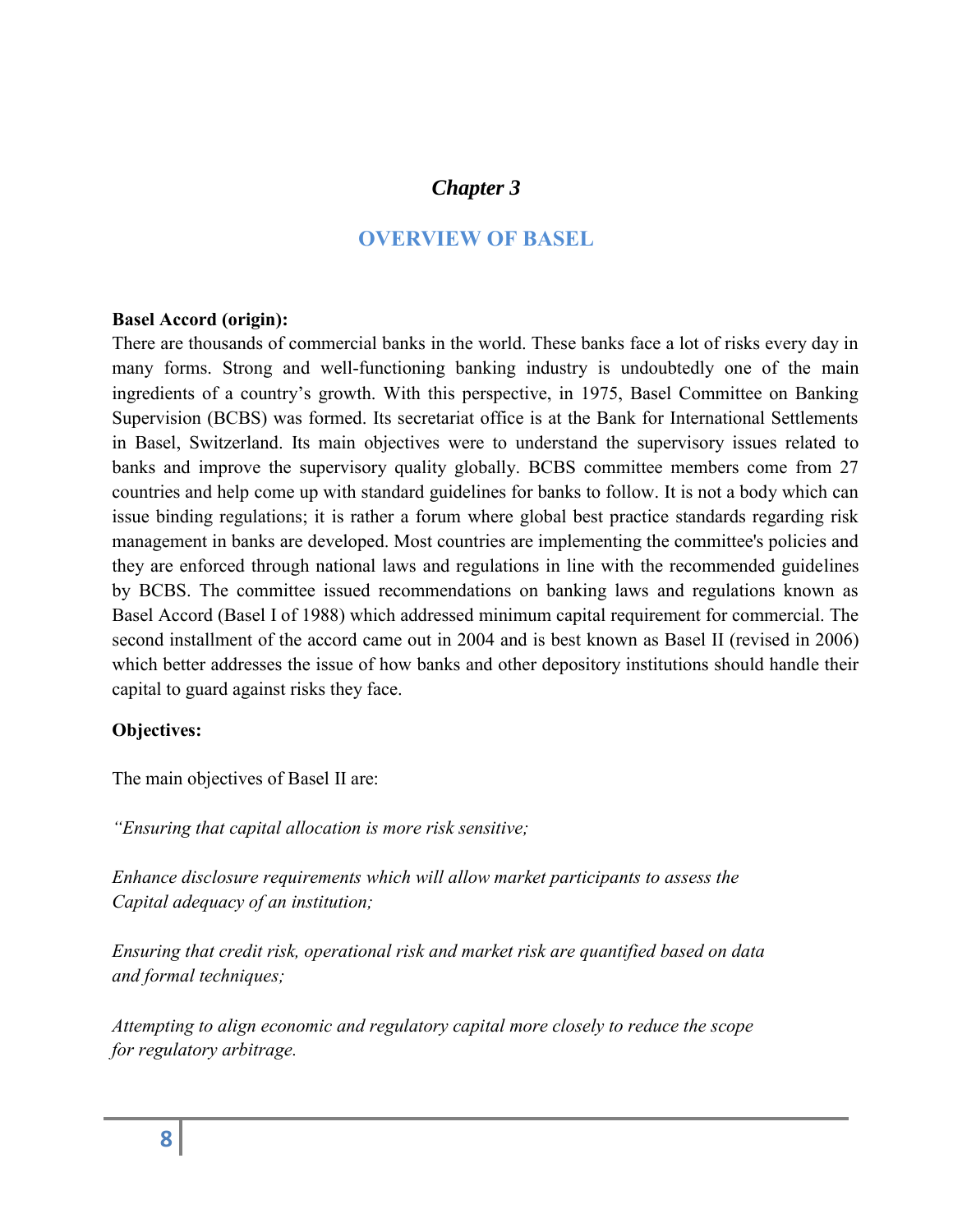#### **Basel II & III in Bangladesh:**

Bangladesh Bank (BB) is the governing body of all the commercial banks in this country. To cope up with the international best practices and to make the bank's capital shock absorbent "Guidelines" on Risk Based Capital Adequacy (RBCA) for banks" (Revised Regulatory Capital Framework in line with Basel II) was introduced from January 01, 2009 as a parallel run with BRPD Circular No. 10, dated November 25, 2002 (Basel I). At the end of parallel run, Basel II regime started from January 01, 2010 and the guidelines on RBCA came fully into force with its subsequent supplements/revisions. Instructions regarding Minimum Capital Requirement (MCR), Adequate Capital and Disclosure requirement as stated in the guidelines had to be followed by all scheduled banks for the purpose of statutory compliance. One of the main reasons the economic and financial crisis, which began in 2007, became so severe was that the banking sectors of many countries had built up excessive on and off-balance sheet leverage. This was accompanied by a gradual erosion of the level and quality of the capital base. At the same time, many banks were holding insufficient liquidity buffers. The banking system therefore was not able to absorb the resulting systemic trading and credit losses nor could it cope with the re intermediation of large off-balance sheet exposures that had built up in the shadow banking system. The crisis was further amplified by a procyclical deleveraging process and by the interconnectedness of systemic institutions through an array of complex transactions. During the most severe episode of the crisis, the market lost confidence in the solvency and liquidity of many banking institutions. The weaknesses in the banking sector were rapidly transmitted to the rest of the financial system and the real economy, resulting in a massive contraction of liquidity and credit availability. Ultimately the public sector had to step in with unprecedented injections of liquidity, capital support and guarantees, exposing taxpayers to large losses.

Basel III reforms are the response of Basel Committee on Banking Supervision (BCBS) to improve the banking sector's ability to absorb shocks arising from financial and economic stress, whatever the source, thus reducing the risk of spillover from the financial sector to the real economy. "Basel III: A global regulatory framework for more resilient banks and banking systems" (known as Basel III capital regulations) in December 2010. Basel III capital regulations would be fully implemented as on January 1, 2019.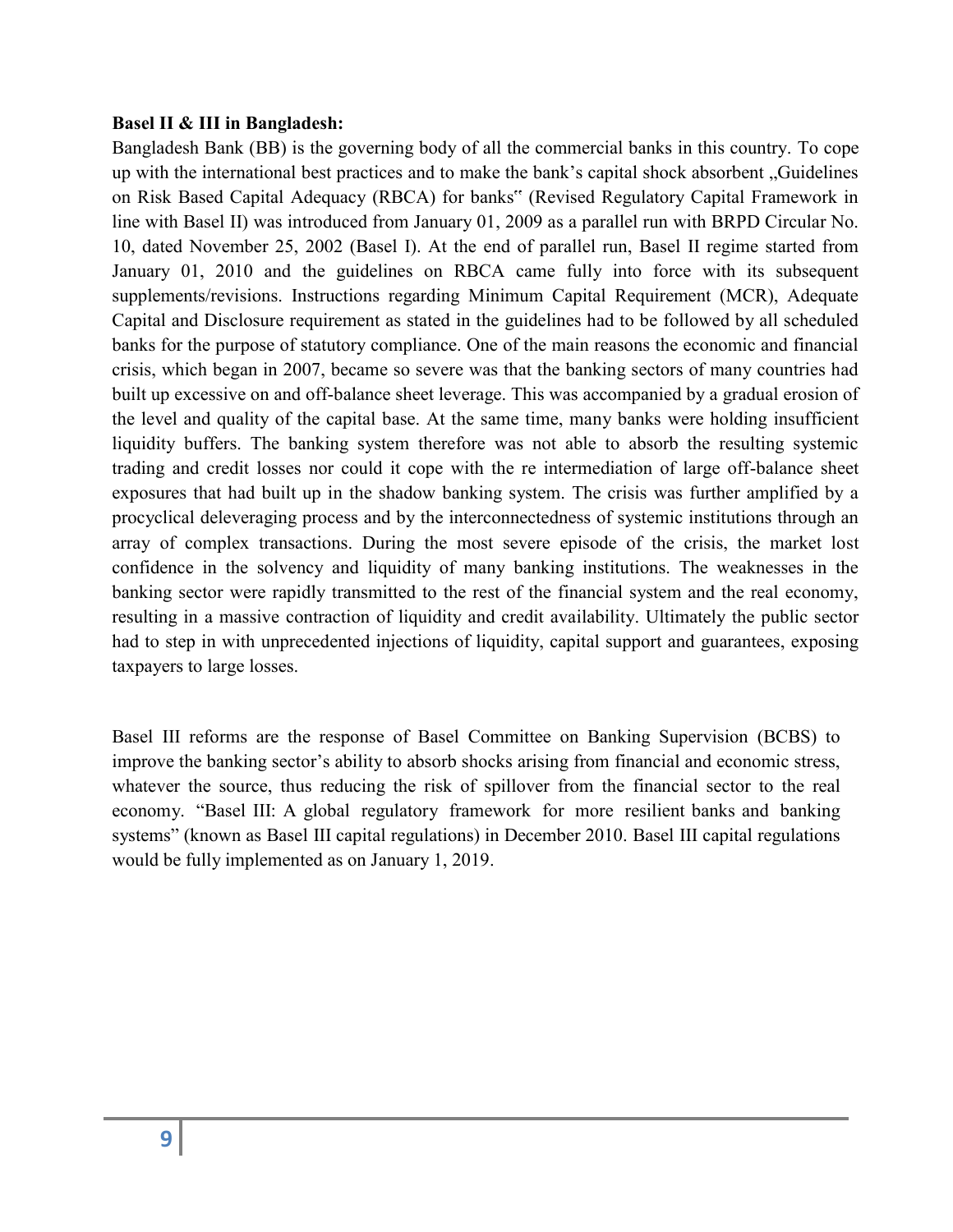# *Chapter 4*

# **STRUCTURE OF BASEL II & III**

#### **Guard against Three Risks:**

BCBS identified three basic risks that banks face and they think adequate capital should be there to guard the bank against these risks.

#### **Credit Risk:**

Credit risk is the risk bank faces when its borrowers and/or counterparty do not fulfill their obligation towards the bank. Bank's claim will include loans and advances to and deposits in local and foreign currency to other banks, central bank and other local and international institution which include International Monetary Fund (IMF), World Bank, Asian Development Bank (ADB), European Central Bank (ECB) and etc. Assets in non-bank financial institutions (NBFIs), corporate, retail and SME will also have to be counted. The maximum exposure to single borrower (person or institute) can be BDT 1 crore (BB, 2010, pp.9)11.

### **Market Risk:**

Market risk arises from on and off balance sheet exposure to debt securities, equity securities and foreign currency. The main concern is that the variables will move adversely and the bank will incur losses due to the loss of value of the securities. BB requires banks to maintain capital for interest rate movements, adverse price movements of equity securities, foreign exchange, repo-reverse repo transactions, interest rate derivatives, Forward Rate Agreements (FRA) and SWAPs (BB, 2010, pp.32-34)12.

#### **Operational Risk:**

This risk is the risk of loss due to failed internal process, people and system or from external events. It also includes legal risk.

#### **Pillar 1:** *Minimum Capital Requirement*

Basel Committee and BB agree that some minimum capital must be maintained to make banks and depository institutions more risk sensitive and shock resilient. BB laid out guidelines about the capital that can be and should be counted in calculating Capital Adequacy Ratio (CAR). To measure capital base, regulators divided qualifying capital in three tiers. The tiers with their constituents (BB, 2010, pp.1-2)15 are shown: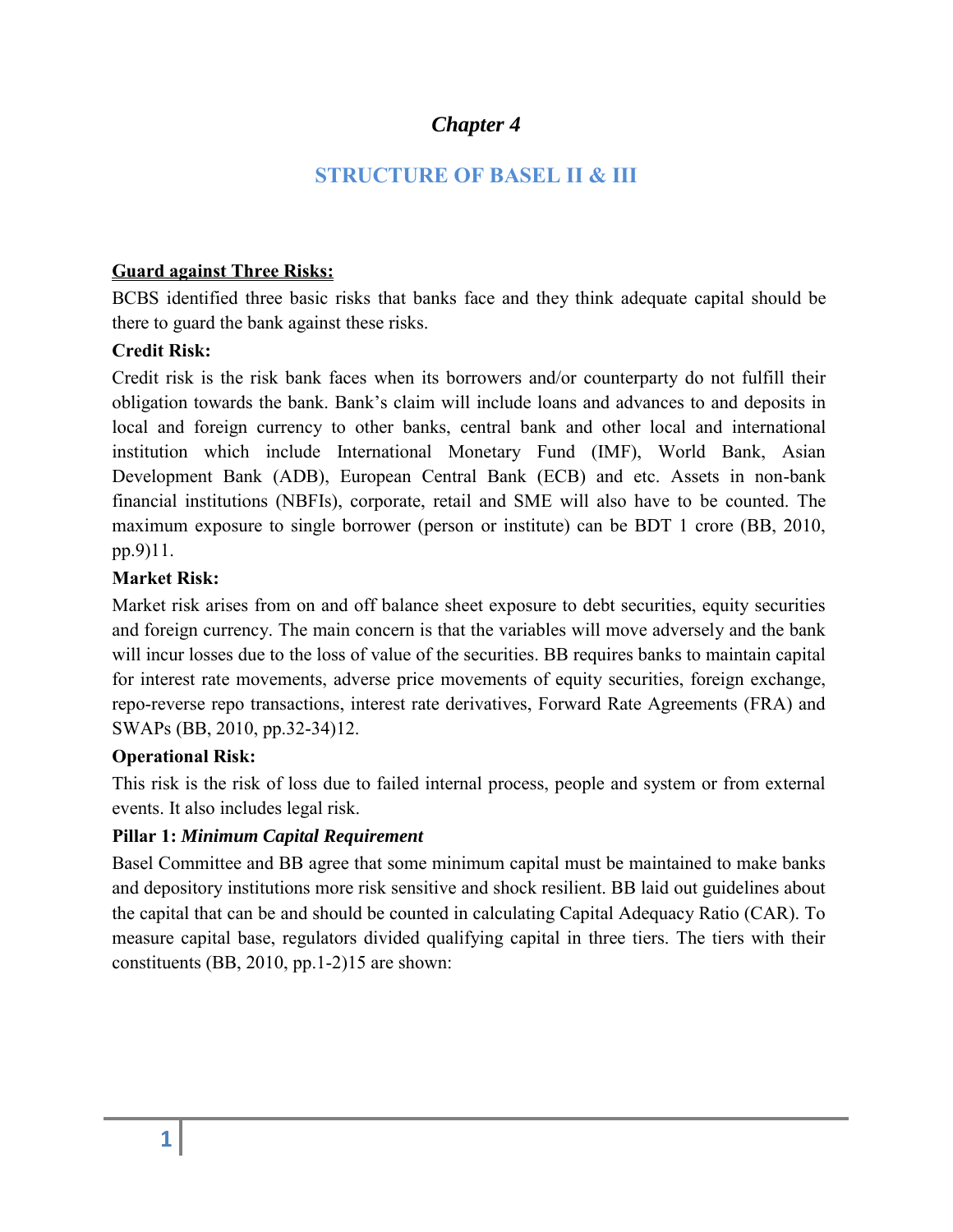# **Tier Constituents (BASEL II):**

# *Tier 1: Core Capital*

- 1. Paid up capital
- 2. Non-repayable share premium account
- 3. Statutory reserve
- 4. General reserve
- 5. Retained earnings
- 6. Minority interest in subsidiaries
- 7. Non-cumulative irredeemable preference shares
- 8. Dividend equalization account

# *Tier 2: Supplementary Capital*

1. General provision (Unclassified loans, Special Mention Account loans and off Balance Sheet exposures)

- 2. Revaluation reserves for fixed assets, securities and equity instruments
- 3. All other preference shares
- 4. Subordinated debt

#### *Tier 3: Additional Supplementary Capital (for Market Risk only)*

1. Short term subordinated debt (2 years  $\leq$  maturity  $\leq$  5 years)

# **Tier Constituents (BASEL III):**

Tier 1 Capital (going-concern capital)

1) Common Equity Tier 1

2) Additional Tier 1

Tier 2 Capital (gone-concern capital6)

**1. Common Equity Tier 1 Capital**: For the local banks, Common Equity Tier 1 (CET1) capital shall consist of sum of the following items:

- a) Paid up capital
- b) Non-repayable share premium account
- c) Statutory reserve
- d) General reserve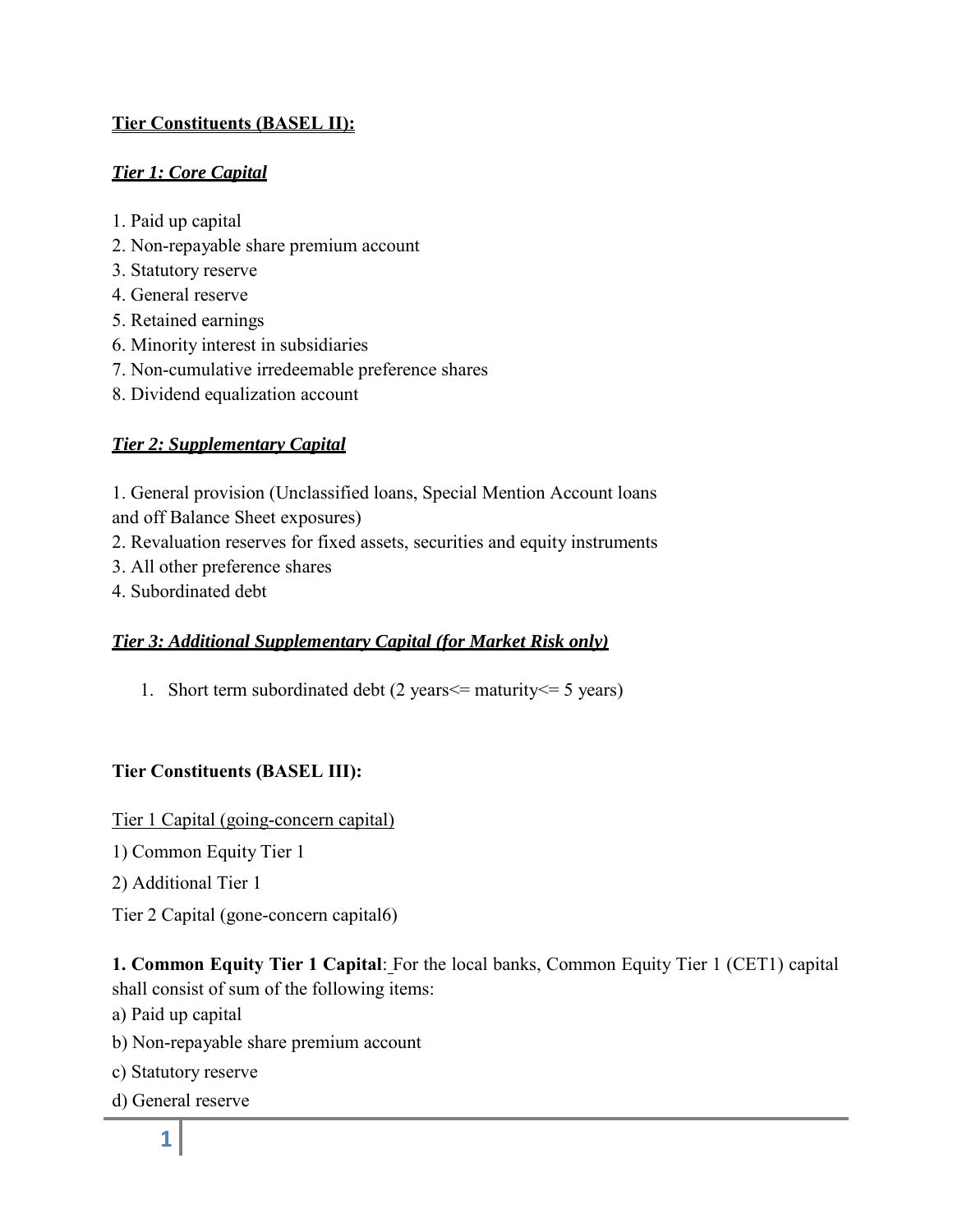e) Retained earnings

f) Dividend equalization reserve

g) Minority interest in subsidiaries7

Less: Regulatory adjustments applicable on CET1 as mentioned in paragraph 3.4.

For the foreign banks operating in Bangladesh, Common Equity Tier 1 (CET1) capital shall consist of sum of the following items:

i. Funds from Head Office for the purpose of meeting the capital adequacy

ii. Statutory reserves kept in books in Bangladesh

iii. Retained earnings

iv. Actuarial gain/loss kept in books in Bangladesh

v. Non-repairable interest-free funds from Head Office for the purpose of acquisition of property and held in a separate account and have the ability to absorb losses regardless of their source

Less: Regulatory adjustments applicable on CET1

Eligibility criteria for the inclusion in CET1 capital for local and foreign banks have been specified.

**2. Additional Tier-1 capital:** For the local banks, Additional Tier 1 (AT1) capital shall consist of the following items:

a) Instruments issued by the banks that meet the qualifying criteria for AT1 as specified.

b) Minority Interest i.e. AT1 issued by consolidated subsidiaries to third parties (for consolidated reporting only).

Less: Regulatory adjustments applicable on AT1 Capital as mentioned in paragraph 3.4.

For the foreign banks operating in Bangladesh, Additional Tier 1 (AT1) capital shall consist of the following items:

i. Head Office borrowings in foreign currency by foreign banks operating in Bangladesh for inclusion in Additional Tier 1 capital which comply with the regulatory requirements as specified.

ii. Any other item specifically allowed by BB from time to time for inclusion in Additional Tier 1 capital

Less: Regulatory adjustments regulatory adjustments applicable on AT1 Capital.

# **Tier 2 Capital**

a) General Provisions

b) Subordinated debt / Instruments issued by the banks that meet the qualifying criteria for Tier 2 capital as specified.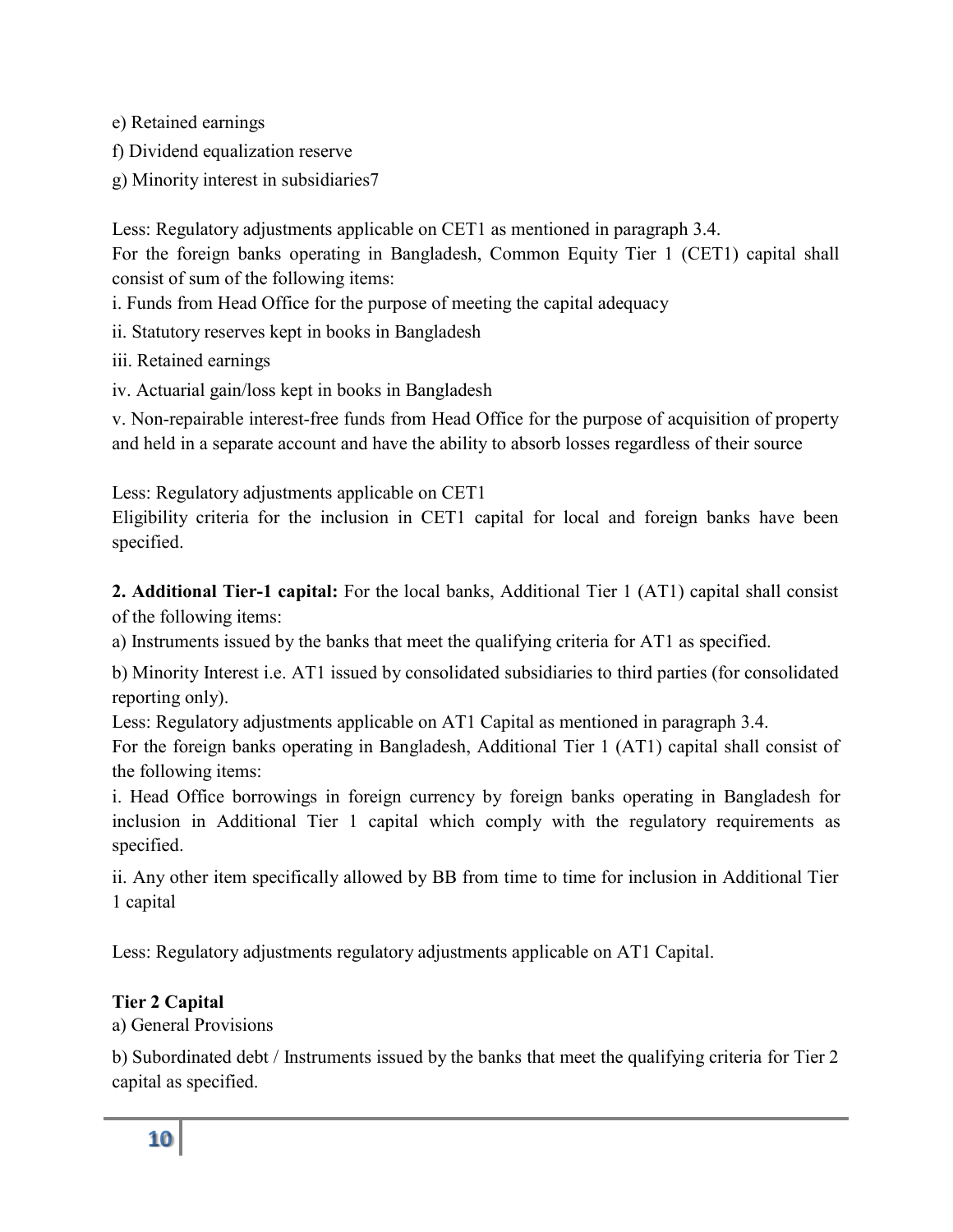c) Minority Interest i.e. Tier 2 issued by consolidated subsidiaries to third parties as specified.

Less: Regulatory adjustments applicable on Tier 2 capital as mentioned.

For the foreign banks operating in Bangladesh, Tier 2 capital shall consist of the following items: i. General Provisions

ii. Head Office (HO) borrowings in foreign currency received that meet the criteria of Tier 2 debt capital

Less: Regulatory adjustments applicable on Tier 2 capital as mentioned at paragraph

**Capital conservation Buffer:** Banks are required to maintain a capital conservation buffer of 2.5%, comprised of Common Equity Tier 1 capital, above the regulatory minimum capital requirement of 10%. Banks should not distribute capital (i.e. pay dividends or bonuses in any form) in case capital level falls within this range. However, they will be able to conduct business as normal when their capital levels fall into the conservation range as they experience losses. Therefore, the constraints imposed are related to the distributions only and are not related to the operations of banks. The distribution constraints imposed on banks when their capital levels fall into the range increase as the banks" capital levels approach the minimum requirements. As, Basel III is new in Bangladesh, the capital conservation buffer is not implemented yet on most of the banks.

#### **Risk weighted asset**:

There are conditions to maintain the capital for the purpose of protecting against risks. Risk must be taken into consideration while calculating the capital needed to meet BB requirements. BB provides a list of assets and necessary weights based on their respective risk. The basic RWA calculation (BBL, 2011)17 is as below:

Risk Weighted Asset amount:

A Credit Risk XXXX On- Balance sheet XXXX Off- Balance sheet XXXX

B Market Risk (Capital charge for Market Risk \* 10)\*\* XXXX

C Operational Risk (Capital charge for Operational Risk \* 10).. XXXX

# **Total Risk Weighted Asset (A+B+C) …XXXXX**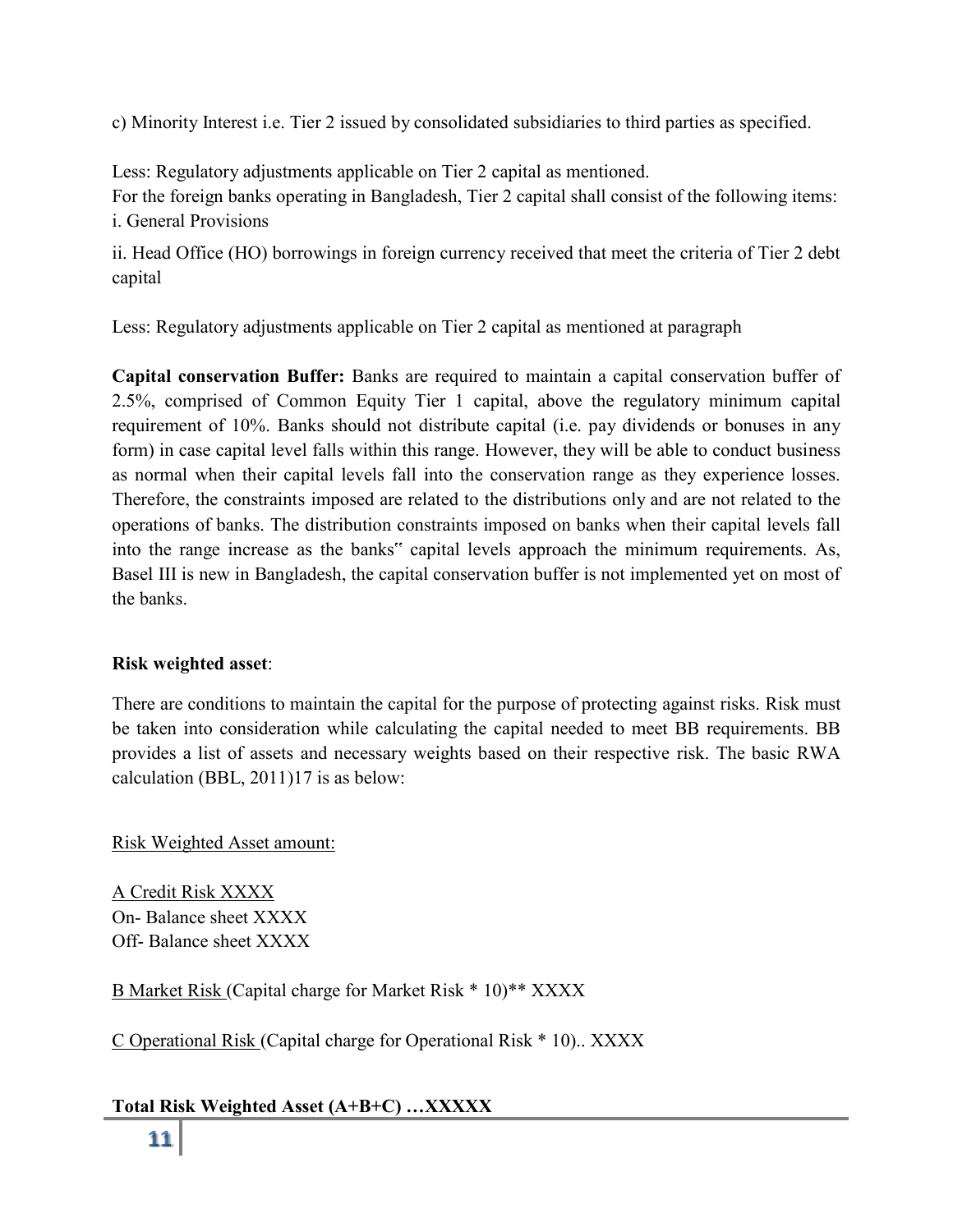#### **Pillar 2:** *Supervisory Review Process (SRP)*

The main theme of Pillar 2 is that (1) banks have to have a process to assess their own risk profile and calculate adequate capital and (2) they must have a strategy to maintain the level of adequate capital required in the future. Banks should also have SRP team which will manage all the risks a bank faces, develop and implement better risk management techniques.

#### **Effective Oversight by Management**

The supervisory process is a tool for the regulators to ensure adequate capital of banks to guard against risks. It also delegates responsibility to top management of the institutions to make certain of the implementation of the laws. The management must analyze their risks internally, make plan on capital and maintain proper internal control process. Supervisory review process will address:

- 1. Risk that are not covered by Pillar 1 (risks other than credit, market and operation)
- 2. External risk factors to the bank that are not captured by Pillar 1.

**Residual risk**: Risk Based Capital Adequacy (RBCA) framework and other supervisory regulations on credit risk management allow banks to offset credit or counterparty risk with collateral along with the legal and financial documents. While banks use different techniques to reduce their credit risk, improper application of these techniques give rise to additional risks that may render the overall risk management less effective. Accordingly, these additional risks (e.g. documentation risk, valuation risk) are termed as Residual Risks.

Capital Requirement against Residual Risk = Base for Capital Charge  $\times$  Factor weight for documentation error and/or valuation error.

Factor weight for documentation error can vary depending on the materiality of the document. However, it has to be mentioned in the board approved ICAAP document.

Capital requirement for each loan account will have to be summed up for determining total capital charge against residual risk that will be reported during ICAAP reporting.

**Concentration risk:** Concentration risk arises when any bank invests its most or all of the assets to single or few individuals or entities or sectors or instruments. That means when any bank fails to diversify its loan and investment portfolios, concentration risk emerges. Downturn in concentrated activities and/or areas may cause huge losses to a bank relative to its capital and can threaten the bank"s health or ability to maintain its core operations.

**Interest rate risk in the banking book (IRRBB)** :IRRBB is the current or potential risk to the interest rate sensitive assets and liabilities of a bank's balance sheet as well as the off-balance sheet items arising out of adverse or volatile movements in market21interest rate. Volatile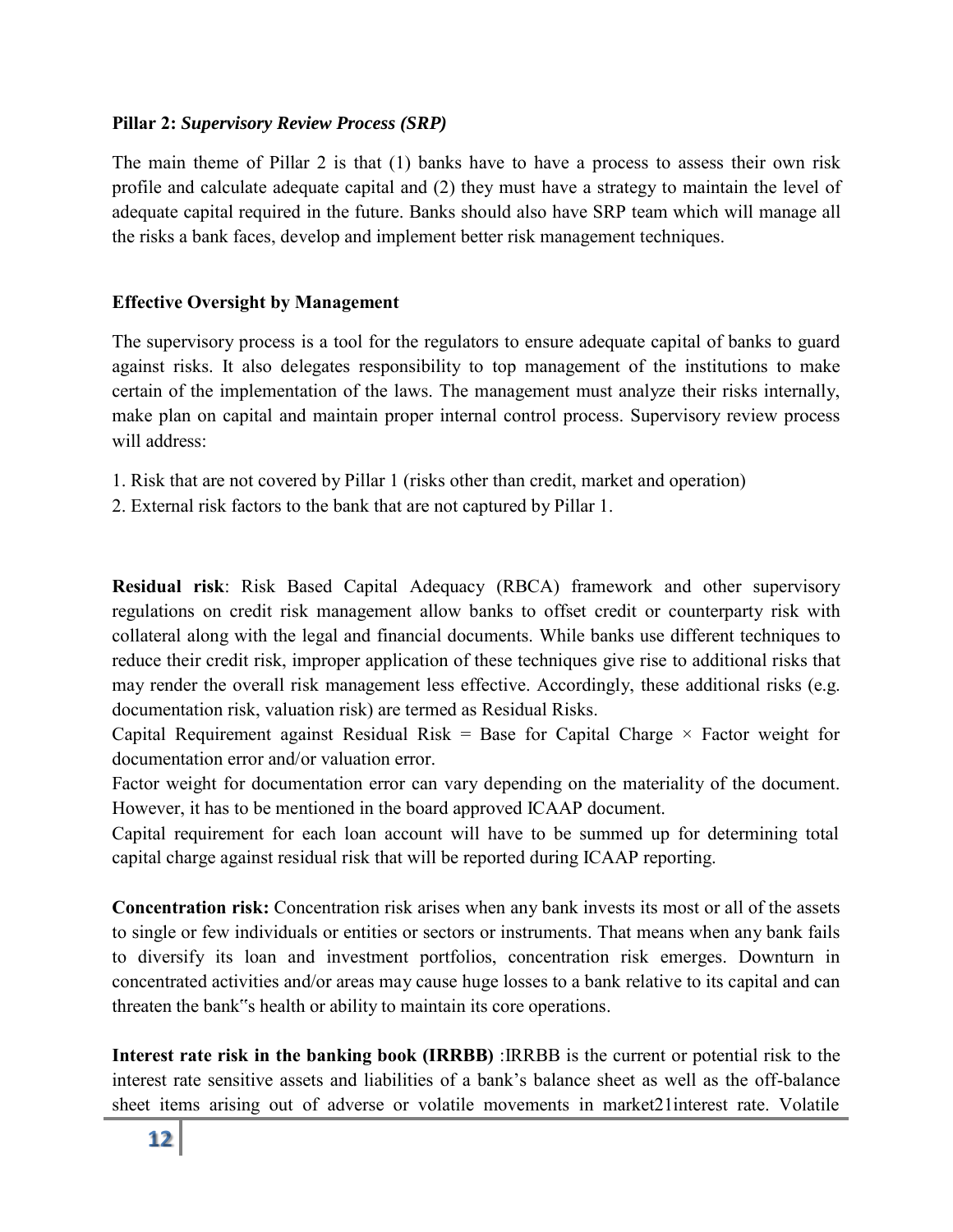movements of market interest rate adversely affect the value of interest rate sensitive assets and liabilities that consequentially results in the loss of equity value.

The capital charge will be calculated by netting off the capital charge for interest rate related instrument under Market Risk of Pillar-1. Yet, BB will keenly analyze the result of Simple Sensitivity Analysis and Duration Gap Analysis of banks. If any adverse output would be observed even from hypothetical scenarios, prudent measures will be taken by the Bangladesh Bank.

**Liquidity risk**: Liquidity risk is the risk that a given security or asset cannot be traded quickly enough in the market to prevent a loss (or make the required profit) or when a bank is unable to fulfill its commitments in time when payment falls due. Computation of Capital Charge against Liquidity Risk: If annual average of any of RLIs of any bank falls below Bangladesh Bank's requirement the bank will be required to maintain additional capital for that RLI (or those RLIs).

**Reputation risk:** Reputation risk is a subset of operational risk which can adversely affect the capital base if the driving forces of the risk turn worse. Consequentially, ICAAP of bank must include rigorous process to measure and manage the risk.

**Strategic risk**: Strategic risk means the current or prospective risk to earnings and capital arising from imperfection in business strategy formulation, inefficiencies in implementing business strategy, non-adaptability/less adaptability with the changes in the business environment and adverse business decisions. Strategic risk induces operational loss that consequentially hampers the capital base.

Banks must prepare these for at least 3 years' time span which will be based on sufficient justification.

**Settlement risk:** Settlement risk arises when an executed transaction is not settled as the standard settlement system suggests or within predetermined method. The banks pose to the risk when it fulfills its contractual obligations (payment or delivery), but the counterparty fails or defaults to do the same. Non-receiving or delayed receiving of receivable bills (foreign & domestic) will be evaluated to assess settlement risk. Number of such cases and the total value in taka will be examined. If total value in taka from such cases in a year (reporting year) is more than certain percentage of the total loans and advances, bank should maintain additional capital for that.

**Appraisal of core risk management practice:** Bangladesh Bank introduced core risk management system for assessing the risk management environment and practices in banks in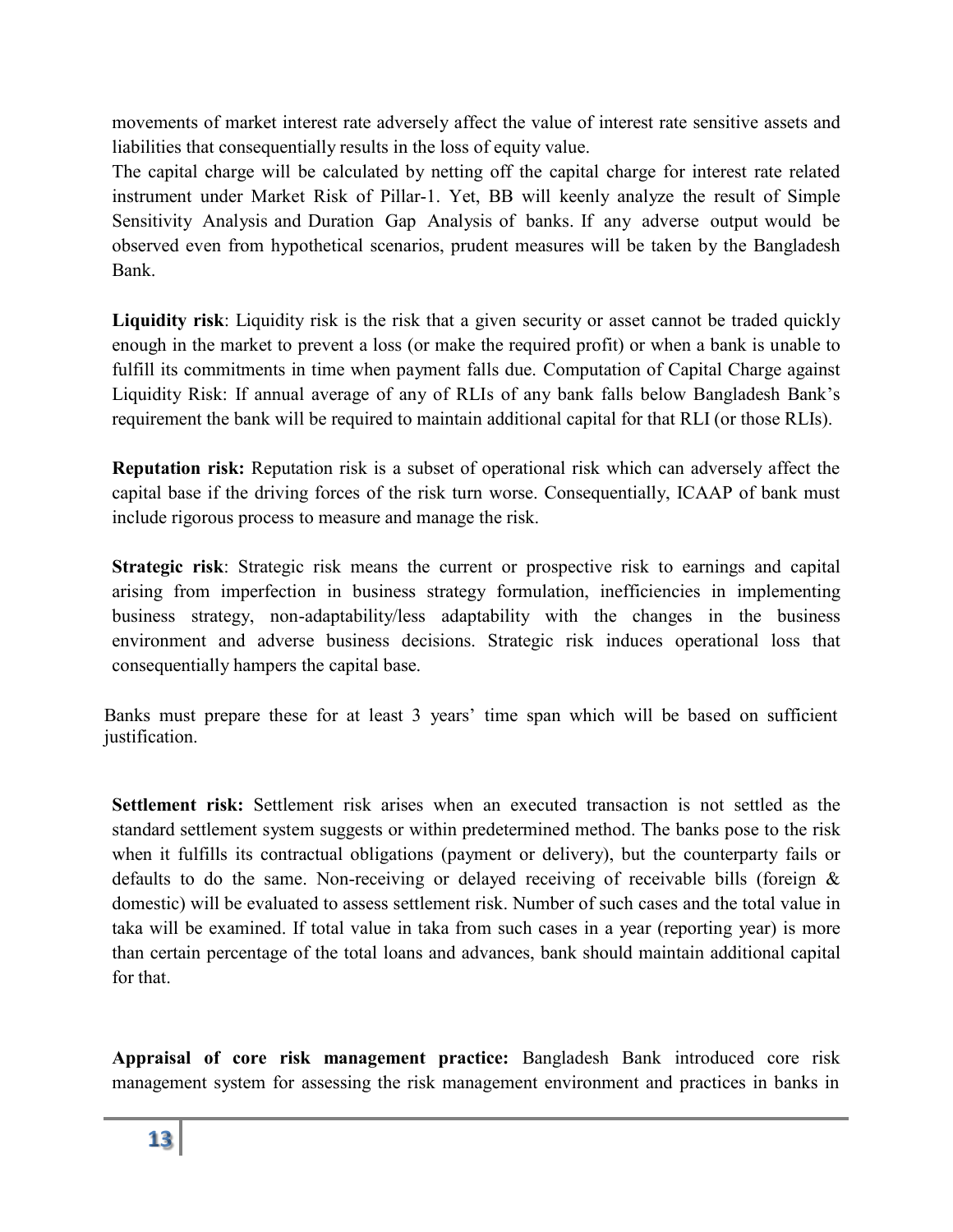2003. In that respect, BB identified 6 (six) risk areas which are termed as core risks through issuing industry best practices framework. Those frameworks provided benchmark to be followed by the banks and suggested the banks to develop own assessment methodology for each core risks as well as to calculate own risk rating at least once a year. Thus, rigorous risk management framework of banks would require own assessment methodology and annual review. To ensure the stability of the business model and the soundness of the operational structural, appraisal of risk management structure of a bank is necessary. In this respect, banks must develop their own methodology for assessing each core risk separately which will be approved by Board of Directors

**Environmental and climate change risk**: Environmental and climate change risk refers to the uncertainty or probability of losses that originates from any adverse environmental or climate change events (natural or manmade) and/or the non-compliance of the prevailing national environmental regulations. This is a facilitating element of credit risk arising from environmental issues. These can be due to environmental impacts caused by and / or due to the prevailing environmental conditions. These increase risk as they bring an element of uncertainty or possibility of loss in the context of a financing transaction. Environmental and climate change risk can hamper the business stability of the borrowers in respect of both- i) profitability and ii) reputation. Consequentially, the extent of risk for the banks will be higher.

**Other material risk:** SRP requires that the bank's internal capital allocation process should cover all risks which have not been identified earlier but are material for the institution. The institution needs to consider all risks not specified above but it can be captured in the institution's operation and can be regarded as material. Risks may be appeared which are specific to the institution and derived from its non-standard activities or clientele but fall outside the scope of specified risk definitions under Pillar 1 and 2. The institution is free to use its own terminology and methodology to identify and charging capital for other material risks, although it should be able to explain these to BB in detail, along with the related risk measurement and management procedures. The responsibility of bank is to map out other relevant risk factors to elaborate an adequate risk identification mechanism. The institution needs to examine the materiality of the identified risk and the result of the assessment. In the context of an institution's activities, all risks which affect the achievement of business objectives should be considered material. Other risks (such as Accounting Risk, Human Resources Risk, Natural Disaster Risk) are usually difficult or impossible to quantify, thus their measurement and management typically call for qualitative methods. Therefore, institutions are advised to elaborate detailed methodologies for their evaluation and management which enable the revealing of risks and help to keep them under

**Monitoring and reporting:** The bank should establish an adequate system for monitoring and reporting risk exposures and assessing how the bank's changing risk profile affects the need for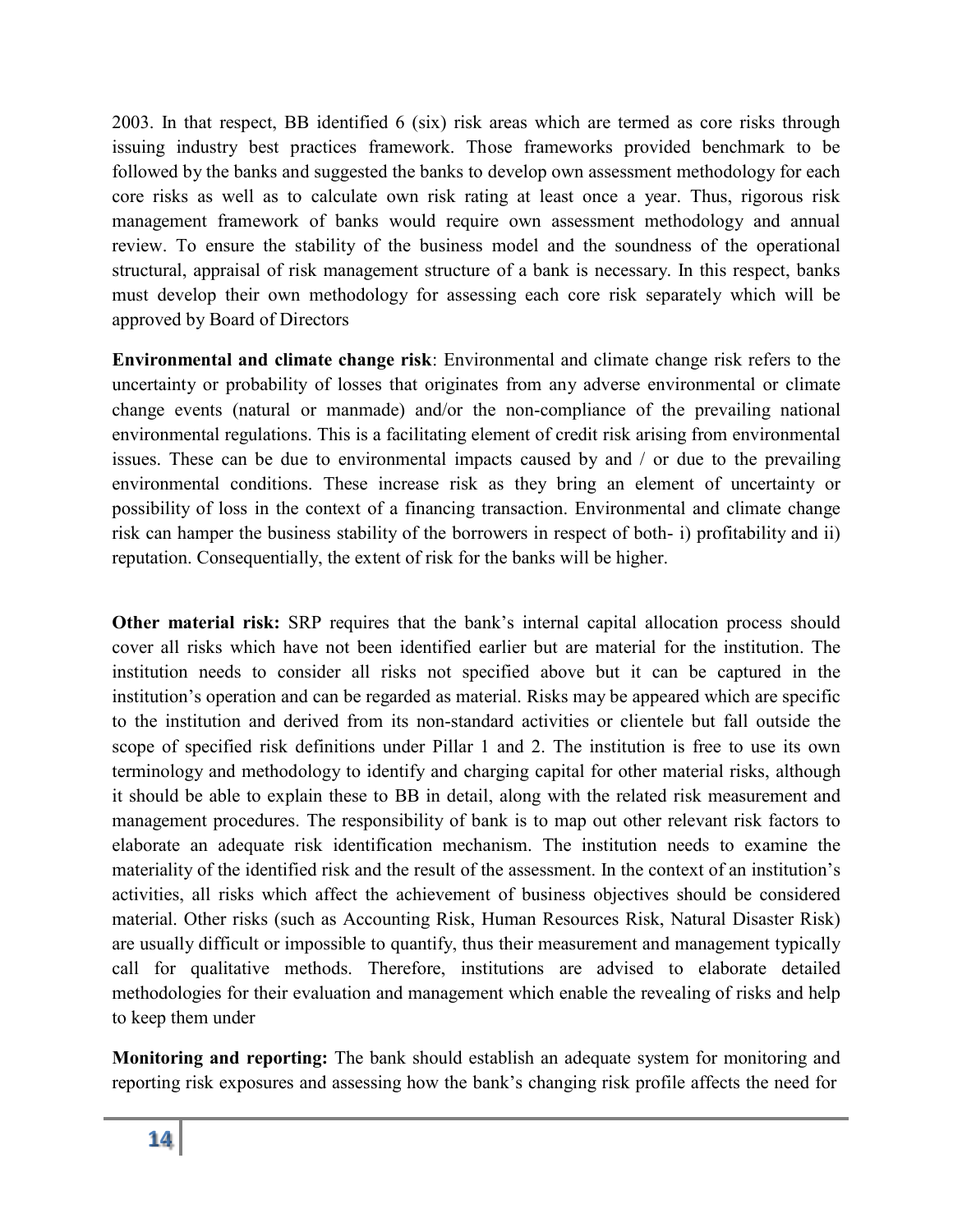capital. The bank's senior management or board of directors should, on a regular basis, receive reports from the responsible unit regarding the bank's branch wise risk profile and capital needs.

Internal control review: The bank's internal control structure is essential to the capital assessment process. Effective control of the capital assessment process includes an independent review and, where appropriate, the involvement of internal or external audits. The bank's board of directors has a responsibility to ensure that management establishes a system for assessing the various risks, develops a system to relate risk to the bank's capital level, and establishes a method for monitoring compliance with internal policies. The board should regularly verify whether its system of internal controls is adequate to ensure well-ordered and prudent conduct of business.

**Stress testing:** Stress testing is an important risk management tool that provides an indication of how much capital might be needed to absorb losses in different stressed situations. It will measure the vulnerability or exposure to the impacts of exceptional, rare but potentially occurring events like - interest rate changes, exchange rate fluctuations, changes in credit rating, events which influence liquidity, etc.

The results of the stress test will contribute directly to the expectation that a bank will operate above the Pillar 1 minimum regulatory capital ratios. These results should also be portrayed in the capital plan of the bank.

**Capital planning** : Capital planning is a dynamic and ongoing process that, in order to be effective, is forward-looking in incorporating changes in a bank's strategic focus, risk tolerance levels, business plans, operating environment, or other factors that materially affect capital adequacy. Capital planning assists the bank"s .The capital planning process should be tailored to the overall risk, complexity, and corporate structure of the bank. The bank's range of business activities, overall risks and operating environment have a significant impact on the level of detail needed in a bank's capital planning.

# **Pillar 3:** *Market Discipline*

This pillar is present in Basel II framework to complement the other two pillars. This pillar requires the bank to disclose information to public and be more transparent to the financial market and the participants. Current and potential stockholders, depositors and borrowers will want to know the bank"s strengths and potential loss of assets.

The aim of Market Discipline is to establish more transparent and more disciplined financial market so that stakeholders can assess the position of a bank regarding holding of assets and to identify the risks relating to the assets and capital adequacy to meet probable loss of assets. For the said purpose, banks have been instructed to develop a set of disclosure containing the key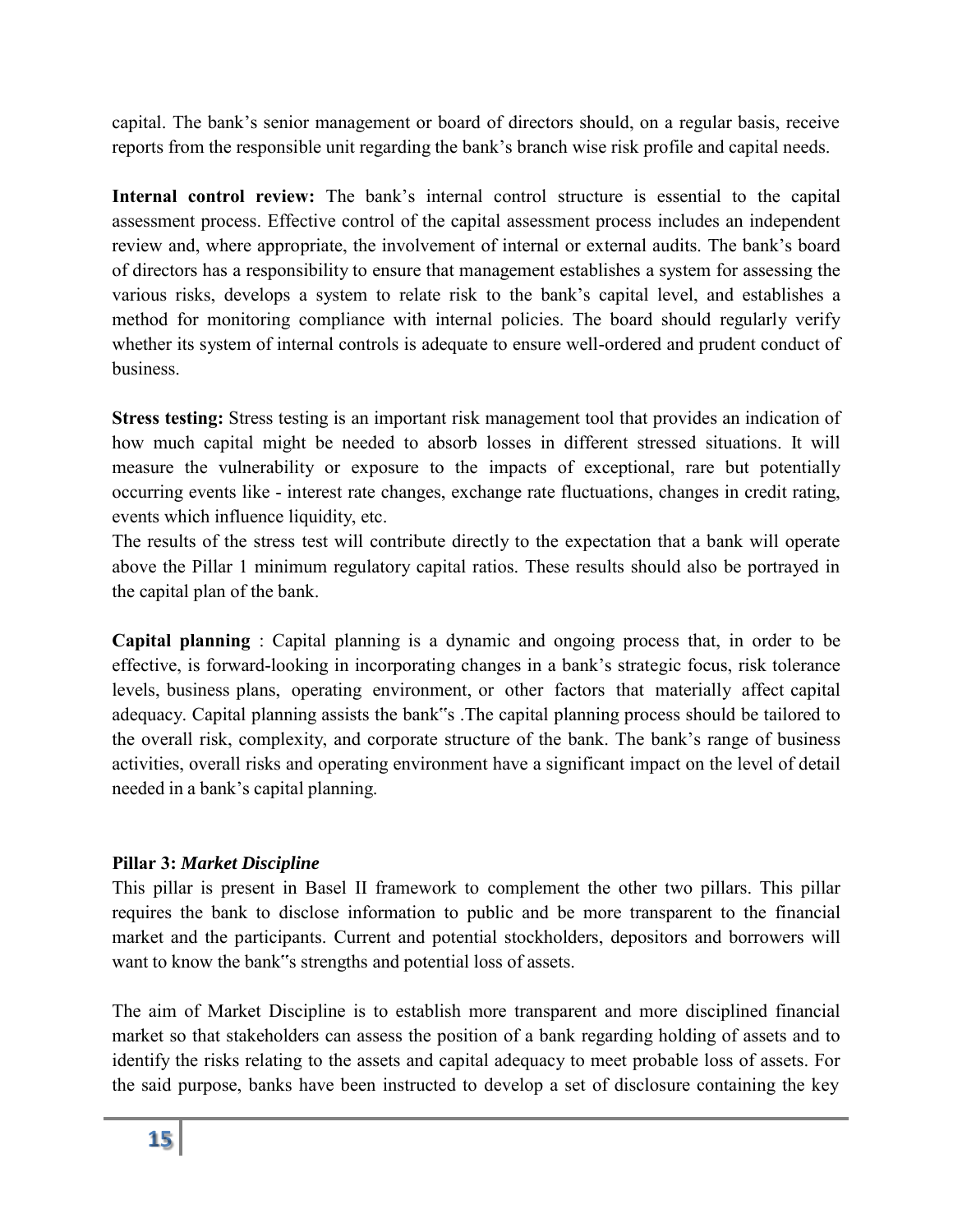pieces of information on the assets, risk exposures, risk assessment processes, and hence the capital adequacy to meet the risks. Banks should have a formal disclosure framework approved by the Board of Directors/Chief Executive Officer. The process of their disclosures will include validation and frequency. Banks provide all required disclosures in both qualitative and quantitative form, as at end March of each year along with the annual financial statements. Banks have to submit a copy of their disclosures to BB. Banks also make their annual disclosures both in their annual reports as well as their respective web sites. Qualitative disclosures will provide a general summary of a bank's risk management objectives and policies, reporting system and definitions. The disclosure on the websites is made in the web page of respective banks titled "Disclosures on Risk Based Capital (Basel II)" and the link to this page should be prominently provided on the home page of the bank's website. Each of these disclosures pertaining to a financial year should be available on the websites until disclosure of the 4th subsequent annual (as on March 31) disclosure is made. Disclosure requirements are:

a) Scope of application, b) Capital structure, c) Capital adequacy, d) Credit Risk, e) Equities: disclosures for banking book positions, f) Interest rate risk in the banking book (IRRBB), g) Market risk, h) Operational risk.

# *Chapter 5*

# **RESEARCH ANALYSIS**

#### **Introduction:**

The aim of this research is to reflect the practical knowledge that is gained during internship period and to relate the theoretical learning.

#### **Objective of the report:**

The topic of the research is the implementation of Basel II  $&$  III in Bangladesh. The main objectives are given below:

- To study about the actual implementation of Basel II & III in Bangladesh comparing to the guidelines.
- To gain knowledge about the implementation achievement of Basel II & III in Bangladesh.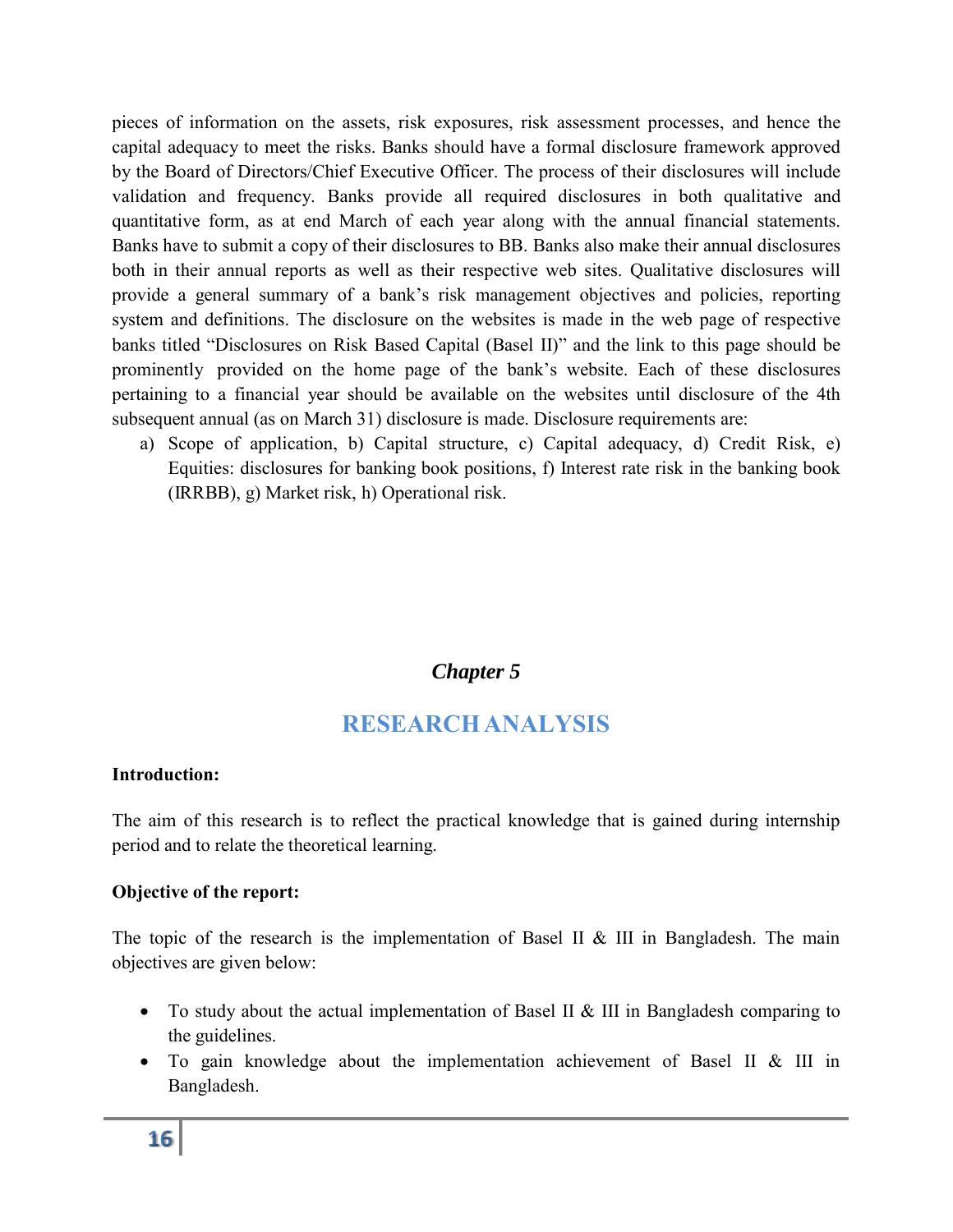### **Scope of the research:**

This report talks about Basel II & III implementation of banks in Bangladesh. The report can be a primary reading for anyone who is new to banking industry or wants to know about regulatory requirement. Here, I got a chance to know about our central bank's rules and regulations on the whole banking sector in Bangladesh.

### **Literature review:**

Basel II was envisioned to align regulatory capital requirements with the existent risk associated with banks" asset, computed with latest risk management techniques. Basel II was proposed to increase regulatory capital for lower rating classes and, as a result, several observers expressed their concern that bank lending to emerging markets would decline. (Reisen 2001and Griffith-Jones 2003).

It is argued that attaching a risk weight of 100% to all commercial loans irrespective of the counterparty, let the banks to pursue higher-risk (in order to attain higher return) lending as this requires no more capital than less-risky lending but has greater upside income potential (Hogan & Sharpe 1997a and 1997b and Gup, 2003:74).

In the words of Greenspan, A (2002), "It is evident that regulatory rules can add to ongoing macro-economic and asset quality cyclicality. Rules are constraints or limits that require responses as limits are approached. Sometimes those limits, say capital constraints, may induce tighter lending standards or shrinking balance sheets for a number of institutions at the same time, engendering significant real business-cycle effects. We must, therefore, be aware of the implications beyond the original intend of a rule and consider it"s associated trade offs".

Imposing standardized, risk-based capital requirements limits financial institutions" ability to independently define their risk aversion. Banks, therefore have greater difficulty in selling their risk assets when prices begin to fall because other firms are unable to accept their higher level of risk. (Jon Danielsson et al 2001).

Measuring the minimum capital requirements based on evaluations by credit rating agencies and internal rating systems may exacerbate a crisis. (Pozen R.C, 2010).

Banks" internal risk models are complex and based on assumptions that proved untrue during the crisis. (Jon Danielsson et al 2001).

Enhancing the quality and quantity for Tier 1capital (particularly the common equity held) will improve the banks" ability to absorb losses during difficult periods. During the crisis, banks with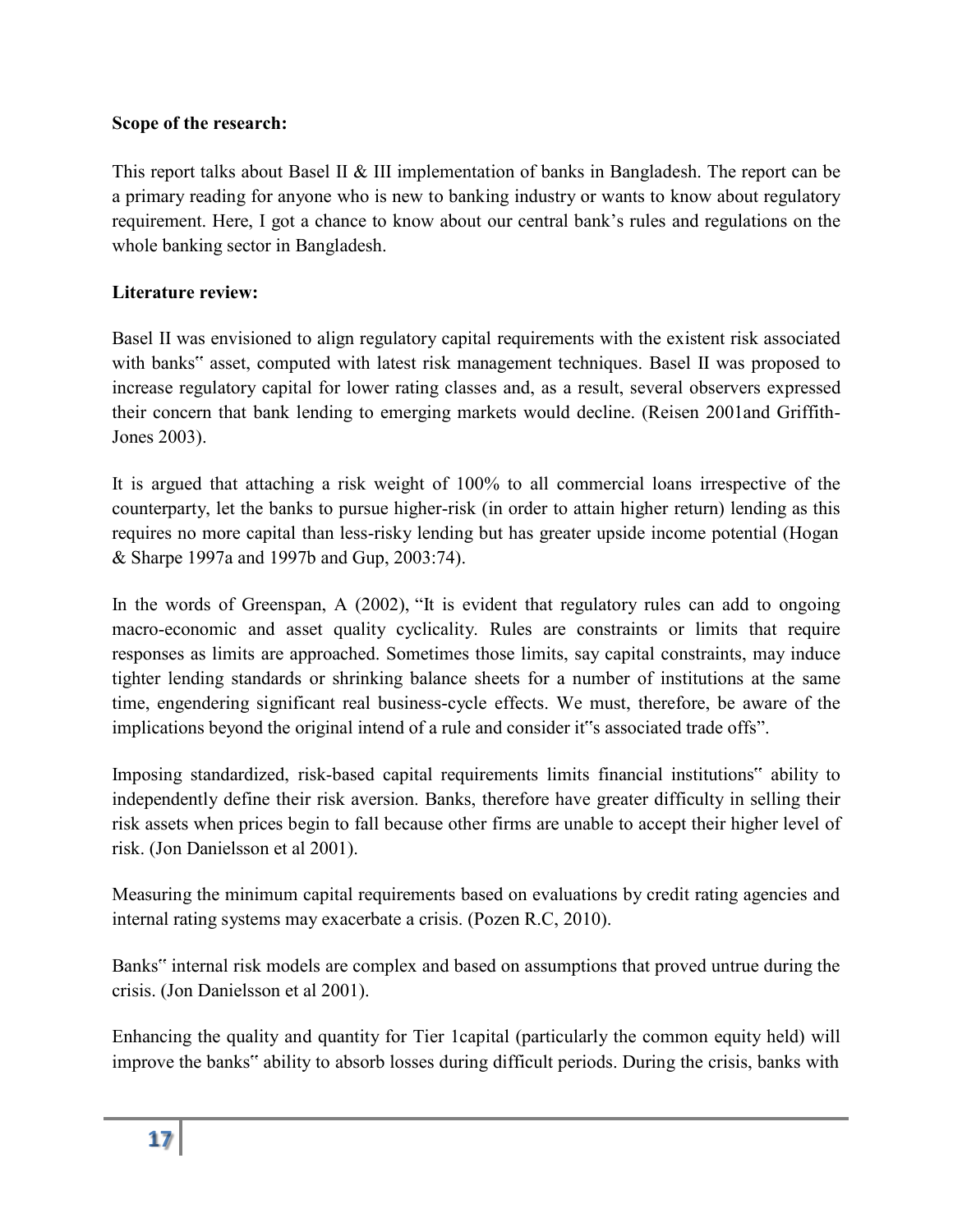more Tier 1 capital and greater reliance on deposits could receive higher returns. (Andrea Beltratti and Rene M. Stulz (2009).

It is estimated that global capital may be insufficient for banks to effectively recapitalize according to the new accord (Canadian Bankers Association, 2010).

The leverage ratio increases transparency by supplementing the risk-based models with a broader model that does not distinguish between low-risk and high-risk assets. The ratio could to identify banks that are operating radically different from their peers. (Richard Barnes et al, 2010)

It is obvious that many accept greater risk during the favorable times and pursue the less risk during the uncertain periods. Market participants are known, generally, to act in a procyclical manner. Periods of credit expansion often precede liquidity crisis. (Graciela Kaminsky and Carmen M. Reihart, 1999)

The proposed capital buffer is felt as an alternative to a global tax on banks. The International Monetary Fund proposed two global bank taxes in April 2010 (Staff of the Internation Monetary Fund, 2012).

#### **Methodology**

#### Data Collection:

Data collection is very important in preparing a report. In order to make the report meaningful I mainly use secondary data. Because they are already audited data and no one can change these data. They are-

- Banks' annual report
- ❖ Departments of Bangladesh Bank
- Website of Bangladesh Bank.
- Relevant magazines, journals etc
- Published documents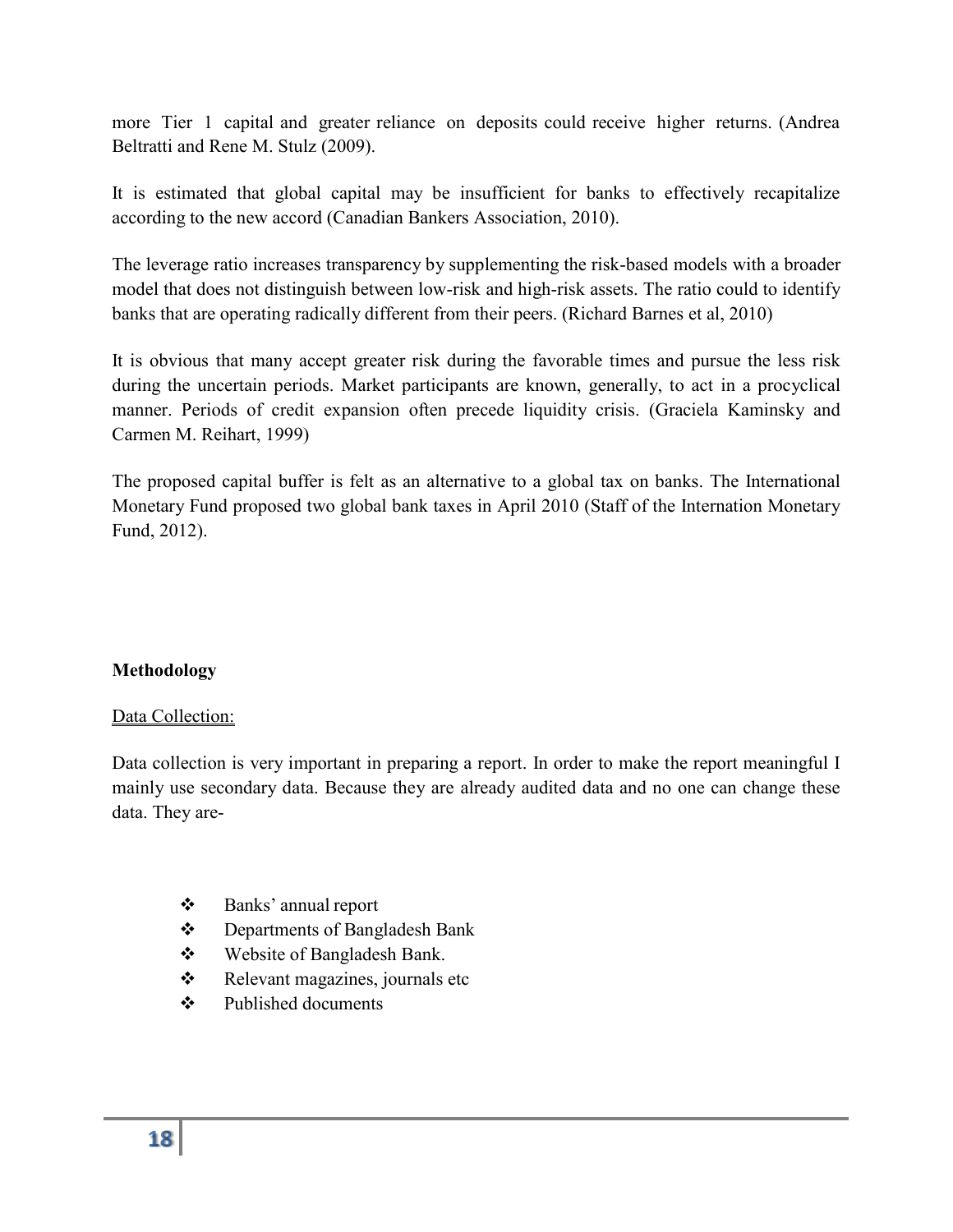# The Time Dimension:

As we are working with secondary or already published data so we will follow the "Longitudinal studies". It has an advantage too that we can able to identify the changes over the time.

#### Sample size:

According to my supervisor's advice, I have chosen data from 2010 to 2015 years of commercial banks.

Sample Unit:

| <b>UCBL</b>      |
|------------------|
| Shahjalal Bank   |
| Mercantile Bank  |
| One Bank         |
| <b>IFIC Bank</b> |
| Sonali Bank      |
| Janata Bank      |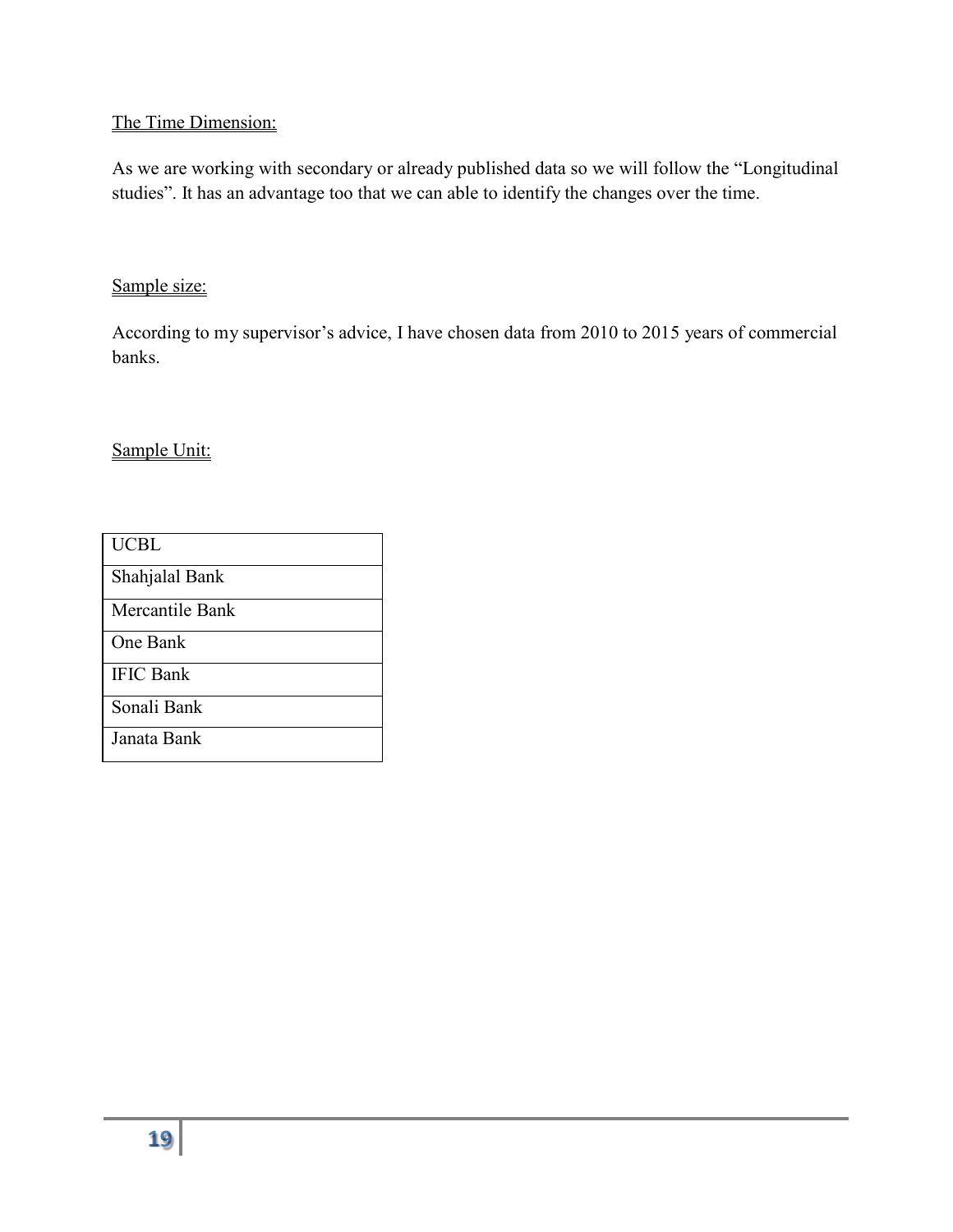# *Findings*

# **UCBL:**

Table 1

|                                                         | 2015             | 2014             | 2013             | 2012             | 2011           | 2010           |
|---------------------------------------------------------|------------------|------------------|------------------|------------------|----------------|----------------|
| Particulars                                             |                  |                  |                  |                  |                |                |
| Tier-1 (going concern capital)                          |                  |                  |                  |                  |                |                |
| Common equity Tier-1                                    |                  |                  |                  |                  |                |                |
| paid-up capital                                         | 1,003.93         | 836.61           | 836.61           | 836.61           | 727.49         | 291.00         |
| Non repayable<br>share<br>premium<br>account            | 145.49           | 145.498          | 145.50           | 145.50           | 145.50         | $\theta$       |
| Statutory reserve                                       | 833.716          | 688.669          | 551.96           | 434.21           | 359.43         | 256.76         |
| General reserve                                         | 2.658            | 2.658            | 2.658            | 2.658            | 2.658          | 9.158          |
| Retained earnings                                       | 254.815          | 253.112          | 190.275          | 851.41           | 197.73         | 143.61         |
| Dividend Equalization Reserve                           | $\overline{0}$   | $\mathbf{0}$     | $\mathbf{0}$     | $\mathbf{0}$     | $\overline{0}$ | $\overline{0}$ |
| Minority interest in subsidiaries                       | $\boldsymbol{0}$ | $\theta$         | $\boldsymbol{0}$ | $\boldsymbol{0}$ | $\mathbf{0}$   | $\mathbf{0}$   |
| Sub Total                                               | 224.062          | 1926.548         | 697.45           | 579.70           | 504.93         | 700.53         |
| <b>Additional Tier-1</b>                                | $\overline{0}$   | $\boldsymbol{0}$ | $\boldsymbol{0}$ | $\theta$         | $\mathbf{0}$   | $\mathbf{0}$   |
| irredeemable<br>Non-cumulative<br>Preference shares     | $\mathbf{0}$     | $\mathbf{0}$     | $\boldsymbol{0}$ | $\boldsymbol{0}$ | $\mathbf{0}$   | $\mathbf{0}$   |
| instruments (perpetual in nature)                       | $\boldsymbol{0}$ | $\mathbf{0}$     | $\mathbf{0}$     | $\mathbf{0}$     | $\mathbf{0}$   | $\mathbf{0}$   |
| Minority interest                                       | $\overline{0}$   | $\theta$         | $\boldsymbol{0}$ | $\boldsymbol{0}$ | $\theta$       | $\theta$       |
| Sub Total                                               | $\overline{0}$   | $\overline{0}$   | $\overline{0}$   | $\mathbf{0}$     | $\mathbf{0}$   | $\overline{0}$ |
| Allowable deduction                                     |                  |                  |                  |                  | 5              |                |
| Total Tier-1 Capital                                    | 224.0621         | 1926.548         | 697.45           | 579.70           | 499.93         | 700.53         |
| Tier-2 (gone concern)                                   |                  |                  |                  |                  |                |                |
| <b>General Provision</b>                                | 292.508          | 280.675          | 187.129          | 184.96           | 182.01         | 155.11         |
| Subordinated Debt                                       | 660              | 200              | 200              | $\theta$         | $\mathbf{0}$   | $\mathbf{0}$   |
| Revaluation Reserves                                    |                  |                  |                  |                  |                |                |
| Revaluation reserve for asset up to<br>50%              |                  | 126.705          | 126.71           | 126.71           | 74.162         | 22.824         |
| Revaluation reserve for securities up<br>to 50%         |                  | 34.598           | 35.045           | 29.787           | 76.19          | 17.075         |
| Revaluation reserve for equity instruments up to<br>10% |                  | 5.92             | $\boldsymbol{0}$ | $\boldsymbol{0}$ | 11.12          | 11.757         |
| <b>Total Revaluation Reserves</b>                       | 129.516          | 161.895          | 161.75           | 156.49           | 161.472        | 51.656         |
| Total Tier-2 Capital                                    | 1082.024         | 642.57           | 548.88           | 341.46           | 343.48         | 206.76         |
| Regulatory Adjustment/Deductions<br>from capital        | $\overline{0}$   | $\mathbf{0}$     | $\boldsymbol{0}$ | $\mathbf{0}$     | 5              | $\theta$       |
| <b>Total Eligible Capital</b>                           | 3322.645         | 2569.118         | 1,246.33         | 921.16           | 838.41         | 907.29         |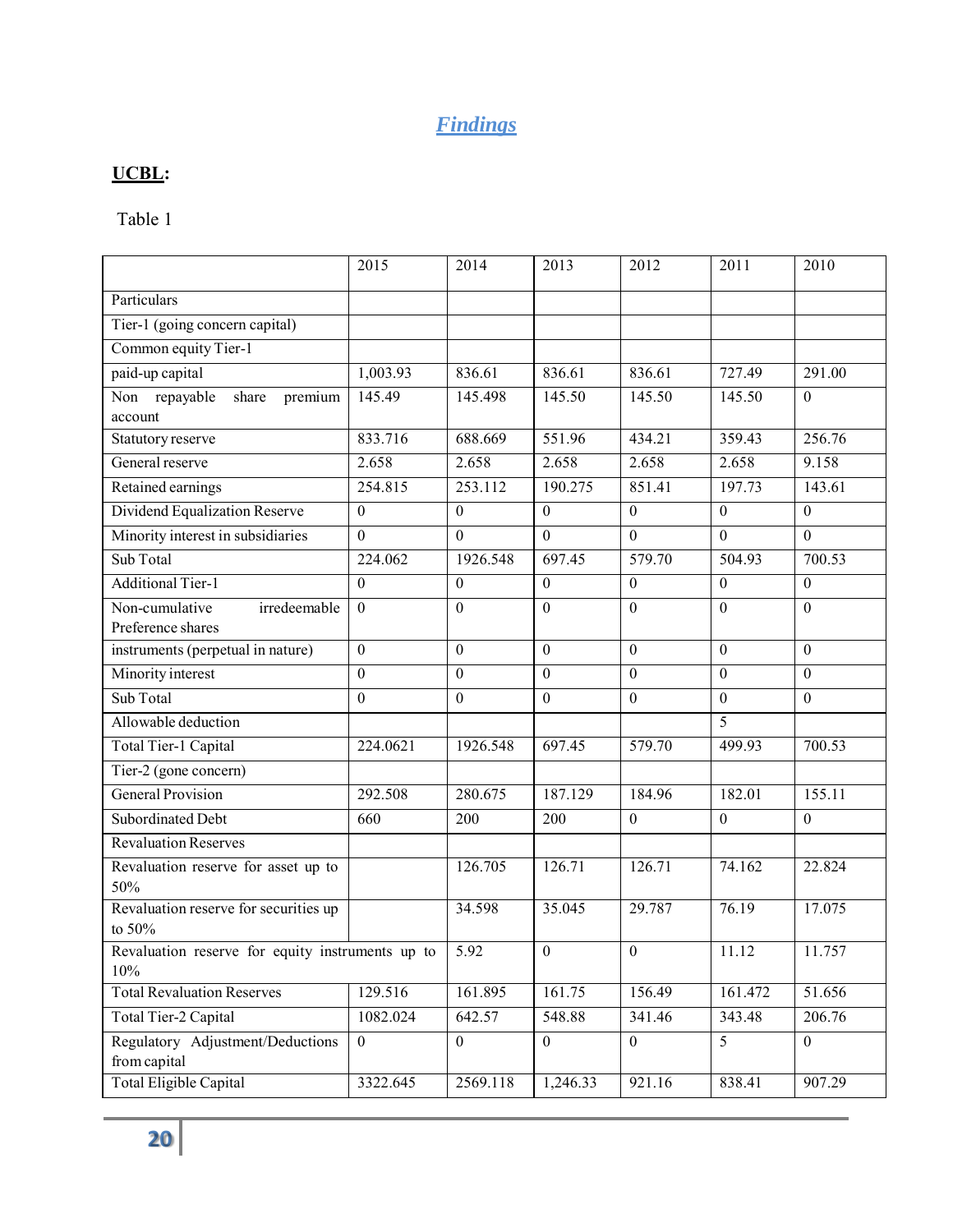| яn<br>יי |  |
|----------|--|
|----------|--|

|                                                         |          | united commercial bank |          |          |              |          |              |                 |  |  |
|---------------------------------------------------------|----------|------------------------|----------|----------|--------------|----------|--------------|-----------------|--|--|
| Parameter                                               | Required | 2015                   | Required | 2014     | 2013         | 2012     | 2011         | 2010            |  |  |
| Credit risk<br>weighted asset<br>(CRWA)                 |          | 19741.36               |          | 9346.037 | 19530.67     | 1589.42  | 15346.98     | 14313.74        |  |  |
| Market risk<br>weighted asset<br>(MRWA)                 |          | 74.552                 |          | 79.53    | 44.498       | 50.368   | 63.157       | 7.953           |  |  |
| Operational risk<br>weighted asset<br>(ORWA)            |          | 22.763                 |          | 86.361   | 162.884      | 139.212  | 113.054      | 86.361          |  |  |
| Total risk weighted<br>asset (TRWA)                     |          | 19838.68               |          | 253.24   | 19738.06     | 1779     | 15523.19     | 14408.06        |  |  |
| Common equity<br>tier-1 capital<br>$(CET-1)$            |          | 224.062                |          | 1926.548 | 1726.998     | 1504.12  | 1432.804     | 700.527         |  |  |
| Additional tier-1<br>$(AT-1)$                           |          | $\mathbf{0}$           |          | $\Omega$ | $\mathbf{0}$ | $\Omega$ | $\mathbf{0}$ | $\overline{0}$  |  |  |
| Tier-1 $(T-1)$                                          |          | 2240.621               |          | 1926.548 | 1726.998     | 1504.12  | 1427.804     | 700.527         |  |  |
| Tier-2 $(T-2)$                                          |          | 1082.024               |          | 2099.625 | 548.879      | 341.456  | 264.902      | 206.764         |  |  |
| Total capital (T<br>$1+T$ 2-deductions<br>from capital) |          | 3322.645               |          | 2569.118 | 2275.877     | 1845.57  | 1687.706     | 907.291         |  |  |
| CET-1/TRWA                                              | 4.50%    | 8%                     |          | 8%       | 9%           | 8%       | 9%           | $\frac{5\%}{ }$ |  |  |
| AT-1/TRWA                                               | 1.50%    | $0\%$                  |          | $0\%$    | 0%           | $0\%$    | $0\%$        | $0\%$           |  |  |
| T-1/TRWA                                                | 5.50%    | 8%                     |          | 8%       | 9%           | 8%       | 9%           | 5%              |  |  |
| T-2/TRWA                                                | 4.00%    | 4%                     |          | 3%       | 3%           | $2\%$    | $2\%$        | $1\%$           |  |  |
| Capital to risk<br>weighted asset                       | 10.00%   | 12%                    | 10.0%    | 11%      | 12%          | 10%      | 11%          | 6%              |  |  |

Here we can see that UCBL maintained Capital to Risk Weighted Asset ratio (CRAR) from 2011 to 2014 but could not maintain it in 2010. It maintained CRAR also in 2015. According to Basel III, all the elements of tier 1 (CET-1, AT-1), and tier 2 was maintained individually in 2015.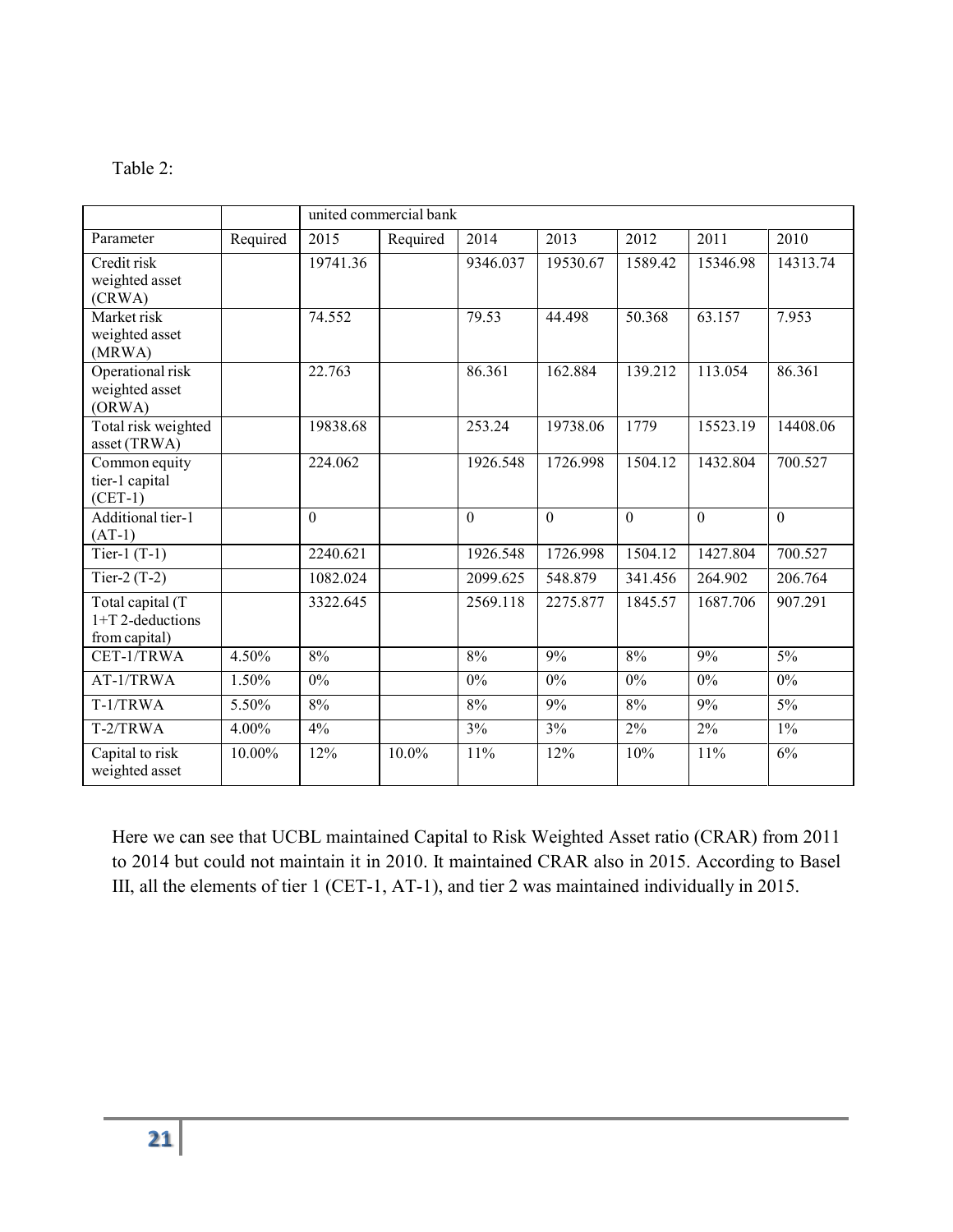#### Implementation Achievement:



UCBL has been successfully achieving the desired Capital Adequacy Ratio (CAR) since 2011. As it was new in 2010, they could not maintain it then. The management was fully aware about the guidelines of Bangladesh Bank. The capital is increasing day by day. In 2010, the capital was around 6%, and then was increasing.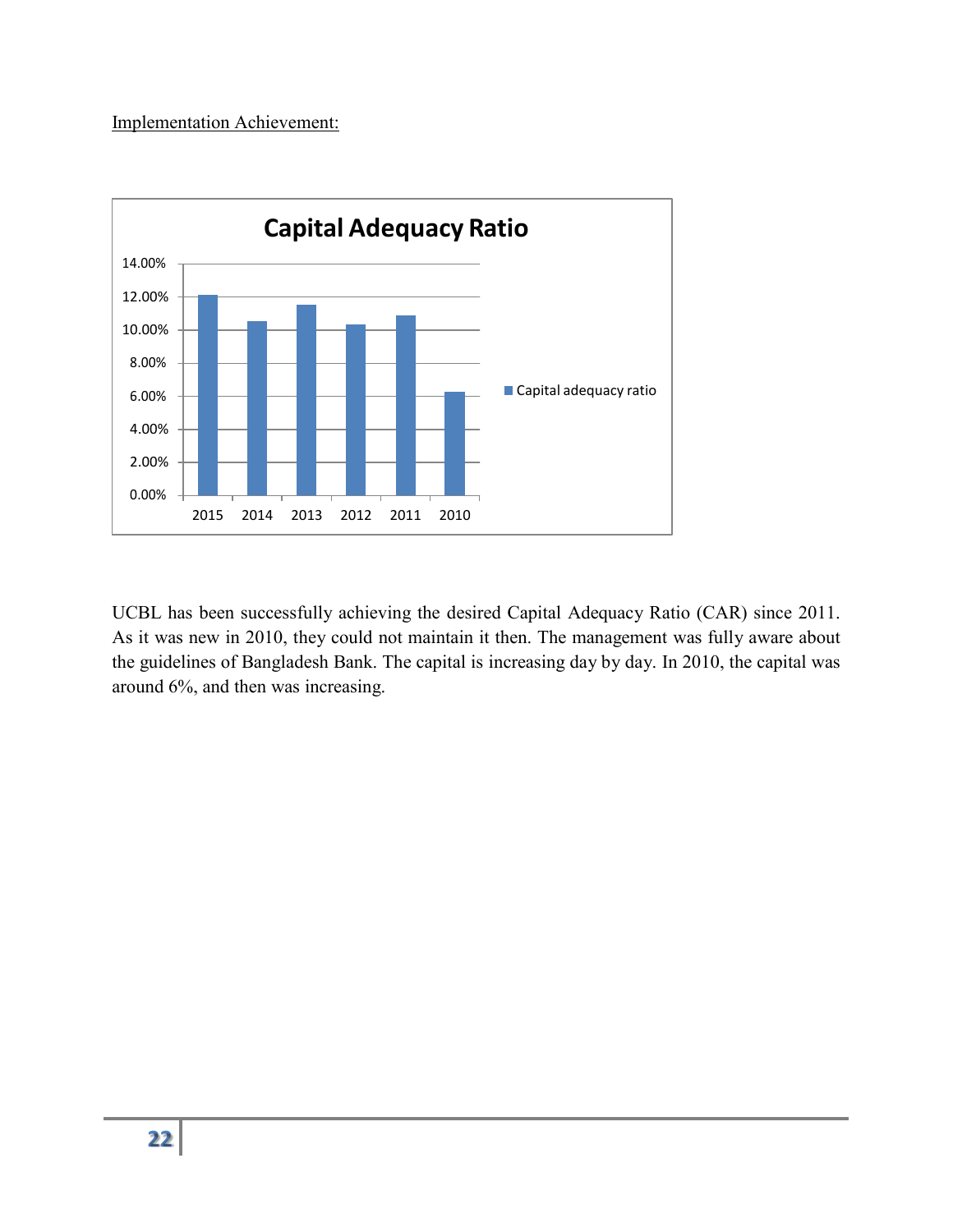# **One Bank:**

Table 1:

|                                                                       | 2015              | 2014             | 2013             | 2012             | 2011              | 2010             |
|-----------------------------------------------------------------------|-------------------|------------------|------------------|------------------|-------------------|------------------|
| Particulars                                                           | solo              |                  |                  |                  |                   |                  |
| Tier-1 (going concern capital)                                        |                   |                  |                  |                  |                   |                  |
| Common equity Tier-1                                                  |                   |                  |                  |                  |                   |                  |
| paid-up capital                                                       | 589.92            | 524.38           | 476.71           | 414.53           | 318.87            | 206              |
| Non repayable share premium account                                   | $\overline{0}$    | $\overline{0}$   | $\overline{0}$   | $\overline{0}$   | $\overline{0}$    | 13.1465555       |
| Statutory reserve                                                     | 384.57            | 330.6            | 266.55           | $\overline{231}$ | 189.8             | 145              |
| General reserve                                                       | $\theta$          |                  | $\Omega$         | $\Omega$         | $\overline{0}$    | $\theta$         |
| Retained earnings                                                     | 169.89            | 162.69           | 107.72           | 912.9            | 122.62            | 226              |
| Dividend Equalization Reserve                                         | $\overline{0}$    | $\Omega$         | $\Omega$         | $\Omega$         | $\Omega$          | $\mathbf{0}$     |
| Minority interest in subsidiaries                                     | $\overline{0}$    | $\overline{0}$   | $\boldsymbol{0}$ | $\mathbf{0}$     | $\overline{0}$    | $\mathbf{0}$     |
| Sub Total                                                             | 1,144.38          | 1017.67          | 850.98           | 1558.43          | 631.29            | 589              |
| <b>Additional Tier-1</b>                                              | $\overline{0}$    | $\boldsymbol{0}$ | $\overline{0}$   | $\overline{0}$   | $\overline{0}$    |                  |
| Non-cumulative irredeemable Preference                                | $\theta$          | $\theta$         | $\overline{0}$   | $\overline{0}$   | $\overline{0}$    | 100              |
| shares                                                                |                   |                  |                  |                  |                   |                  |
| instruments (perpetual in nature)                                     | $\theta$          | $\theta$         | $\Omega$         | $\Omega$         | $\Omega$          |                  |
| Minority interest                                                     | $\mathbf{0}$      | $\overline{0}$   | $\overline{0}$   | $\overline{0}$   | $\overline{0}$    |                  |
| Sub Total                                                             | $\theta$          | $\theta$         | $\Omega$         | $\mathbf{0}$     | $\Omega$          | 100              |
| Allowable deductions                                                  | 1.88              |                  |                  |                  |                   |                  |
| Total Tier-1 Capital                                                  | 1,142.50          | 1017.67          | 850.98           | 1558.43          | 631.29            | 486              |
| Tier-2 (gone concern)                                                 |                   |                  |                  |                  |                   |                  |
| General<br>Provision<br>(maximum<br>1.25<br>percentage of credit RWA) | 152.27            | 207.02           | 127.63           | 101.62           | 131.71            | 55               |
| Subordinated Debt                                                     | 176               |                  | 220              | $\mathbf{0}$     | $\overline{0}$    | $\boldsymbol{0}$ |
| <b>Revaluation Reserves</b>                                           |                   |                  |                  |                  |                   |                  |
| Revaluation reserve for asset up to 50%                               |                   | 2.2              |                  |                  |                   | 22               |
| Revaluation reserve for securities up to 50%                          |                   | 4.22             | 5.74             | 4.81             | 1.67              | $\theta$         |
| Revaluation reserve for equity instruments<br>up to $10%$             |                   | $\overline{220}$ | 2.64             | $\overline{5.4}$ | $\overline{5.36}$ | $\overline{32}$  |
| <b>Total Revaluation Reserves</b>                                     | $\overline{5.14}$ | 226.42           | 8.38             | 10.21            | 7.03              | $\overline{54}$  |
| Total Tier-2 Capital                                                  | 333.41            | 433.44           | 220              | 106.97           | 138.74            | 109              |
| Regulatory Adjustment/Deductions from<br>capital                      | 1475.91           | $\theta$         | $\boldsymbol{0}$ | $\boldsymbol{0}$ | $\boldsymbol{0}$  | $\boldsymbol{0}$ |
| <b>Total Eligible Capital</b>                                         | 0.00              | 1017.67          | 1070.98          | 1665.4           | 770.03            | 486              |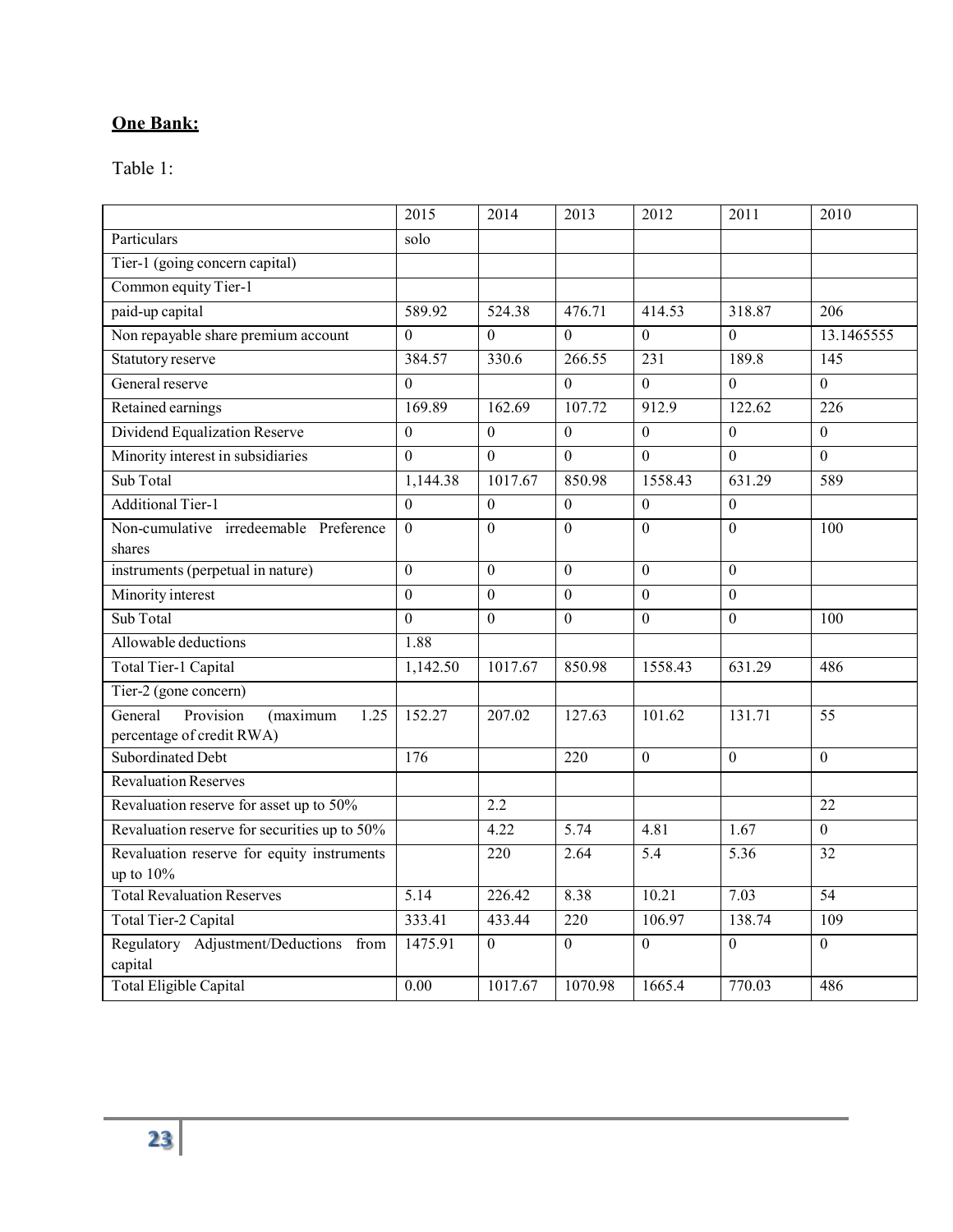| able |  |
|------|--|
|------|--|

|                                   |          | One Bank |          |          |          |          |          |          |
|-----------------------------------|----------|----------|----------|----------|----------|----------|----------|----------|
| Parameter                         | Required | 2015     | Required | 2014     | 2013     | 2012     | 2011     | 2010     |
| Credit risk weighted asset        |          | 12181.3  |          | 9538.94  | 8905.8   | 7015.07  | 593.14   | 5250.9   |
| (CRWA)                            |          |          |          |          |          |          |          |          |
| Market risk weighted asset        |          | 298.51   |          | 40.42    | 32.58    | 42.46    | 48.73    | 48.73    |
| (MRWA)                            |          |          |          |          |          |          |          |          |
| Operational risk weighted         |          | 1017.49  |          | 82.82    | 74.91    | 63.09    | 31.99    | 31.99    |
| asset (ORWA)                      |          |          |          |          |          |          |          |          |
| Total risk weighted asset         |          | 13497.3  |          | 9662.18  | 9980.74  | 8070.61  | 673.86   | 5331.62  |
| (TRWA)                            |          |          |          |          |          |          |          |          |
| tier-1<br>equity<br>Common        |          | 1142.5   |          | 1017.67  | 850.98   | 736.82   | 631.29   | 386.4285 |
| capital (CET-1)                   |          |          |          |          |          |          |          |          |
| Additional tier-1 (AT-1)          |          | $\Omega$ |          | $\Omega$ | $\Omega$ | $\Omega$ | $\theta$ | 100      |
| Tier-1 $(T-1)$                    |          | 1144.38  |          | 1017.67  | 850.98   | 736.82   | 631.29   | 486.4285 |
| Tier-2 $(T-2)$                    |          | 333.41   |          | 433.44   | 356.01   | 106.97   | 138.74   | 109.1646 |
| Total capital (T 1+T 2-           |          | 1.88     |          | 1451.11  | 1206.99  | 843.79   | 770.03   | 595.5931 |
| deductions from capital)          |          |          |          |          |          |          |          |          |
| CET-1/TRWA                        | 4.50%    | 8%       |          | 11%      | 9%       | 9%       | 9%       | 7%       |
| AT-1/TRWA                         | 1.50%    | $0\%$    |          | $0\%$    | $0\%$    | $0\%$    | $0\%$    | 2%       |
| T-1/TRWA                          | 5.50%    | 8.46%    |          | 11%      | 9%       | 9%       | 9%       | 9%       |
| T-2/TRWA                          | 4.00%    | 2.47%    |          | 4%       | 4%       | $1\%$    | $2\%$    | 2%       |
| Capital to risk weighted<br>asset | 10.00%   | 11%      | 10.00%   | 15%      | 12%      | 10%      | 11%      | 11%      |

We can see that One Bank maintained (CRAR) from 2010 to 2014 according to Basel II. The bank maintained CRAR also in 2015 according to Basel III. All the other elements were also maintained.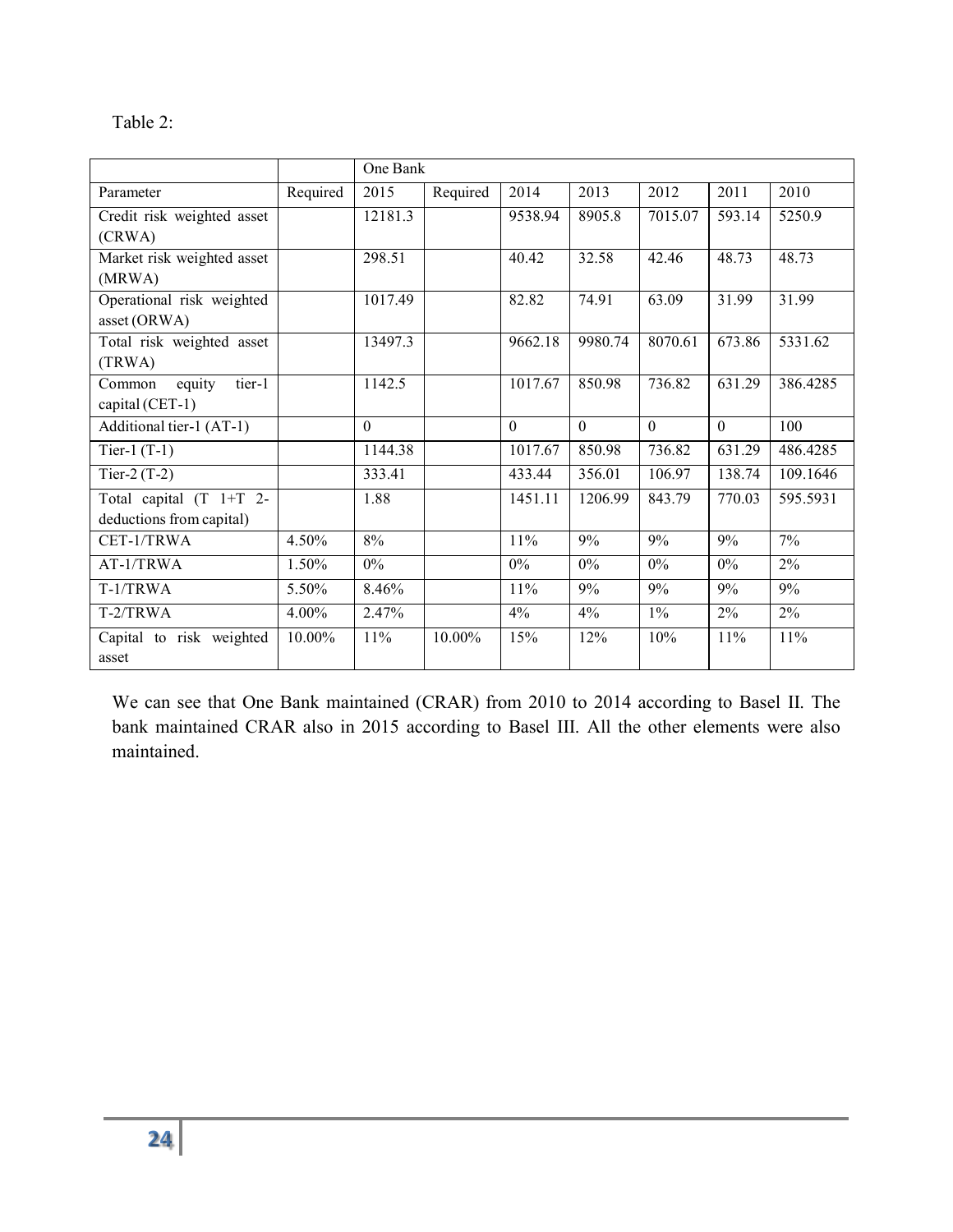Implementation Achievement:



One bank has been successfully achieving the desired Capital Adequacy Ratio (CAR) since 2010. For implementing Basel, capital was increased significantly.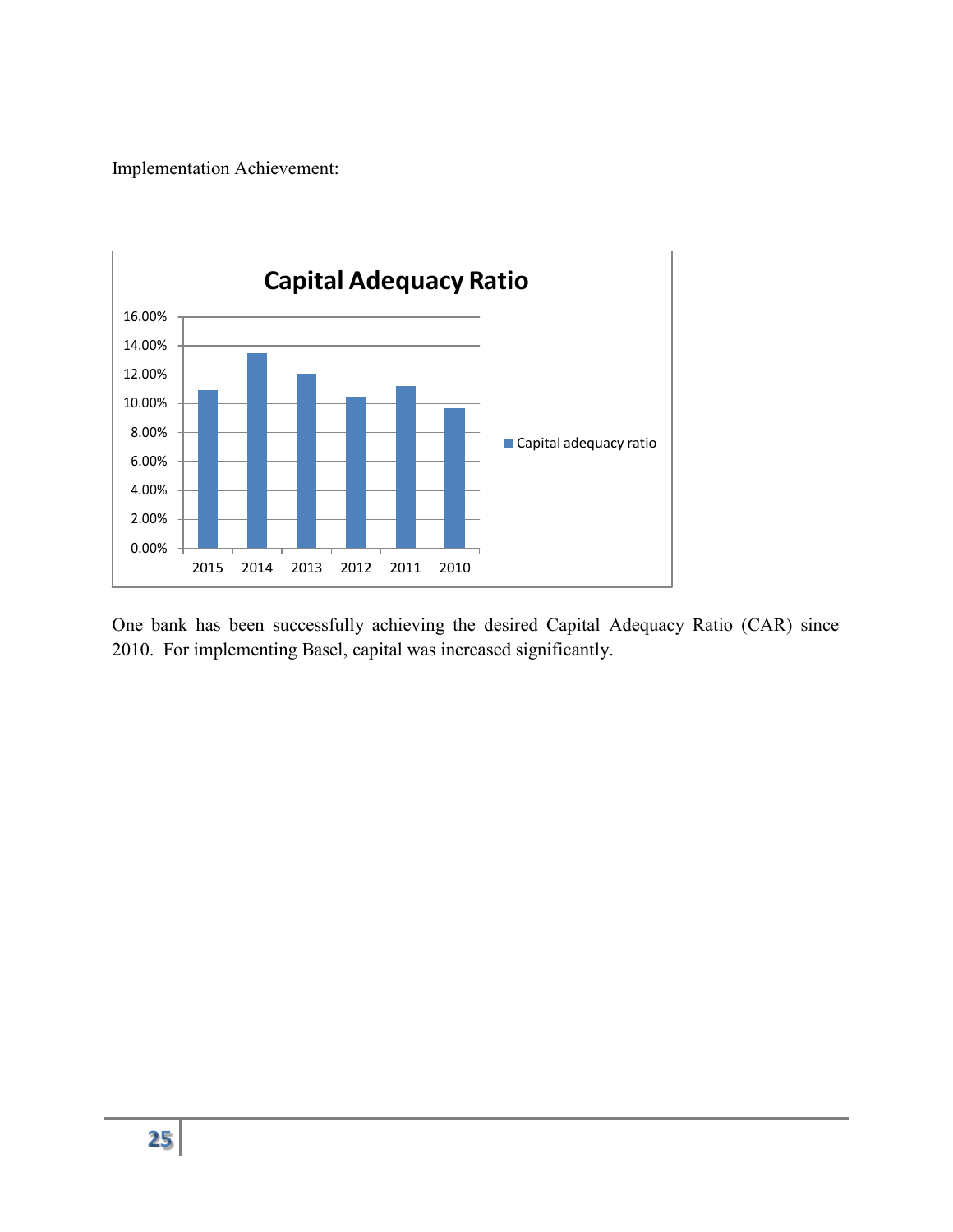# **Mercantile Bank:**

Table 1:

|                                                              | 2015                  | 2014           | 2013             | 2012             | 2011              | 2010             |
|--------------------------------------------------------------|-----------------------|----------------|------------------|------------------|-------------------|------------------|
| Particulars                                                  | solo                  |                |                  |                  |                   |                  |
| Tier-1 (going concern capital)                               |                       |                |                  |                  |                   |                  |
| Common equity Tier-1                                         |                       |                |                  |                  |                   |                  |
| paid-up capital                                              | 739.16                | 739.15         | 659.96           | 611.08           | 496.81            | 407              |
| Non repayable share premium account                          | $\theta$              | $\theta$       | $\theta$         | $\theta$         | $\theta$          | $\boldsymbol{0}$ |
| Statutory reserve                                            | 475.18                | 422.31         | 376.54           | 311.97           | 264.34            | 204              |
| General reserve                                              | $\Omega$              | $\Omega$       | $\theta$         |                  | $\overline{0}$    | $\overline{0}$   |
| Retained earnings                                            | 89.25                 | 76.74          | 135.69           | 94.08            | 119.76            | 94               |
| Dividend Equalization Reserve                                | 4.57                  | 4.57           | 4.57             | 4.57             | 4.57              | 46               |
| Minority interest in subsidiaries                            | $\overline{173}$      | $\overline{0}$ |                  | $\boldsymbol{0}$ | $\overline{5.17}$ | $\boldsymbol{0}$ |
| Sub Total                                                    | 1,135.16              | 1242.77        | 1176.76          | 1021.7           | 890.65            | 751              |
| <b>Additional Tier-1</b>                                     | $\theta$              | $\theta$       | $\theta$         | $\theta$         | $\Omega$          | $\boldsymbol{0}$ |
| Non-cumulative irredeemable<br>Preference shares             | $\Omega$              | $\Omega$       | $\overline{0}$   | $\overline{0}$   | $\mathbf{0}$      | $\overline{0}$   |
| instruments (perpetual in nature)                            | $\theta$              | $\theta$       | $\boldsymbol{0}$ | $\overline{0}$   | $\boldsymbol{0}$  | $\overline{0}$   |
| Minority interest                                            | $\theta$              | $\theta$       | $\theta$         | $\theta$         | $\overline{0}$    | $\theta$         |
| Sub Total                                                    | $\theta$              | $\Omega$       | $\overline{0}$   | $\overline{0}$   | $\overline{0}$    | $\overline{0}$   |
| Total Tier-1 Capital                                         | 1,290.86              | 1242.77        | 1176.76          | 1021.7           | 890.65            | 710.0802037      |
| Tier-2 (gone concern)                                        |                       |                |                  |                  |                   |                  |
| General Provision (maximum 1.25<br>percentage of credit RWA) | 162.68                | 212.2          | 99.5             |                  | 130               | 112              |
| Subordinated Debt                                            | 300                   | $\mathbf{0}$   | $\overline{0}$   |                  |                   |                  |
| Revaluation Reserves                                         |                       |                |                  |                  |                   |                  |
| Revaluation reserve for asset up to<br>50%                   | $\theta$              | $\theta$       | $\overline{0}$   |                  | 32                |                  |
| Revaluation reserve for securities up<br>to 50%              | $\mathbf{0}$          | $\mathbf{0}$   | $\overline{0}$   |                  | $\overline{9}$    | 27               |
| Revaluation reserve for equity<br>instruments up to 10%      | $\mathbf{0}$          | $\overline{0}$ | $\overline{0}$   |                  | $\overline{8}$    | 20               |
| <b>Total Revaluation Reserves</b>                            | 54.57                 | $\Omega$       | 94.71            |                  | 49                | 47               |
| Total Tier-2 Capital                                         | 517.25                | 667.62         | 194.21           | 186.2            | 179               | 158              |
| Regulatory<br>Adjustment/Deductions<br>from capital          | 10.91                 | $\overline{0}$ | $\theta$         | $\overline{0}$   | $\boldsymbol{0}$  | $\boldsymbol{0}$ |
| Total Eligible Capital                                       | $1,79\overline{7.20}$ | 1910.39        | 1370.97          | 1207.9           | 1,070             | 868              |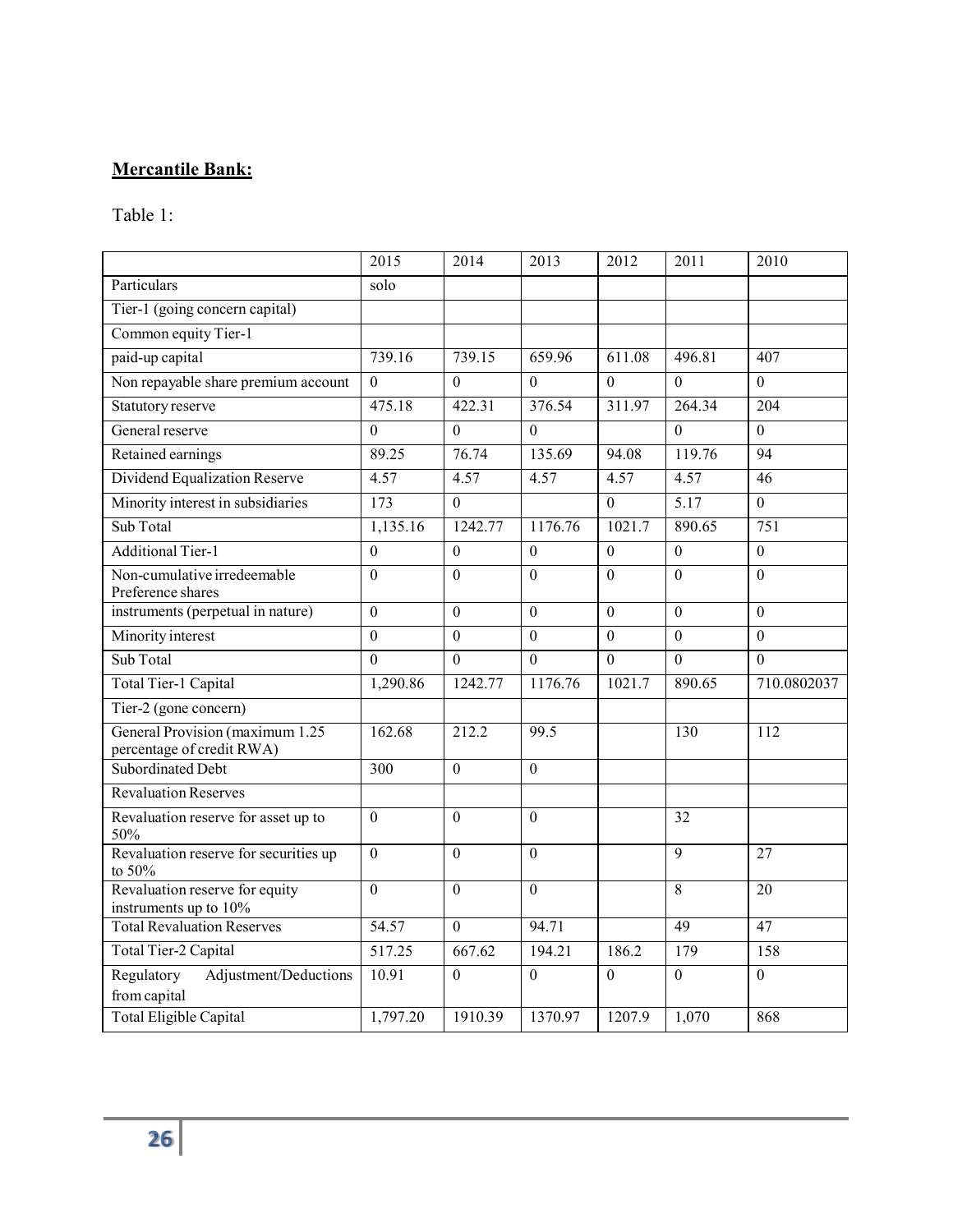| anie |  |
|------|--|
|------|--|

|                                   | Mercantile Bank |          |           |          |          |          |                |          |
|-----------------------------------|-----------------|----------|-----------|----------|----------|----------|----------------|----------|
| Parameter                         | Required        | 2015     | Required  | 2014     | 2013     | 2012     | 2011           | 2010     |
| Credit risk weighted asset        |                 | 1301.45  |           | 14556.93 | 11142.29 | 11004.6  | 9973.88        | 6637.76  |
| (CRWA)                            |                 |          |           |          |          |          |                |          |
| risk<br>weighted<br>Market        |                 | 73.89    |           | 66.97    | 48.35    | 56.35    | 61.33          | 68.04    |
| asset (MRWA)                      |                 |          |           |          |          |          |                |          |
| Operational risk weighted         |                 | 139.05   |           | 124.53   | 808.87   | 91.52    | 73.32          | 58.28    |
| asset (ORWA)                      |                 |          |           |          |          |          |                |          |
| Total risk weighted asset         |                 | 1514.39  |           | 14748.43 | 11999.51 | 11152.47 | 10108.53       | 9515.85  |
| (TRWA)                            |                 |          |           |          |          |          |                |          |
| tier-1<br>Common equity           |                 | 1290.86  |           | 1242.77  | 1176.76  | 1021.7   | 890.65         | 710.08   |
| capital (CET-1)                   |                 |          |           |          |          |          |                |          |
| Additional tier-1 (AT-1)          |                 | $\theta$ |           | $\theta$ | $\Omega$ | $\theta$ | $\overline{0}$ | $\Omega$ |
| Tier-1 $(T-1)$                    |                 | 1290.86  |           | 1242.77  | 1176.76  | 1021.7   | 890.65         | 710.08   |
| Tier-2 $(T-2)$                    |                 | 517.25   |           | 667.62   | 194.21   | 186.2    | 179.44         | 158.352  |
| Total capital (T 1+T 2-           |                 | 1797.2   |           | 1910.39  | 1370.97  | 1207.9   | 1070.09        | 868.432  |
| deductions from capital)          |                 |          |           |          |          |          |                |          |
| CET-1/TRWA                        | 4.50%           | 9%       |           | 8%       | 10%      | 9%       | 9%             | 7%       |
| AT-1/TRWA                         | 1.50%           | $0\%$    |           | $0\%$    | 0%       | 0%       | 0%             | $0\%$    |
| T-1/TRWA                          | 5.5%            | 9%       |           | 8%       | 10%      | 9%       | 9%             | 7%       |
| $T-2/TRWA$                        | 4.00%           | 3%       |           | 5%       | $2\%$    | $2\%$    | $2\%$          | $2\%$    |
| Capital to risk weighted<br>asset | 10.00%          | 12%      | $10.00\%$ | 13%      | 11%      | 11%      | 11%            | 9%       |

Here we can see that Mercantile Bank maintained Capital to Risk Weighted Asset Ratio (CRAR) from 2011 to 2014 but could not maintain CRAR in 2010. In the year 2015, Tier-2/TRWA was not maintained properly.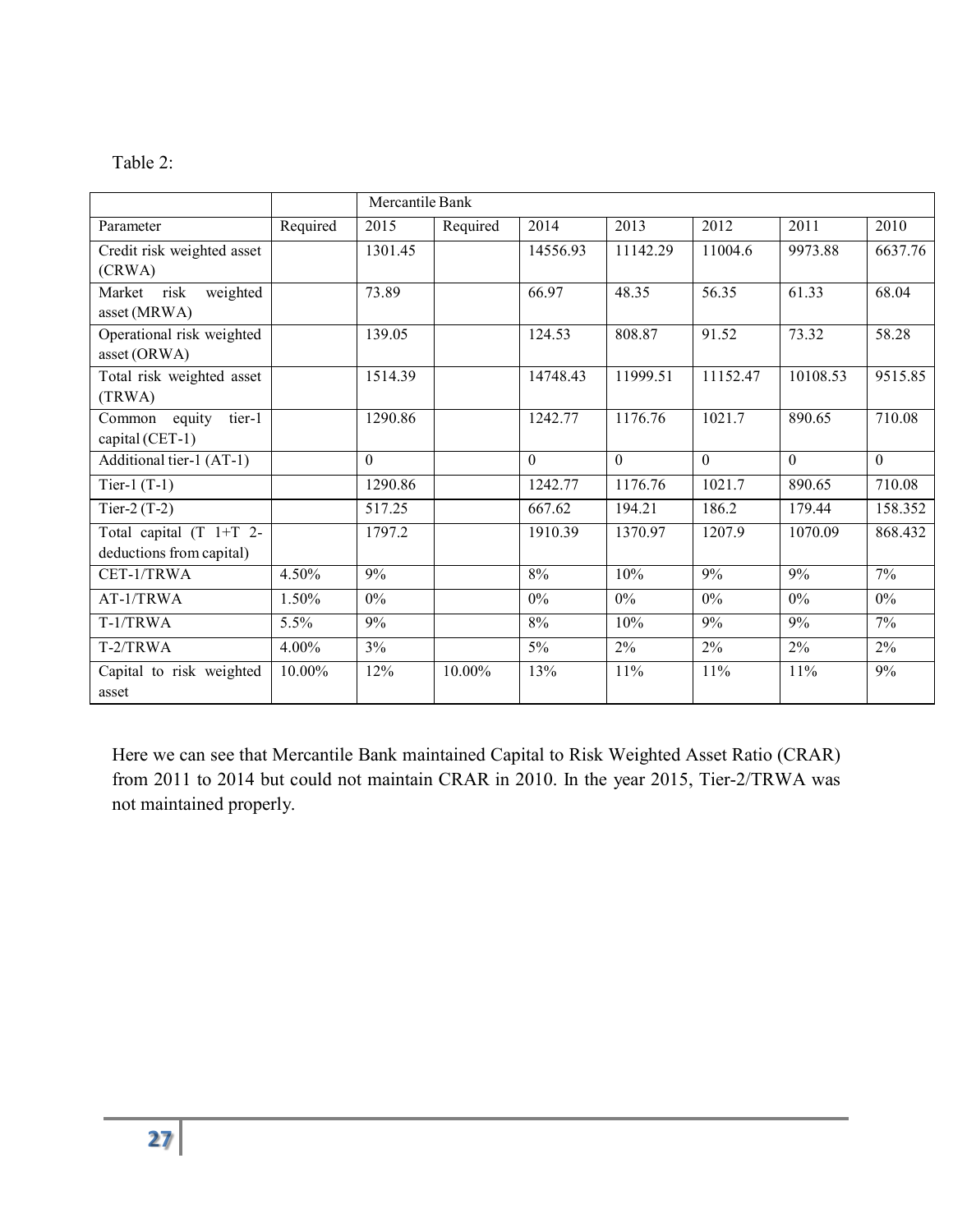Implementation Achievement:



Mercantile has been successfully achieving the desired Capital Adequacy Ratio (CAR) since 2011. As it was new in 2010, they could not maintain it then. The management was fully aware about the guidelines of Bangladesh Bank and prepared for implementing Basel II &III accord. For implementing Basel, the capital was increased year by year.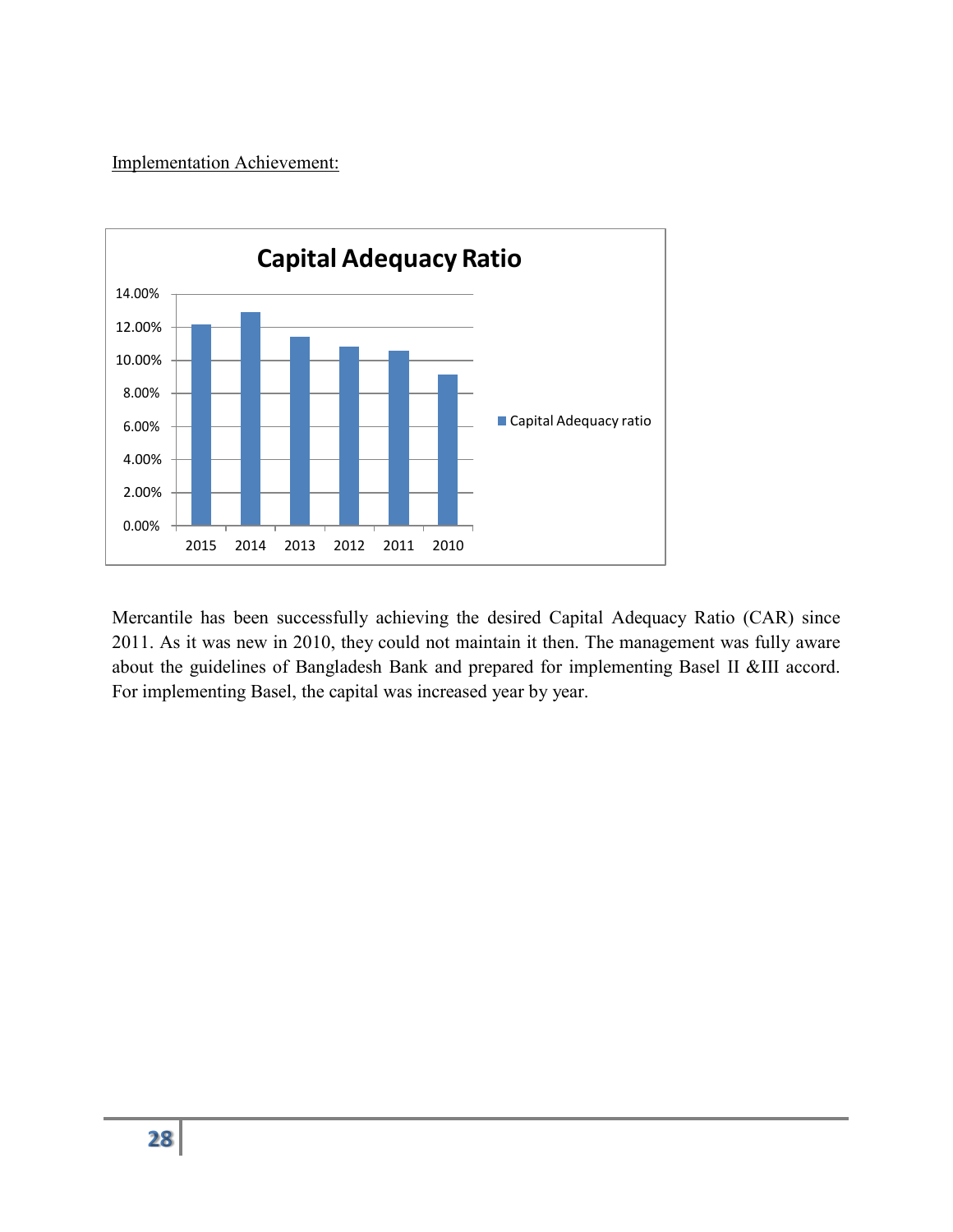# **Shahjalal Bank:**

### Table 1:

|                                                              | 2015             | 2014             | 2013           | 2012             | 2011           | 2010             |
|--------------------------------------------------------------|------------------|------------------|----------------|------------------|----------------|------------------|
| particulars                                                  | solo             |                  |                |                  |                |                  |
| Tier-1 (going concern capital)                               |                  |                  |                |                  |                |                  |
| Common equity Tier-1                                         |                  |                  |                |                  |                |                  |
| paid-up capital                                              | 734.69           | 734.69           | 667.90         | 556.58           | 445.27         | 342.51           |
| Non repayable share premium<br>account                       | $\boldsymbol{0}$ | $\boldsymbol{0}$ | 0.00           | $\theta$         |                | $\theta$         |
| Statutory reserve                                            | 394.74           | 359.08           | 343.559        | 295.902          | 225.21         | 177.462689       |
| General reserve                                              | $\mathbf{0}$     | $\mathbf{0}$     |                | $\mathbf{0}$     | $\Omega$       |                  |
| Retained earnings                                            | 968.27           | 760.83           | 836.71         | 112.149          | 121.20         | 154.860294       |
| Dividend Equalization Reserve                                | $\mathbf{0}$     | $\mathbf{0}$     | $\overline{0}$ | $\boldsymbol{0}$ | $\overline{0}$ | $\overline{0}$   |
| Minority interest in subsidiaries                            | $\mathbf{0}$     | $\mathbf{0}$     | $\Omega$       | $\mathbf{0}$     | 0.00           | $\Omega$         |
| Sub Total                                                    | 2,097.70         | 1,854.60         | 1,848.17       | 964.63           | 791.68         | 674.83           |
| <b>Additional Tier-1</b>                                     | $\mathbf{0}$     | $\mathbf{0}$     | $\mathbf{0}$   | $\boldsymbol{0}$ | 0.00           | $\mathbf{0}$     |
| Non-cumulative irredeemable<br>Preference shares             | $\theta$         | $\boldsymbol{0}$ | $\mathbf{0}$   | $\boldsymbol{0}$ | 0.00           | $\mathbf{0}$     |
| instruments (perpetual in nature)                            | $\mathbf{0}$     | $\boldsymbol{0}$ | $\mathbf{0}$   | $\boldsymbol{0}$ | 0.00           | $\mathbf{0}$     |
| Minority interest                                            | $\mathbf{0}$     | $\mathbf{0}$     | $\theta$       | $\mathbf{0}$     | 0.00           | $\Omega$         |
| Sub Total                                                    | $\mathbf{0}$     | $\boldsymbol{0}$ | 0.00           | $\boldsymbol{0}$ | 0.00           | $\boldsymbol{0}$ |
| Allowable deductions                                         |                  |                  | 100.00         |                  |                |                  |
| Total Tier-1 Capital                                         | 2,097.70         | 1,854.60         | 1,748.17       | 964.63           | 791.68         | 674.83           |
| Tier-2 (gone concern)                                        |                  |                  |                |                  |                |                  |
| General Provision (maximum 1.25 percentage<br>of credit RWA) |                  |                  |                |                  |                | 998479000        |
| Subordinated Debt                                            | $\mathbf{0}$     | $\mathbf{0}$     | $\mathbf{0}$   |                  | $\theta$       | $\mathbf{0}$     |
| Revaluation Reserves                                         |                  |                  |                |                  |                |                  |
| Revaluation reserve for asset up<br>to 50%                   | $\theta$         | $\theta$         | $\theta$       |                  | $\theta$       | $\theta$         |
| Revaluation reserve for<br>securities up to 50%              | $\mathbf{0}$     | $\mathbf{0}$     | $\Omega$       |                  | $\Omega$       | $\Omega$         |
| Revaluation reserve for equity<br>instruments up to 10%      | $\mathbf{0}$     | $\theta$         | $\mathbf{0}$   |                  | $\theta$       | $\mathbf{0}$     |
| <b>Total Revaluation Reserves</b>                            | $\boldsymbol{0}$ | $\theta$         | $\Omega$       |                  |                | $\theta$         |
| Total Tier-2 Capital                                         | 110.22           | 107.48           | 118.88         | 140.90           | 126.65         | 99.8479          |
| Regulatory<br>Adjustment/Deductions from<br>capital          | $\mathbf{0}$     | $\mathbf{0}$     | $\overline{0}$ | $\mathbf{0}$     | $\mathbf{0}$   | $\mathbf{0}$     |
| Total Eligible Capital                                       | 1,336.48         | 1,962.08         | 1,867.05       | 1,105.53         | 918.33         | 774.68           |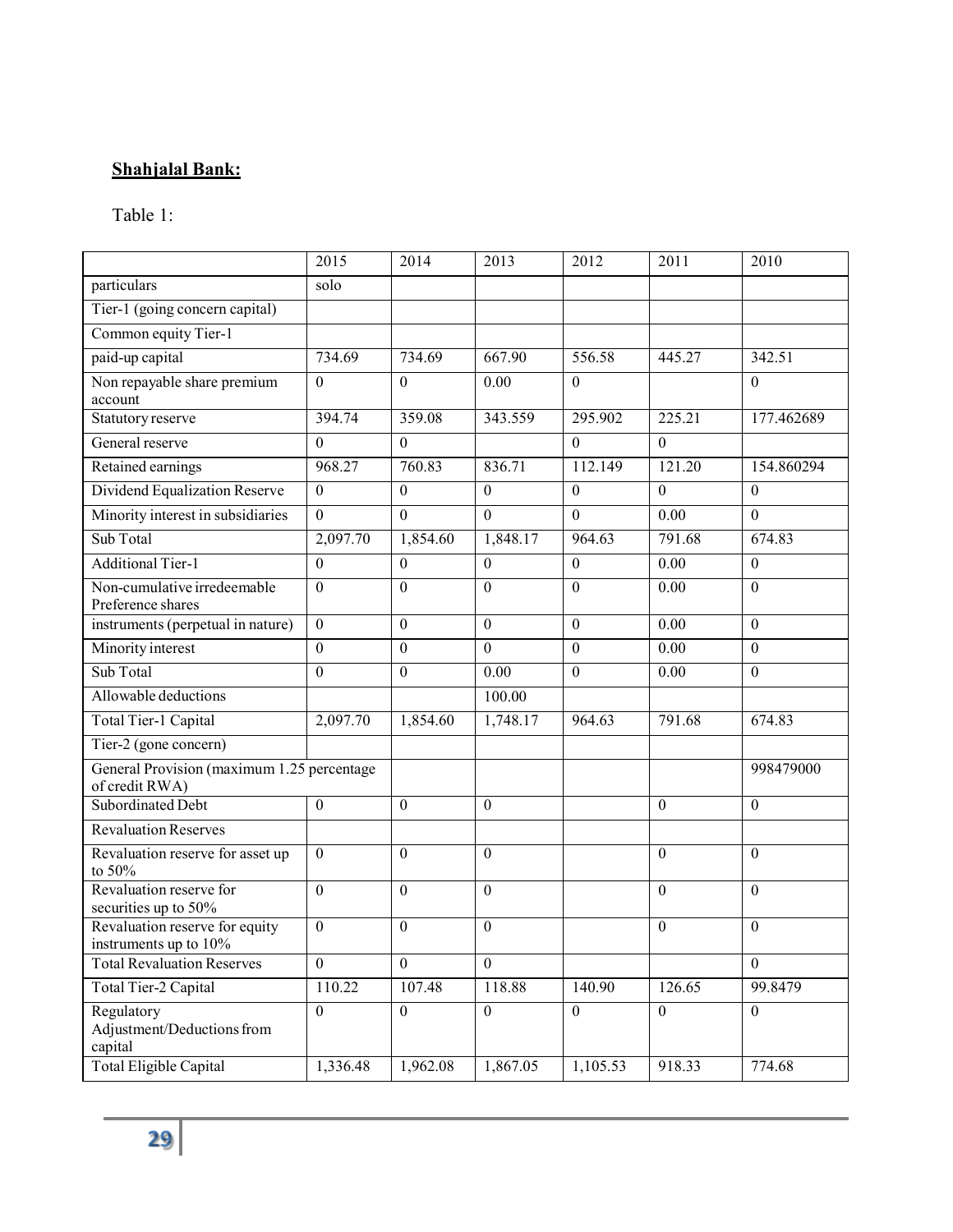| abie |
|------|
|------|

|                                   |          | Shahjalal Bank |          |          |                  |          |          |           |
|-----------------------------------|----------|----------------|----------|----------|------------------|----------|----------|-----------|
| Parameter                         | Required | 2015           | Required | 2014     | 2013             | 2012     | 2011     | 2010      |
| Credit risk weighted asset        |          | 881.719        |          | 9272.49  | 8757.6           | 8864.57  | 79669.59 | 7004.23   |
| (CRWA)                            |          |                |          |          |                  |          |          |           |
| risk<br>weighted<br>Market        |          | 29.25          |          | 26.15    | 31.7             | 36.71    | 233.06   | 119.69    |
| asset (MRWA)                      |          |                |          |          |                  |          |          |           |
| Operational risk weighted         |          | 77.909         |          | 83.4     | 80.85            | 79.86    | 624.15   | 564.96    |
| asset (ORWA)                      |          |                |          |          |                  |          |          |           |
| Total risk weighted asset         |          | 988.878        |          | 9382.04  | 8870.15          | 8981.14  | 80526.8  | 7688.88   |
| (TRWA)                            |          |                |          |          |                  |          |          |           |
| tier-1<br>Common<br>equity        |          | 1226.255       |          | 1169.85  | 1095.128         | 964.632  | 791.679  | 674.83493 |
| capital (CET-1)                   |          |                |          |          |                  |          |          |           |
| Additional tier-1 (AT-1)          |          | $\Omega$       |          | $\Omega$ | $\Omega$         | $\Omega$ | $\Omega$ | $\Omega$  |
| Tier-1 $(T-1)$                    |          | 1226.255       |          | 1169.85  | 995.128          | 964.632  | 791.679  | 674.83493 |
| Tier-2 $(T-2)$                    |          | 110.22         |          | 107.48   | 118.882          | 140.898  | 126.648  | 99.8479   |
| Total capital $(T \t1+T \t2-$     |          | 1336.475       |          | 1277.33  | 1114.01          | 1105.53  | 918.327  | 774.68283 |
| deductions from capital)          |          |                |          |          |                  |          |          |           |
| CET-1/TRWA                        | 4.50%    | 12%            |          | 12%      | 12%              | 11%      | 10%      | 9%        |
| AT-1/TRWA                         | 1.50%    | $0\%$          |          | $0\%$    | $\overline{0\%}$ | $0\%$    | $0\%$    | $0\%$     |
| T-1/TRWA                          | 5.50%    | 12%            |          | 12%      | 11%              | 11%      | 10%      | 9%        |
| T-2/TRWA                          | 4.00%    | $1\%$          |          | $1\%$    | $\overline{1\%}$ | $2\%$    | $2\%$    | $1\%$     |
| Capital to risk weighted<br>asset | 10.00%   | 13%            | 10.00%   | 14%      | 13%              | 12%      | 12%      | 10%       |

Here we can see that Shahjalal Bank maintained Capital to Risk Weighted Asset Ratio (CRAR) from 2010 to 2015. According to Basel III, CET-1/TRWA, AT-1/TRWA, TT-1/TRWA was also maintained except TT-2/TRWA.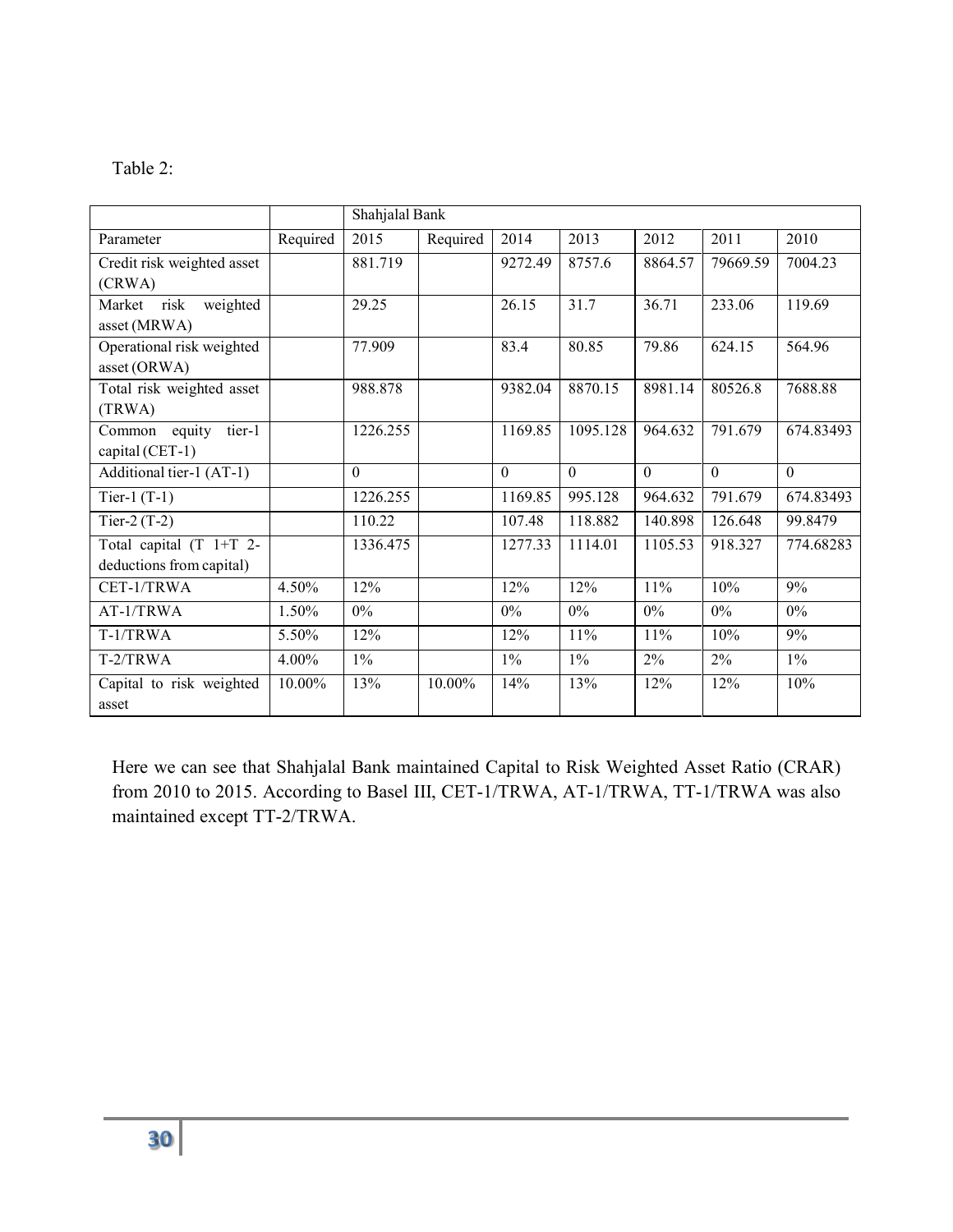Implementation Achievement:



Shahjalal has been successfully achieving the desired Capital Adequacy Ratio (CAR) since 2010. The management prepared it for implementing Basel II &III accord. For the implementation of Basel II & III, actually their weight of capital was increased.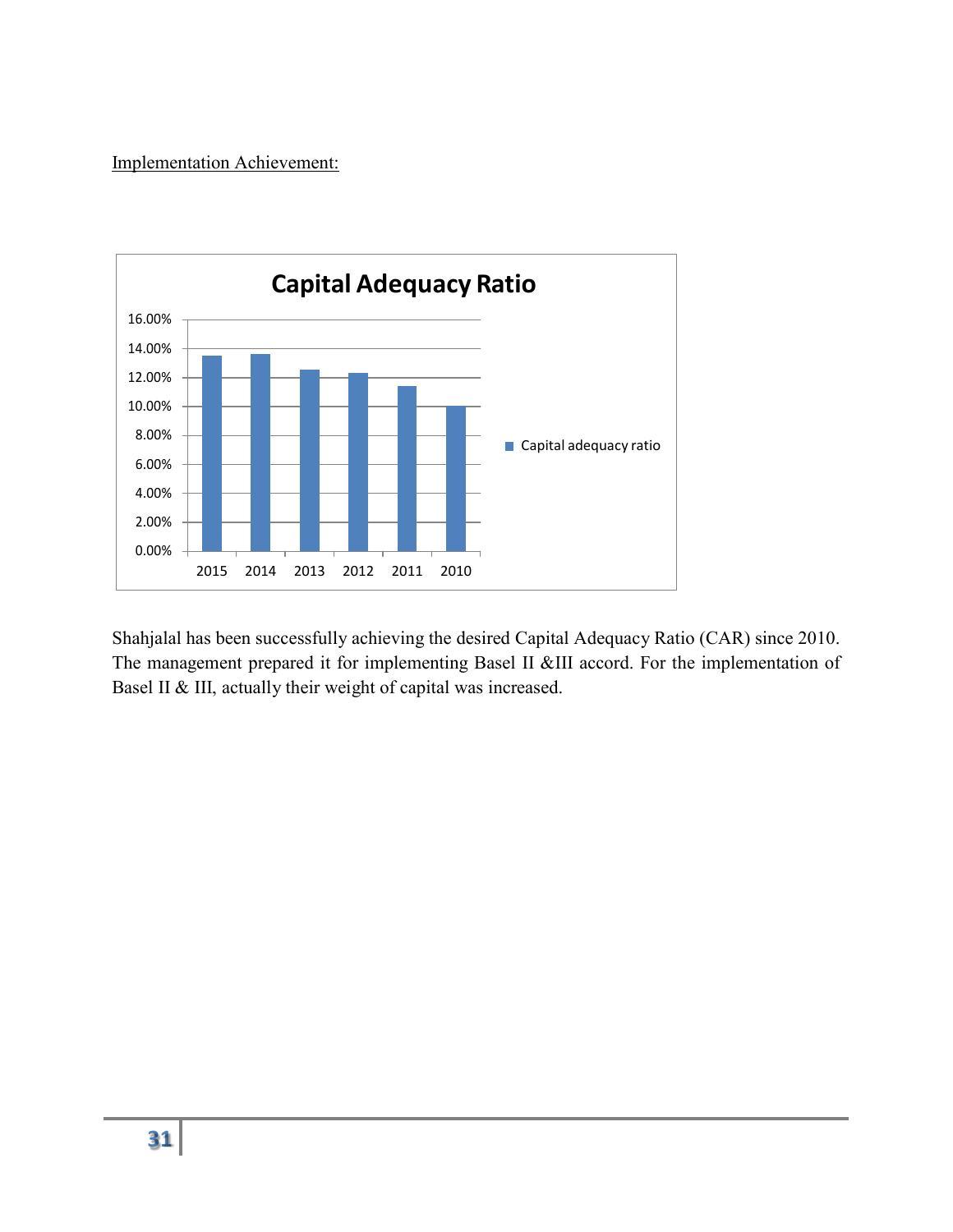# **Sonali Bank:**

Table 1:

|                                                               | 2015             | 2014             | 2013             | 2012             | 2011             | 2010             |
|---------------------------------------------------------------|------------------|------------------|------------------|------------------|------------------|------------------|
| particulars                                                   | solo             |                  |                  |                  |                  |                  |
| Tier-1 (going concern capital)                                |                  |                  |                  |                  |                  |                  |
| Common equity Tier-1                                          |                  |                  |                  |                  |                  |                  |
| paid-up capital                                               | 383.00           | 312              | 112.5            | 112.5            | 112.5            | 900              |
| Non repayable share premium account                           | $\overline{0}$   | $\theta$         |                  |                  |                  |                  |
| Statutory reserve                                             | 760              | 760.15           | 643.32           | 592.49           | 592.49           | 356.6476533      |
| General reserve                                               | 11               | 10.7             | 4.7              | 4.7              | 4.7              | 4.7              |
| Retained earnings                                             | $-2,065$         | $-1459.8$        | $-2168.38$       | $-1873.85$       | 1279.5           | 1082.160779      |
| Dividend Equalization Reserve                                 | $\boldsymbol{0}$ | $\boldsymbol{0}$ | $\boldsymbol{0}$ | $\boldsymbol{0}$ | $\boldsymbol{0}$ | $\boldsymbol{0}$ |
| Minority interest in subsidiaries                             | $\overline{0}$   | $\mathbf{0}$     | $\overline{0}$   | $\mathbf{0}$     | $\mathbf{0}$     | $\mathbf{0}$     |
| Sub Total                                                     | $-911$           | $-376.95$        | $-395.36$        | $-1164.16$       | 3001.69          | 2343.508432      |
| <b>Additional Tier-1</b>                                      |                  |                  |                  |                  |                  |                  |
| Non-cumulative irredeemable Preference<br>shares              | $\Omega$         | 710              | 1995             | $\mathbf{0}$     | $\mathbf{0}$     | $\mathbf{0}$     |
| instruments (perpetual in nature)                             | $\theta$         | $\mathbf{0}$     | $\boldsymbol{0}$ |                  |                  |                  |
| Minority interest                                             | $\mathbf{0}$     | $\theta$         | $\theta$         |                  |                  |                  |
| Sub Total                                                     | $\overline{0}$   | 710              | 1995             |                  |                  |                  |
| Allowable deductions                                          |                  |                  | 1855.5           |                  |                  |                  |
| Total Tier-1 Capital                                          | 2535.7           | 333.05           | 1414.09          | $-1516.6$        | 3001.69          | 2343.508432      |
| Tier-2 (gone concern)                                         |                  |                  |                  |                  |                  |                  |
| General Provision (maximum 1.25)<br>percentage of credit RWA) | 398              |                  | $\Omega$         |                  |                  | $\Omega$         |
| Subordinated Debt                                             | $\boldsymbol{0}$ | $\boldsymbol{0}$ | $\boldsymbol{0}$ |                  |                  | $\theta$         |
| <b>Revaluation Reserves</b>                                   |                  |                  |                  |                  |                  |                  |
| Revaluation reserve for asset                                 |                  | $\boldsymbol{0}$ | $\boldsymbol{0}$ |                  |                  | 883.3824291      |
| Revaluation reserve for securities                            |                  | $\theta$         | $\Omega$         |                  |                  | $\mathbf{0}$     |
| Revaluation reserve for equity<br>instruments                 |                  | $\mathbf{0}$     | $\overline{0}$   |                  |                  | 499.3072592      |
| <b>Total Revaluation Reserves</b>                             | 1,301            | $\Omega$         | $\Omega$         |                  |                  | 1382.689688      |
| Total Tier-2 Capital                                          | 1,699            | 1837.46          | 1954.58          | 1473.93          | 1697.57          | 1382.689688      |
| Regulatory Adjustment/Deductions from<br>capital              | 260              | $\mathbf{0}$     | $\overline{0}$   | 182.85           | 278.38           | $\overline{0}$   |
| Total Eligible Capital                                        | 3,974            | 2170.51          | 282.818          | $-1699.45$       | 4420.88          | 3726.19812       |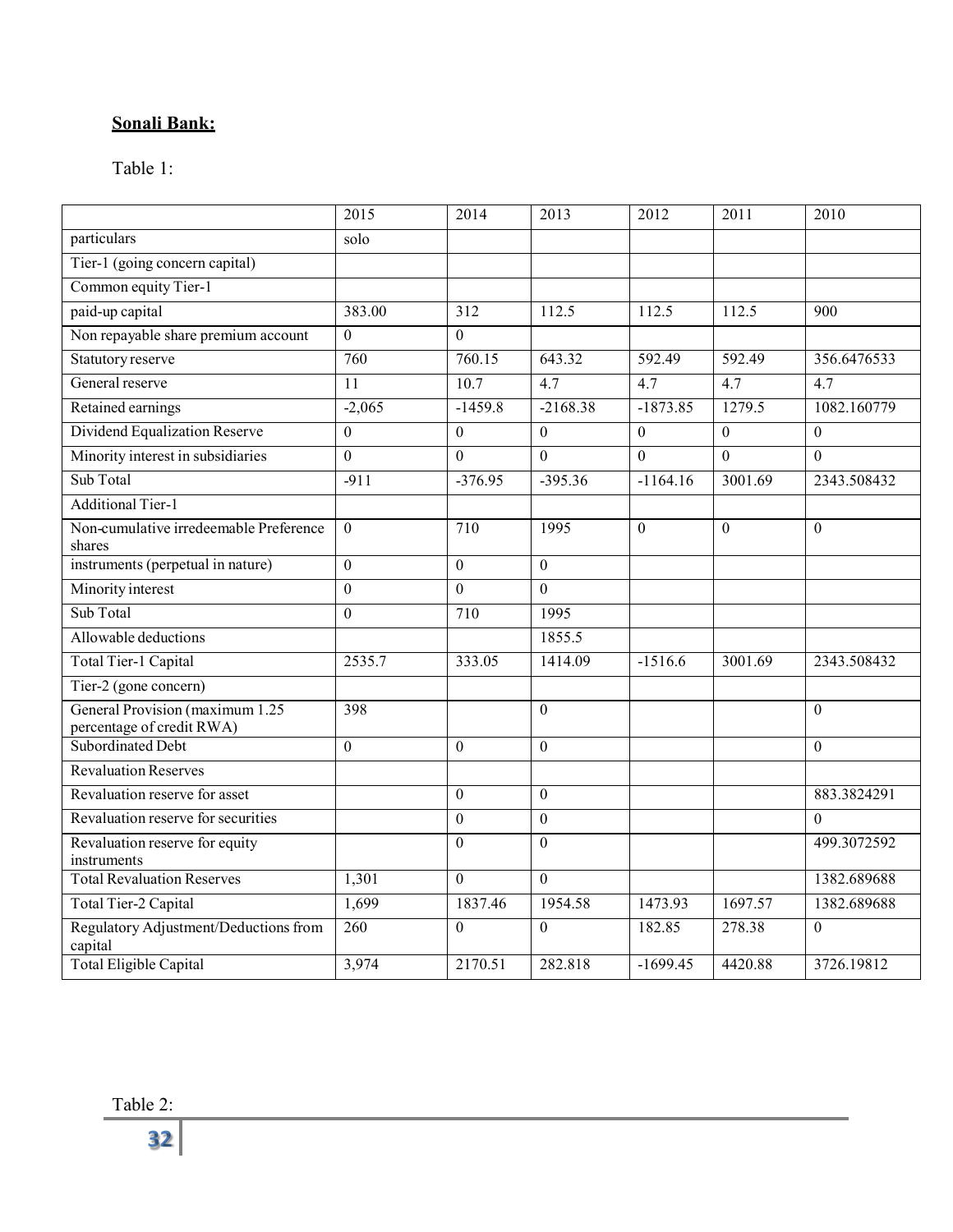|                                   |          | Sonali Bank |          |          |           |           |          |            |
|-----------------------------------|----------|-------------|----------|----------|-----------|-----------|----------|------------|
| Parameter                         | Required | 2015        | Required | 2014     | 2013      | 2012      | 2011     | 2010       |
| Credit risk weighted asset        |          | 59829.92    |          | 81992.89 | 2898.5    | 2823.11   | 2579.85  |            |
| (CRWA)                            |          |             |          |          |           |           |          |            |
| Market risk weighted asset        |          | 365.47      |          | 433.35   | 426.87    | 287.02    | 545.96   |            |
| (MRWA)                            |          |             |          |          |           |           |          |            |
| Operational risk weighted         |          | 400.39      |          | 387.47   | 398.54    | 430.53    | 382.93   |            |
| asset (ORWA)                      |          |             |          |          |           |           |          |            |
| Total risk weighted asset         |          | 60595.78    |          | 82813.71 | 3723.91   | 3540.66   | 3508.74  | 39218.33   |
| (TRWA)                            |          |             |          |          |           |           |          |            |
| tier-1<br>equity<br>Common        |          | 2535.7      |          | 2431.05  | $-395.36$ | $-151.66$ | 3001.69  | $-1305.17$ |
| capital (CET-1)                   |          |             |          |          |           |           |          |            |
| Additional tier-1 (AT-1)          |          | $\theta$    |          | 710      | 1995      | $\theta$  | $\theta$ | $\theta$   |
| Tier-1 $(T-1)$                    |          | 2535.7      |          | 3141.05  | 1414.09   | $-151.66$ | 3001.69  | $-1305.17$ |
| Tier-2 $(T-2)$                    |          | 1698.87     |          | 1837.46  | 2140.12   | 1473.93   | 1697.57  | 1426.38    |
| Total capital $(T \t1+T \t2-$     |          | 3974.4      |          | 4978.51  | 2828.18   | $-334.51$ | 4420.88  | 121.21     |
| deductions from capital)          |          |             |          |          |           |           |          |            |
| CET-1/TRWA                        | 4.50%    | $7\%$       |          | 8%       | $4\%$     | $-1\%$    | 8%       | $-3.33\%$  |
| AT-1/TRWA                         | 1.50%    | $0\%$       |          | $1\%$    | $0\%$     | $0\%$     | $0\%$    | $0.00\%$   |
| T-1/TRWA                          | 6%       | 7%          |          | 8%       | 4%        | $-1\%$    | $8\%$    | $-3.33\%$  |
| $T-2/TRWA$                        | $4.00\%$ | 3%          |          | 4%       | $4\%$     |           | $5\%$    | 3.64%      |
| Capital to risk weighted<br>asset | 10.00%   | 10%         | 10%      | 12%      | 8%        | $-1\%$    | 13%      | 0.31%      |

We have found that Sonali Bank could not maintain CRAR in 2010, 2012, 2013. The bank could maintain CRAR in the year 2011, 2014 and 2015. According to Basel III minimum requirement of T-2/TRWA was not maintained.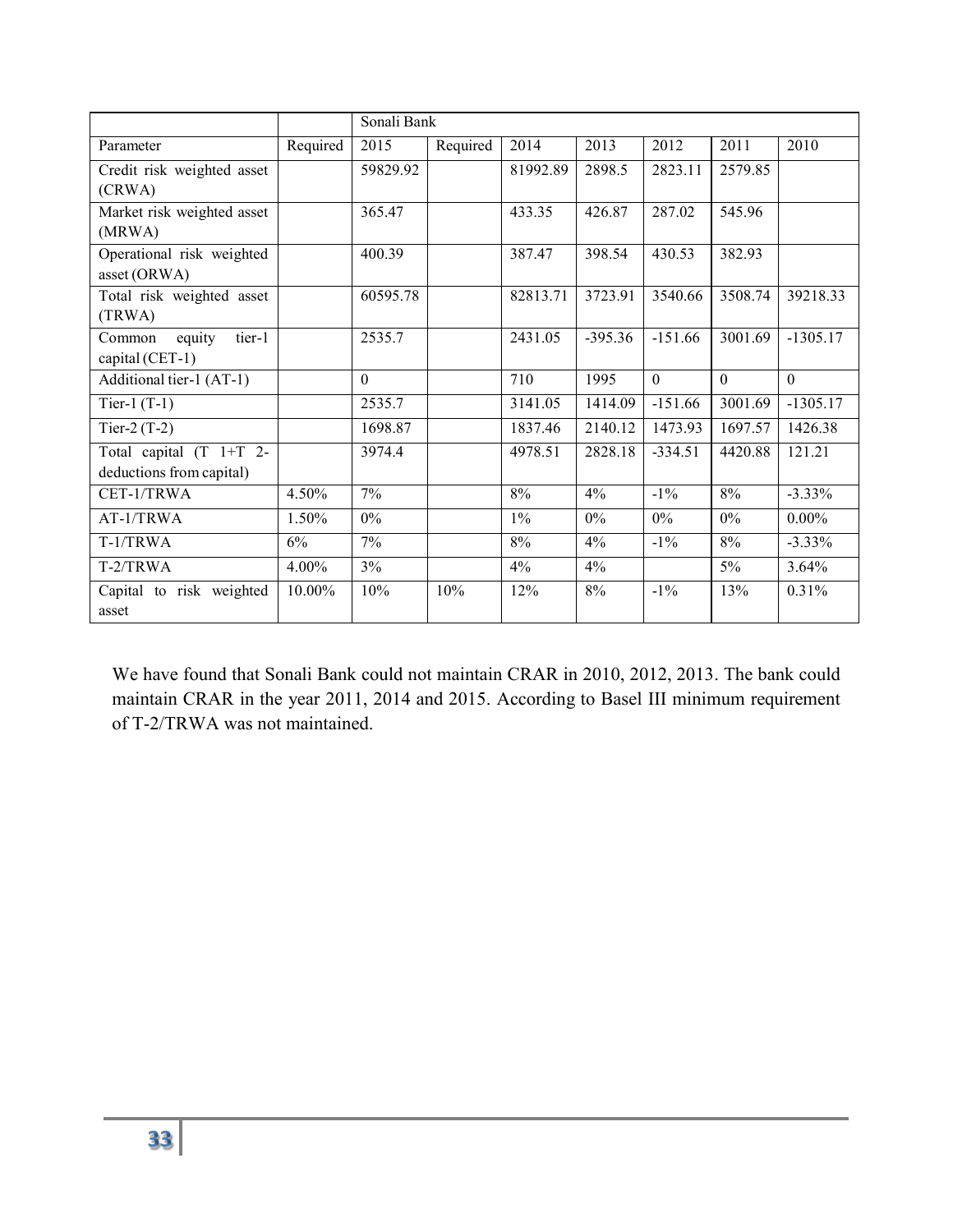#### Implementation Achievement:



The management was fully aware about the guidelines of BB and prepared for implementing Basel II &III accord. But For the implementation of Basel II & III, actually their weight of capital is enough now. It was not enough in 2010, because it Basel II was new then but in 2012, the capital was under the requirement level.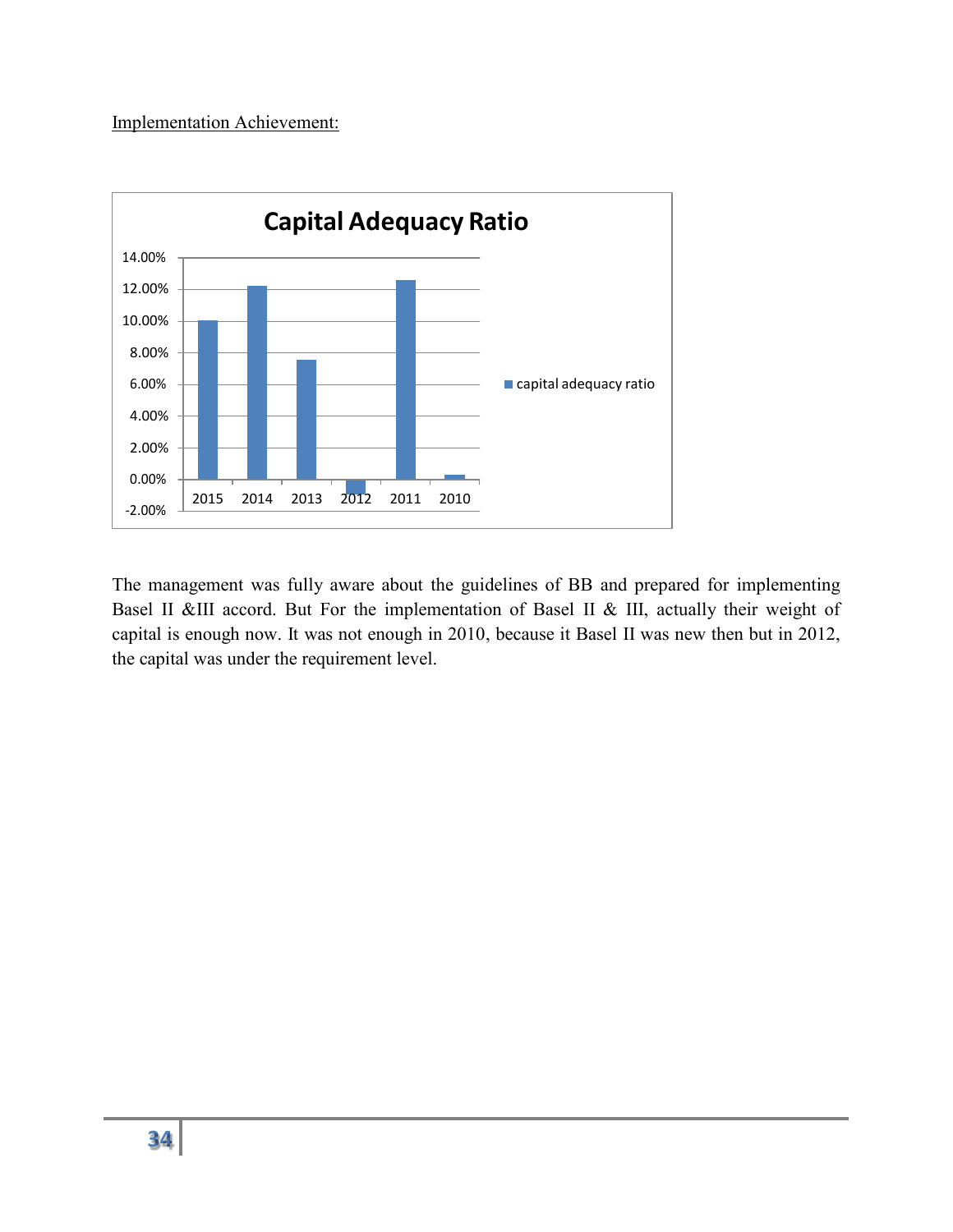# **Janata Bank:**

# Table 1:

|                                                              | 2015             | 2014             | 2013           | 2012             | 2011             | 2010             |
|--------------------------------------------------------------|------------------|------------------|----------------|------------------|------------------|------------------|
| particulars                                                  | solo             |                  |                |                  |                  |                  |
| Tier-1 (going concern capital)                               |                  |                  |                |                  |                  |                  |
| Common equity Tier-1                                         |                  |                  |                |                  |                  |                  |
| paid-up capital                                              | 1,914.00         | 1914             | 1914           | 1100             | 813              | 500              |
| Non repayable share premium account                          | $\overline{0}$   | $\theta$         |                | $\theta$         | $\theta$         | $\overline{0}$   |
| Statutory reserve                                            | 997              | 896.919          | 791.918        | 596.82           | $\overline{597}$ | 425.03           |
| General reserve                                              | $\overline{14}$  | 11.698           | 99.9           | 8.981            | 7.53             | $\mathbf{0}$     |
| Retained earnings                                            | 72               | 35.338           | $-93.341$      | $-111.6783$      | 790              | 516.72           |
| Dividend Equalization Reserve                                | $\boldsymbol{0}$ | $\boldsymbol{0}$ | $\overline{0}$ | $\boldsymbol{0}$ | $\boldsymbol{0}$ | $\boldsymbol{0}$ |
| Minority interest in subsidiaries                            | $\mathbf{0}$     | $\theta$         | $\overline{0}$ | $\overline{0}$   | $\mathbf{0}$     | $\mathbf{0}$     |
| Sub Total                                                    | 2,997            | 2857.955         | 2712.477       | 1594.1227        | 2,207            | 1441.75          |
| <b>Additional Tier-1</b>                                     | $\mathbf{0}$     | $\theta$         | $\Omega$       | $\theta$         | $\theta$         | $\theta$         |
| Non-cumulative irredeemable<br>Preference shares             | $\overline{0}$   | $\Omega$         | $\mathbf{0}$   | $\Omega$         | $\Omega$         | $\theta$         |
| instruments (perpetual in nature)                            | $\overline{0}$   | $\mathbf{0}$     | $\theta$       | $\Omega$         | $\mathbf{0}$     | $\theta$         |
| Minority interest                                            | $\mathbf{0}$     | $\theta$         | $\Omega$       | $\theta$         | $\theta$         | $\theta$         |
| Sub Total                                                    | $\mathbf{0}$     | $\theta$         | $\overline{0}$ | $\theta$         | $\overline{0}$   | $\theta$         |
| Allowable deductions                                         |                  |                  |                |                  |                  |                  |
| Total Tier-1 Capital                                         | 2,997            | 2857.955         | 2622.567       | 5890.18          | 4,414            | 1441.75          |
| Tier-2 (gone concern)                                        |                  |                  |                |                  |                  |                  |
| General Provision (maximum 1.25<br>percentage of credit RWA) |                  |                  |                |                  | 4,580            |                  |
| Subordinated Debt                                            | $\mathbf{0}$     | $\theta$         | $\Omega$       | $\theta$         | $\mathbf{0}$     | $\theta$         |
| <b>Revaluation Reserves</b>                                  |                  |                  |                |                  |                  |                  |
| Revaluation reserve for asset                                | $\theta$         | $\theta$         | $\Omega$       | $\theta$         | 357.545          | $\theta$         |
| Revaluation reserve for securities                           | $\overline{0}$   | $\boldsymbol{0}$ |                | $\overline{0}$   | 35.038           | $\mathbf{0}$     |
| Revaluation reserve for equity<br>instruments                | $\mathbf{0}$     | $\mathbf{0}$     |                | $\overline{0}$   | 43.514           | $\mathbf{0}$     |
| <b>Total Revaluation Reserves</b>                            | $\overline{0}$   | $\theta$         |                | $\theta$         | 436.097          | $\theta$         |
| Total Tier-2 Capital                                         | 716              | 788.882          | 807.536        | 753.235          | 5,016            | 903.66           |
| Regulatory Adjustment/Deductions<br>from capital             | $\boldsymbol{0}$ | $\theta$         | $\Omega$       | $-164.217$       | 23.348           | $\theta$         |
| <b>Total Eligible Capital</b>                                | 3,713            | 3646.837         | 3430.103       | 6479.198         | 9,453            | 2345.41          |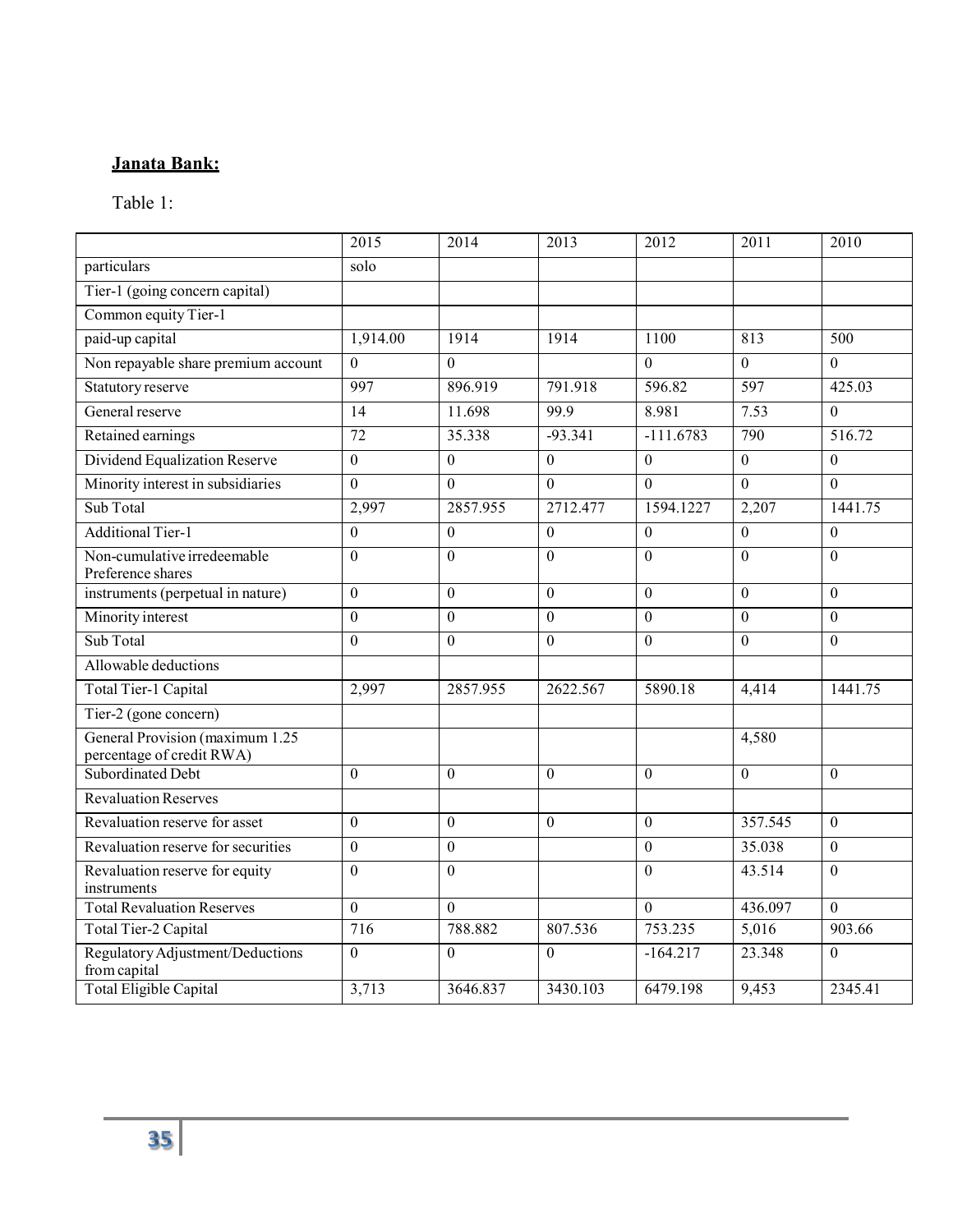| an<br>æ |  |
|---------|--|
|---------|--|

|                                                         |          | Janata Bank |          |                  |          |           |           |          |
|---------------------------------------------------------|----------|-------------|----------|------------------|----------|-----------|-----------|----------|
| Parameter                                               | Required | 2015        | Required | 2014             | 2013     | 2012      | 2011      | 2010     |
| Credit risk                                             |          | 34986.129   |          | 31977.32         | 46092.74 | 45358.497 | 26016.203 | 8508.52  |
| weighted asset<br>(CRWA)                                |          |             |          |                  |          |           |           |          |
| Market risk<br>weighted asset<br>(MRWA)                 |          | 229.06      |          | 370.55           | 38.726   | 25.203    | 2428.123  | 8505.52  |
| Operational risk<br>weighted asset<br>(ORWA)            |          | 340.69      |          | 337.1            | 325.77   | 276       | 2198.314  | 8505.52  |
| Total risk weighted<br>asset (TRWA)                     |          | 35555.879   |          | 32684.97         | 46457.24 | 45659.7   | 30642.64  | 25525.57 |
| Common equity<br>tier-1 capital (CET-<br>1)             |          | 2997.161    |          | 2857.955         | 2622.567 | 589.018   | 2206.776  | 1441.75  |
| Additional tier-1<br>$(AT-1)$                           |          | $\Omega$    |          | $\Omega$         | $\Omega$ | $\Omega$  | $\Omega$  | $\Omega$ |
| Tier-1 $(T-1)$                                          |          | 2997.161    |          | 2857.955         | 2622.567 | 589.018   | 4413.552  | 1441.75  |
| Tier-2 $(T-2)$                                          |          | 715.672     |          | 788.882          | 807.536  | 753.235   | 894.076   | 903.66   |
| Total capital (T<br>$1+T$ 2-deductions<br>from capital) |          | 3712.833    |          | 3646.837         | 3430.103 | 1178.036  | 5330.976  | 2345.41  |
| CET-1/TRWA                                              | 4.50%    | 8%          |          | 9%               | 8%       | $1\%$     | 7%        | 6%       |
| AT-1/TRWA                                               | 1.50%    | $0\%$       |          | 0%               | 0%       | 0%        | $0\%$     | $0\%$    |
| T-1/TRWA                                                | 5.50%    | 8%          |          | 9%               | 7.85%    | $1\%$     | 7%        | 6%       |
| T-2/TRWA                                                | 4.00%    | 2%          |          | $\overline{2\%}$ | 2.42%    | 2%        | 3%        | 4%       |
| Capital to risk<br>weighted asset                       | 10.00%   | 10%         | 10.00%   | 11%              | 10.27%   | 3%        | 10%       | 9%       |

Here we can see that Janata Bank could maintain CRAR in 2015, 2014, 2013, 2011but could not maintain the ratio in 2012 and 2010. According to Basel III, the bank could maintain CET-1/TRWA, AT-1/TRWA, T1/TRW and could not maintain T-2/TRWA.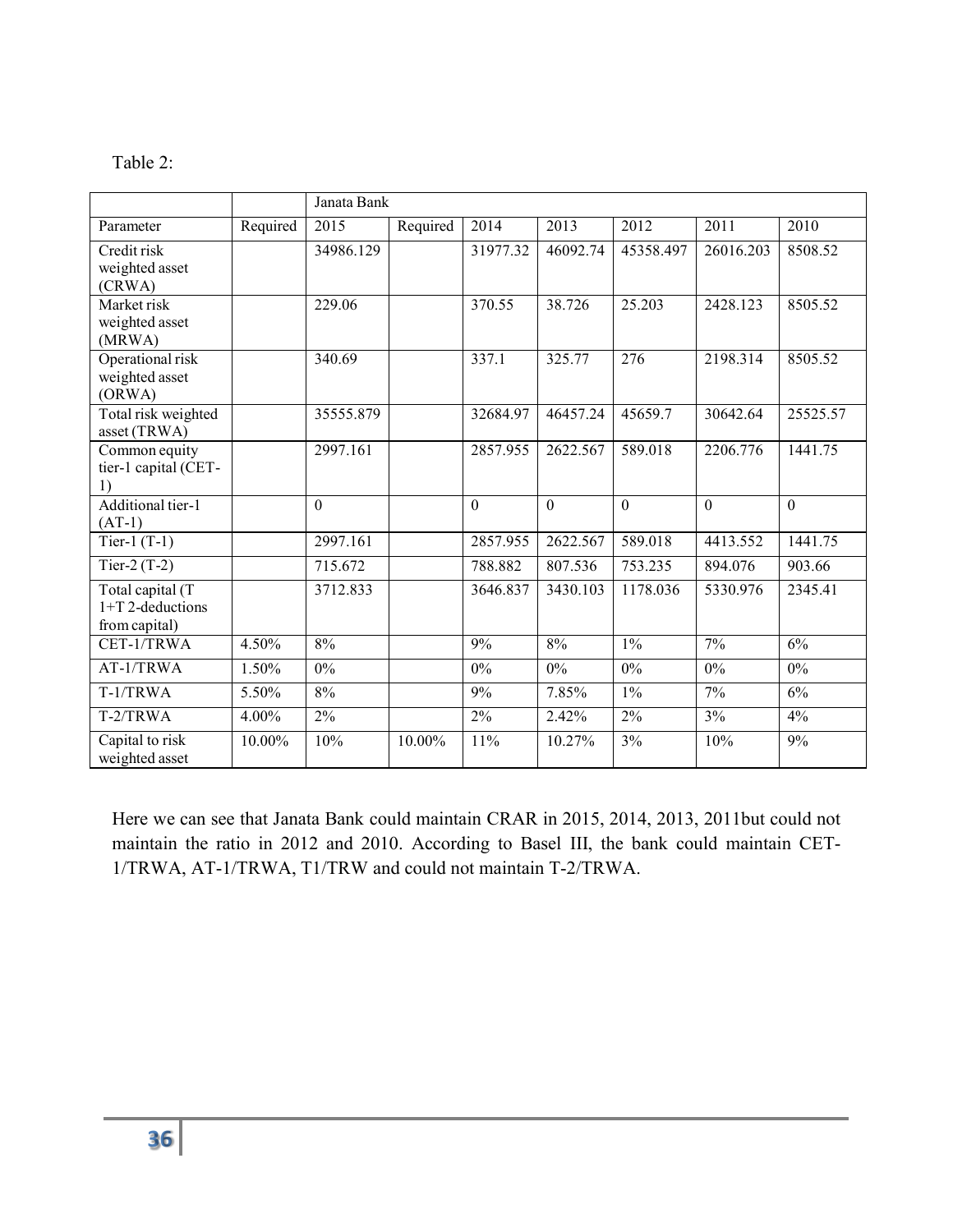Implementation Achievement:



The management was fully aware about the guidelines of BB and prepared for implementing Basel II &III accord. For the implementation of Basel II & III, actually their weight of capital is enough now. But in 2012, the capital was under the requirement level.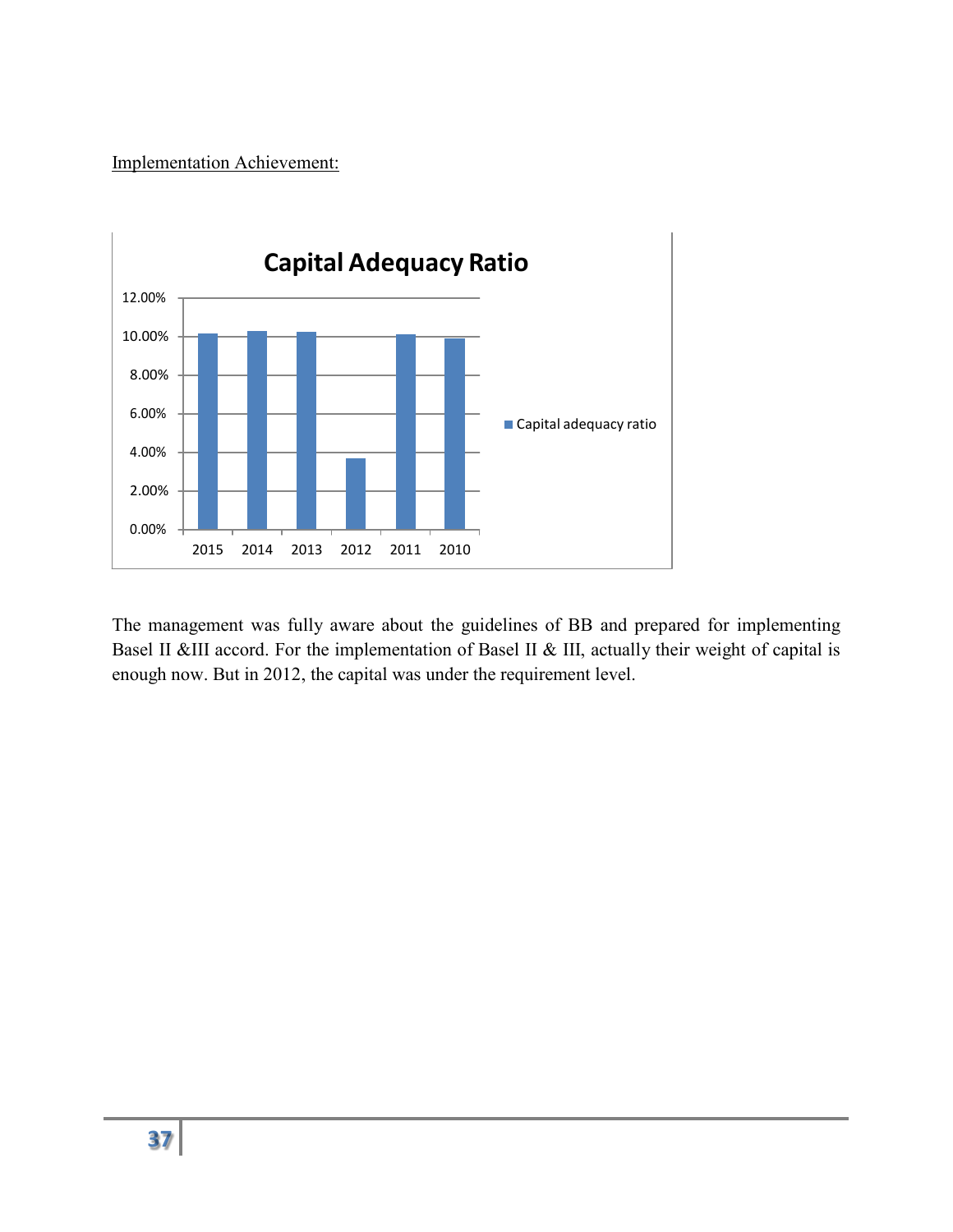# **IFIC Bank:**

### Table1:

|                                                        | 2015             | 2014              | 2013              | 2012              | $\overline{2011}$ | 2010              |
|--------------------------------------------------------|------------------|-------------------|-------------------|-------------------|-------------------|-------------------|
| particulars                                            | solo             |                   |                   |                   |                   |                   |
| Tier-1 (going concern capital)                         |                  |                   |                   |                   |                   |                   |
| Common equity Tier-1                                   |                  |                   |                   |                   |                   |                   |
| paid-up capital                                        | 438              | 437.75            | 380.65            | 346.05            | 276.84            | 217.98            |
| Non repayable share premium<br>account                 | 7,445            | $\theta$          | $\theta$          |                   |                   | $\theta$          |
| Statutory reserve                                      | 391              | 390.95            | 337.41            | 283.25            | 255.45            | 218.22            |
| General reserve                                        | 6                | $\overline{5.58}$ | $\overline{5.58}$ | $\overline{5.58}$ | $\overline{5.58}$ | $\overline{5.58}$ |
| Retained earnings                                      | 274              | 343.61            | 186.81            | 498.7             | 119.05            | 131.96            |
| Dividend Equalization Reserve                          | $\overline{0}$   | $\theta$          | $\Omega$          | $\boldsymbol{0}$  | $\overline{0}$    | $\overline{0}$    |
| Minority interest in subsidiaries                      | $\theta$         | $\Omega$          | $\Omega$          | $\Omega$          | $\Omega$          | $\Omega$          |
| Sub Total                                              | 8,553            | 1177.89           | 910.45            | 1133.58           | 656.92            | 573.74            |
| <b>Additional Tier-1</b>                               | $\overline{0}$   | $\theta$          | $\Omega$          | $\mathbf{0}$      | $\mathbf{0}$      | $\mathbf{0}$      |
| Non-cumulative Preference shares                       | $\overline{0}$   | $\mathbf{0}$      | $\overline{0}$    | $\mathbf{0}$      | $\mathbf{0}$      | $\mathbf{0}$      |
| instruments (perpetual in nature)                      | $\boldsymbol{0}$ | $\theta$          | $\theta$          | $\theta$          | $\theta$          | $\theta$          |
| Minority interest                                      | $\overline{0}$   | $\theta$          | $\overline{0}$    | $\mathbf{0}$      | $\overline{0}$    | $\overline{0}$    |
| Sub Total                                              | $\theta$         | $\theta$          | $\Omega$          | $\Omega$          | $\Omega$          | $\Omega$          |
| Allowable deductions                                   |                  |                   |                   |                   |                   |                   |
| Total Tier-1 Capital                                   | 1108.25837       | 1177.89           | 910.45            | 684.75            | 656.92            | 573.74            |
| Tier-2 (gone concern)                                  |                  |                   |                   |                   |                   |                   |
| <b>General Provision</b>                               | 21               | 26                | $\overline{5.58}$ | 75.33             | 79.28             | 6.143             |
| Subordinated Debt                                      | $\overline{0}$   | $\theta$          | $\Omega$          | $\theta$          | $\theta$          | $\boldsymbol{0}$  |
| <b>Revaluation Reserves</b>                            |                  |                   |                   |                   |                   |                   |
| Revaluation reserve for asset                          | $\overline{6}$   | 12                |                   | 5.77              | $\overline{5.75}$ | 8.7               |
| Revaluation reserve for securities                     | 16               | 16                | $\theta$          | 8.5               | $\overline{7}$    | 1.93              |
| Revaluation<br>for<br>reserve<br>equity<br>instruments | $\mathbf{1}$     | $\Omega$          | $\Omega$          |                   | 3.64              | 88.687            |
| <b>Total Revaluation Reserves</b>                      | $\overline{17}$  | $\overline{27}$   | 7.487             | 36.55             | 16.39             | 99.317            |
| Total Tier-2 Capital                                   | 38               | 81                | 13.067            | 118.5             | 95.67             | 97.63             |
| Regulatory Adjustment/Deductions<br>from capital       | $\mathbf{0}$     | 82                | 64.23             | $\mathbf{0}$      | $\boldsymbol{0}$  | $\boldsymbol{0}$  |
| Total Eligible Capital                                 | 1,146            | 1,146             | $-64.23$          | 803.25            | 752.59            | 671.37            |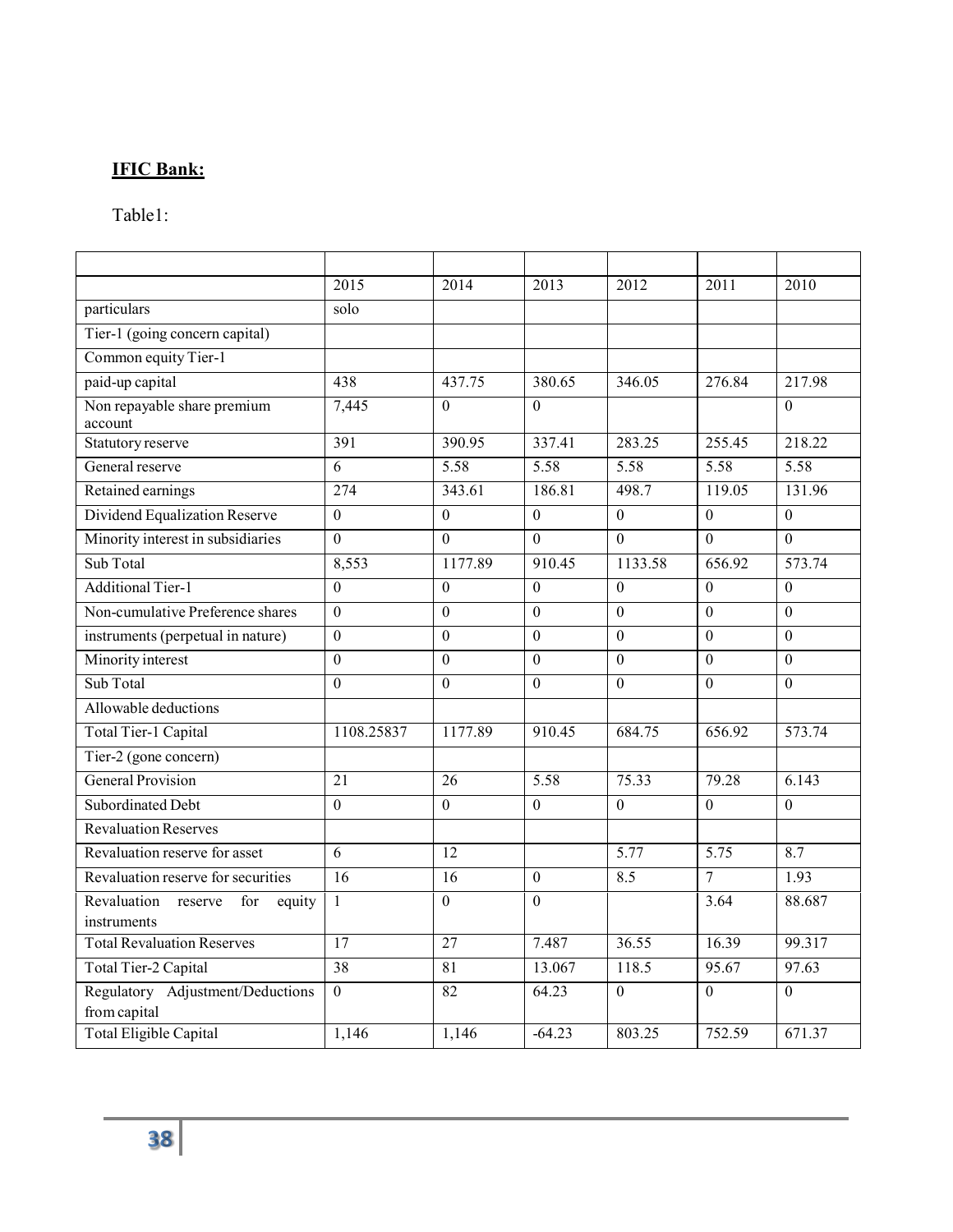| abie |  |
|------|--|
|------|--|

|                                                       |          | International Finance Investment and Commerce Bank |          |          |          |          |          |          |
|-------------------------------------------------------|----------|----------------------------------------------------|----------|----------|----------|----------|----------|----------|
| Parameter                                             | Required | 2015                                               | Required | 2014     | 2013     | 2012     | 2011     | 2010     |
| Credit risk weighted<br>asset (CRWA)                  |          | 10069.81                                           |          | 9508.07  | 7786.02  | 6328.18  | 6197.69  | 5274.89  |
| Market risk weighted<br>asset (MRWA)                  |          | 540.408                                            |          | 632.878  | 653.397  | 730.25   | 69.74    | 780.82   |
| Operational risk<br>weighted asset (ORWA)             |          | 1121.225                                           |          | 1016.43  | 852.116  | 794.99   | 79.04    | 807.03   |
| Total risk weighted asset<br>(TRWA)                   |          | 11731.44                                           |          | 11157.4  | 9291.54  | 7779.88  | 6346.47  | 6862.74  |
| Common equity tier-1<br>capital (CET-1)               |          | 1108.258                                           |          | 1177.89  | 910.45   | 684.75   | 656.92   | 573.74   |
| Additional tier-1 (AT-1)                              |          | $\Omega$                                           |          | $\Omega$ | $\Omega$ | $\Omega$ | $\Omega$ | $\theta$ |
| Tier-1 $(T-1)$                                        |          | 1108.258                                           |          | 1177.89  | 910.45   | 684.75   | 656.92   | 573.74   |
| Tier-2 $(T-2)$                                        |          | 37.76616                                           |          | 49.378   | 130.67   | 118.5    | 121.5    | 97.63    |
| Total capital (T $1+T$ 2-<br>deductions from capital) |          | 1146.025                                           |          | 1145.65  | 976.89   | 803.25   | 778.42   | 671.37   |
| CET-1/TRWA                                            | 4.50%    | 9%                                                 |          | 11%      | 10%      | 9%       | 10%      | 8%       |
| AT-1/TRWA                                             | 1.5%     | $0\%$                                              |          | $0\%$    | $0\%$    | $0\%$    | $0\%$    | $0\%$    |
| T-1/TRWA                                              | 5.5%     | 9%                                                 |          | 11%      | 10%      | 9%       | 10%      | 8%       |
| T-2/TRWA                                              | 4.0%     | $0\%$                                              |          | $0\%$    | $1\%$    | 2%       | $2\%$    | $1\%$    |
| Capital to risk weighted<br>asset                     | 10.0%    | 10%                                                | 10.0%    | 10%      | 11%      | 10%      | 12%      | 9%       |

IFIC Bank has maintained minimum CRAR 10% from 2011-2014 and in 2015 but could not maintain it in the year 2010. According to Basel III, the bank could maintain CET-1/TRWA, AT-1/TRWA, T-1/TRW and could not maintain T-2/TRWA.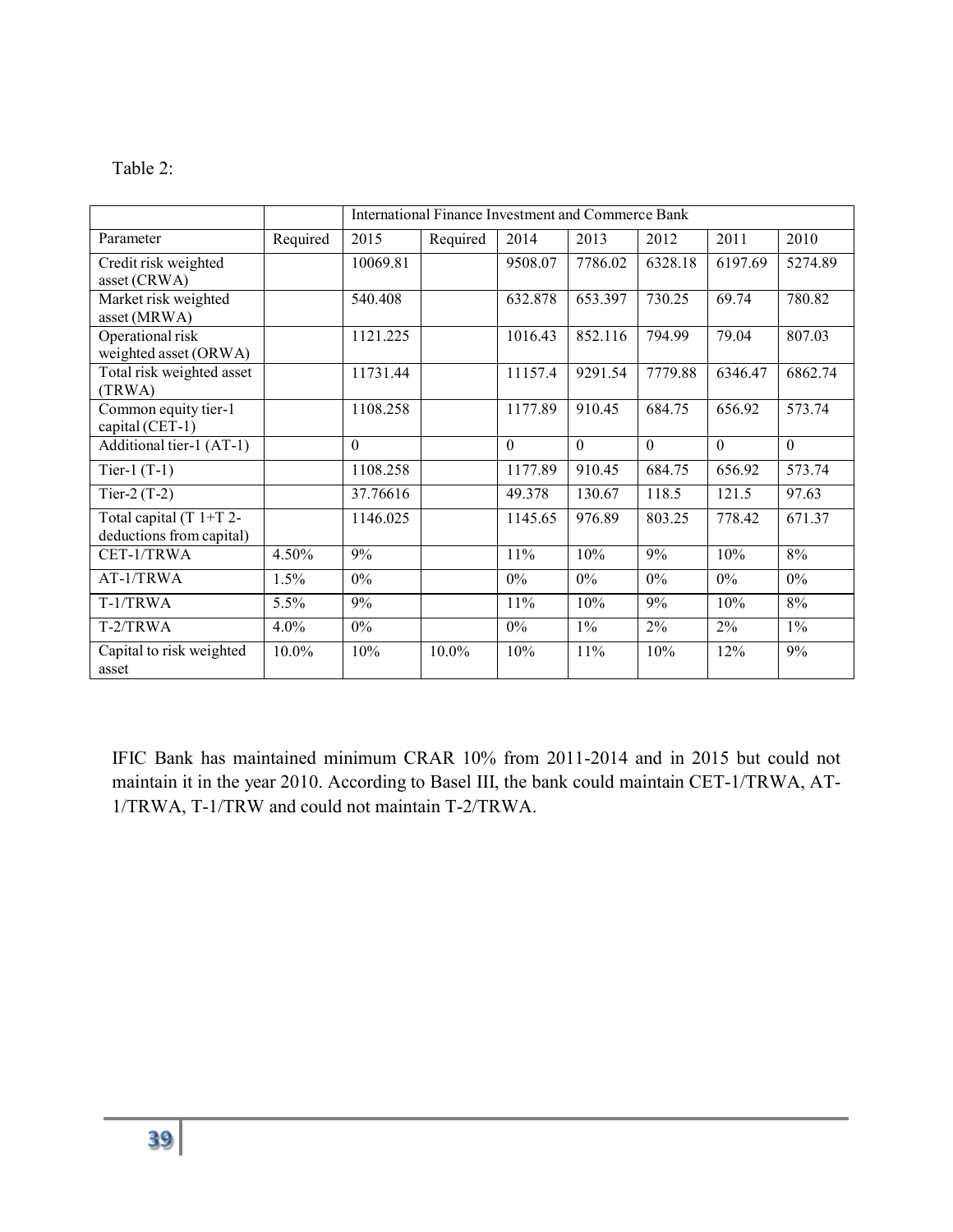Implementation Achievement:



IFIC bank has been successfully achieving the desired Capital Adequacy Ratio (CAR) since 2011. As it was new in 2010, they could not maintain it then. The management was fully aware about the guidelines of BB and prepared for implementing Basel II &III accord. For implementing Basel, the capital was increased.

#### **Limitations:**

The limitations are as follows:

- The collection of data was time consuming.
- There were difficulties in understanding the disclosures of banks.
- Time Limitation was one of the most barriers.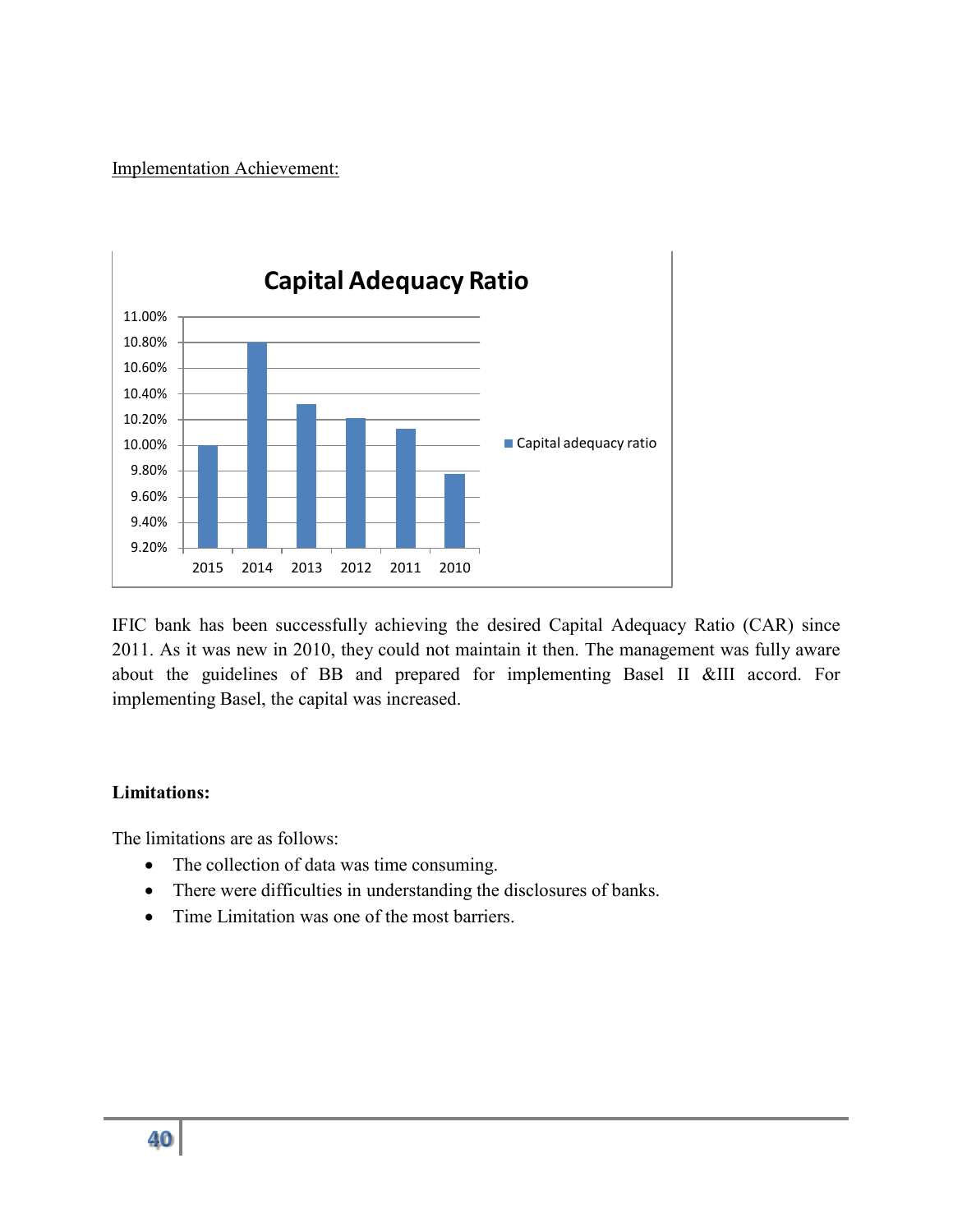#### **Recommendation**

As Basel III is newly released on 2015 in Bangladesh, banks are not maintaining it properly. Capital conservation buffer is an important element which is avoided by the banks I have studied on. This element should be implemented as it is included in Basel III.

#### **Conclusion**

The international community is now recognizing the importance of effective supervision of banking industry because if this industry is left to act on its own, it can take down the global economy. As Basel III is in the making, it will be fully implemented in 2019. Basel II in our country is being followed with enthusiasm and teams are gracefully taking every effort to implement Basel II in banks. Theoretically the 10% CAR should be enough for banks to be shock resilient and fend off adverse business environment in Bangladesh. It remains to be seen in real world whether the adequate capital can save a bank or not. Still there is no harm in maintaining the eligible capital as per BB guidelines and be prepared for any economic disaster.